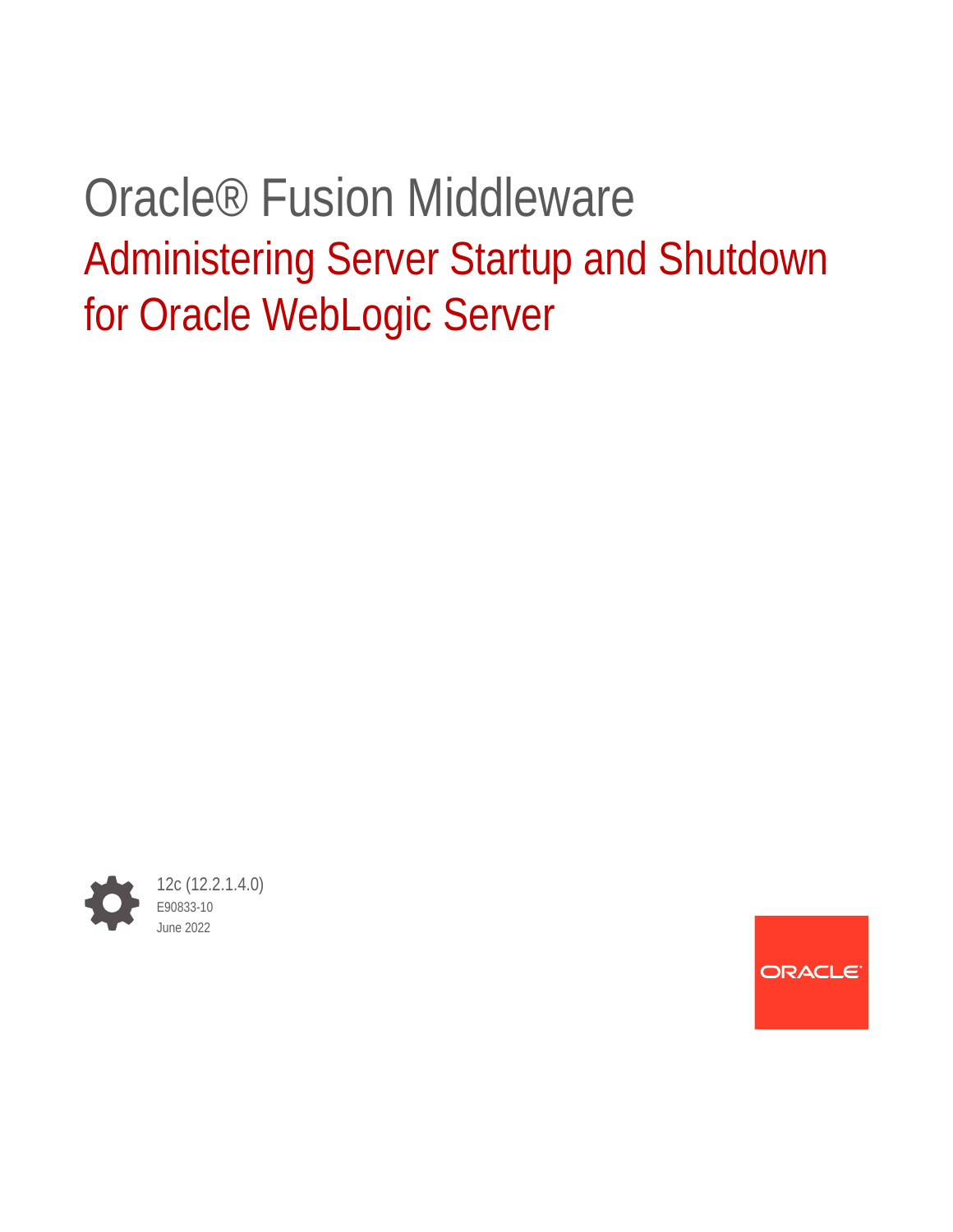Oracle Fusion Middleware Administering Server Startup and Shutdown for Oracle WebLogic Server, 12c (12.2.1.4.0)

E90833-10

Copyright © 2007, 2022, Oracle and/or its affiliates.

This software and related documentation are provided under a license agreement containing restrictions on use and disclosure and are protected by intellectual property laws. Except as expressly permitted in your license agreement or allowed by law, you may not use, copy, reproduce, translate, broadcast, modify, license, transmit, distribute, exhibit, perform, publish, or display any part, in any form, or by any means. Reverse engineering, disassembly, or decompilation of this software, unless required by law for interoperability, is prohibited.

The information contained herein is subject to change without notice and is not warranted to be error-free. If you find any errors, please report them to us in writing.

If this is software or related documentation that is delivered to the U.S. Government or anyone licensing it on behalf of the U.S. Government, then the following notice is applicable:

U.S. GOVERNMENT END USERS: Oracle programs (including any operating system, integrated software, any programs embedded, installed or activated on delivered hardware, and modifications of such programs) and Oracle computer documentation or other Oracle data delivered to or accessed by U.S. Government end users are "commercial computer software" or "commercial computer software documentation" pursuant to the applicable Federal Acquisition Regulation and agency-specific supplemental regulations. As such, the use, reproduction, duplication, release, display, disclosure, modification, preparation of derivative works, and/or adaptation of i) Oracle programs (including any operating system, integrated software, any programs embedded, installed or activated on delivered hardware, and modifications of such programs), ii) Oracle computer documentation and/or iii) other Oracle data, is subject to the rights and limitations specified in the license contained in the applicable contract. The terms governing the U.S. Government's use of Oracle cloud services are defined by the applicable contract for such services. No other rights are granted to the U.S. Government.

This software or hardware is developed for general use in a variety of information management applications. It is not developed or intended for use in any inherently dangerous applications, including applications that may create a risk of personal injury. If you use this software or hardware in dangerous applications, then you shall be responsible to take all appropriate fail-safe, backup, redundancy, and other measures to ensure its safe use. Oracle Corporation and its affiliates disclaim any liability for any damages caused by use of this software or hardware in dangerous applications.

Oracle, Java, and MySQL are registered trademarks of Oracle and/or its affiliates. Other names may be trademarks of their respective owners.

Intel and Intel Inside are trademarks or registered trademarks of Intel Corporation. All SPARC trademarks are used under license and are trademarks or registered trademarks of SPARC International, Inc. AMD, Epyc, and the AMD logo are trademarks or registered trademarks of Advanced Micro Devices. UNIX is a registered trademark of The Open Group.

This software or hardware and documentation may provide access to or information about content, products, and services from third parties. Oracle Corporation and its affiliates are not responsible for and expressly disclaim all warranties of any kind with respect to third-party content, products, and services unless otherwise set forth in an applicable agreement between you and Oracle. Oracle Corporation and its affiliates will not be responsible for any loss, costs, or damages incurred due to your access to or use of third-party content, products, or services, except as set forth in an applicable agreement between you and Oracle.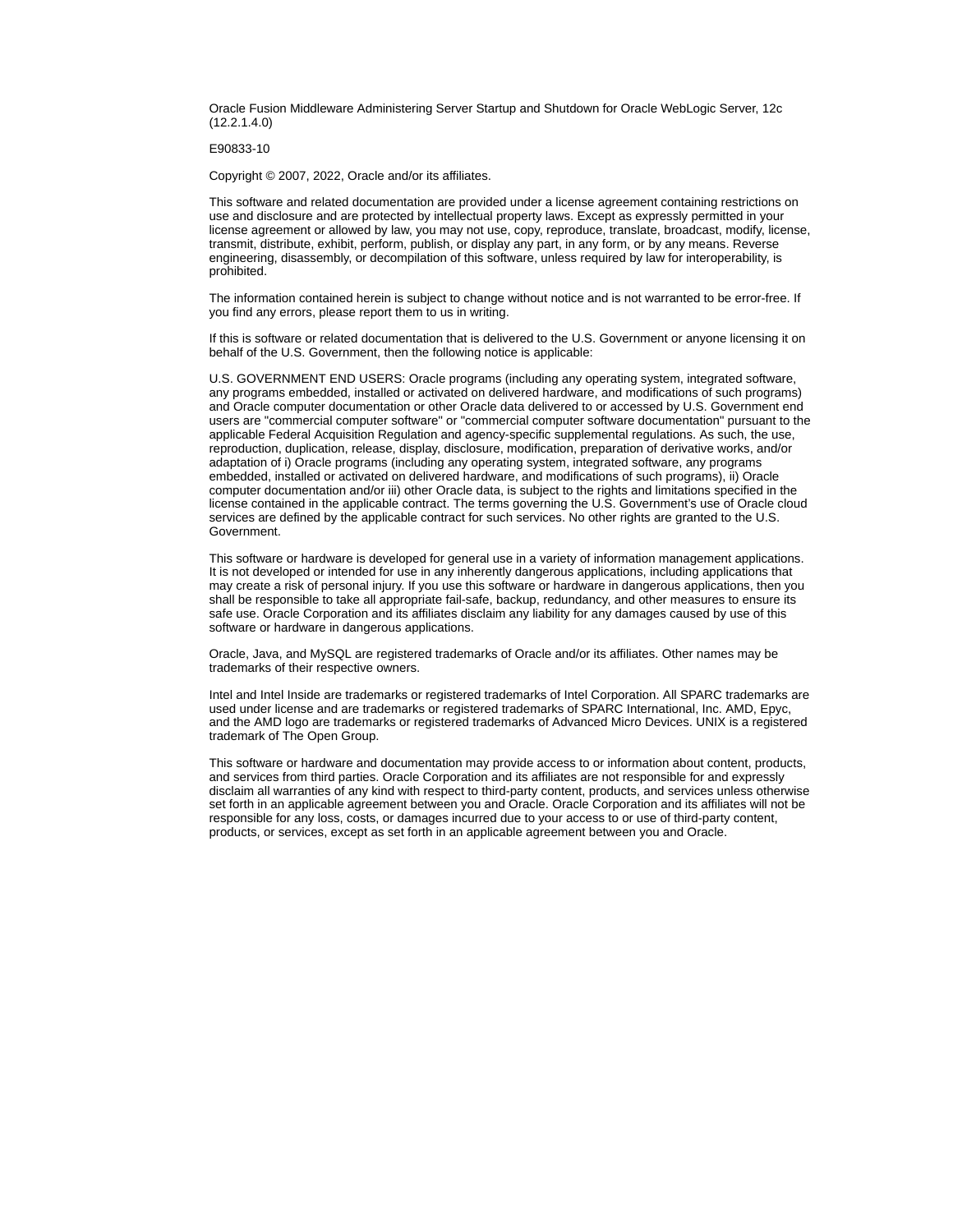# **Contents**

#### [Preface](#page-6-0)

| Documentation Accessibility | vii                  |
|-----------------------------|----------------------|
| Conventions                 | $\cdot \cdot$<br>VII |
| Diversity and Inclusion     | vii                  |

### 1 [Introduction and Roadmap](#page-7-0)

| Document Scope and Audience                             | $1 - 1$ |
|---------------------------------------------------------|---------|
| Guide to This Document                                  | $1 - 1$ |
| <b>Related Documentation</b>                            | $1 - 1$ |
| New and Changed Features for Managing Server Life Cycle | $1 - 2$ |

### 2 [Starting and Stopping Servers](#page-9-0)

| <b>Starting Servers: Before You Begin</b>                                        | $2 - 1$  |
|----------------------------------------------------------------------------------|----------|
| Version Requirements for a Domain                                                | $2 - 2$  |
| Starting an Administration Server with a Startup Script                          | $2 - 2$  |
| Starting an Administration Server with the java weblogic. Server Command         | $2 - 4$  |
| Starting an Administration Server Using WLST and Node Manager                    | $2 - 4$  |
| Starting an Administration Server Using WLST Without Node Manager                | $2 - 5$  |
| Starting Managed Servers with a Startup Script                                   | $2 - 5$  |
| Starting Managed Servers from the Administration Console                         | $2 - 6$  |
| Starting Managed Servers and Clusters with WLST and Node Manager                 | $2 - 7$  |
| Starting Managed Servers with the java weblogic. Server Command                  | $2 - 7$  |
| Starting a Managed Server When the Administration Server Is Unavailable          | $2 - 7$  |
| Provide User Credentials to Start and Stop Servers                               | $2 - 7$  |
| Specifying an Initial Administrative User for a Domain                           | $2 - 8$  |
| <b>Boot Identity Files</b>                                                       | $2 - 9$  |
| Creating a Boot Identity File for an Administration Server                       | $2 - 9$  |
| Using java weblogic. Server to Create a Boot Identity File for an Administration |          |
| Server                                                                           | $2 - 10$ |
| Creating Boot Identity Files for Managed Servers                                 | $2 - 11$ |
| How a Server Uses a Boot Identity File at Startup                                | $2 - 11$ |

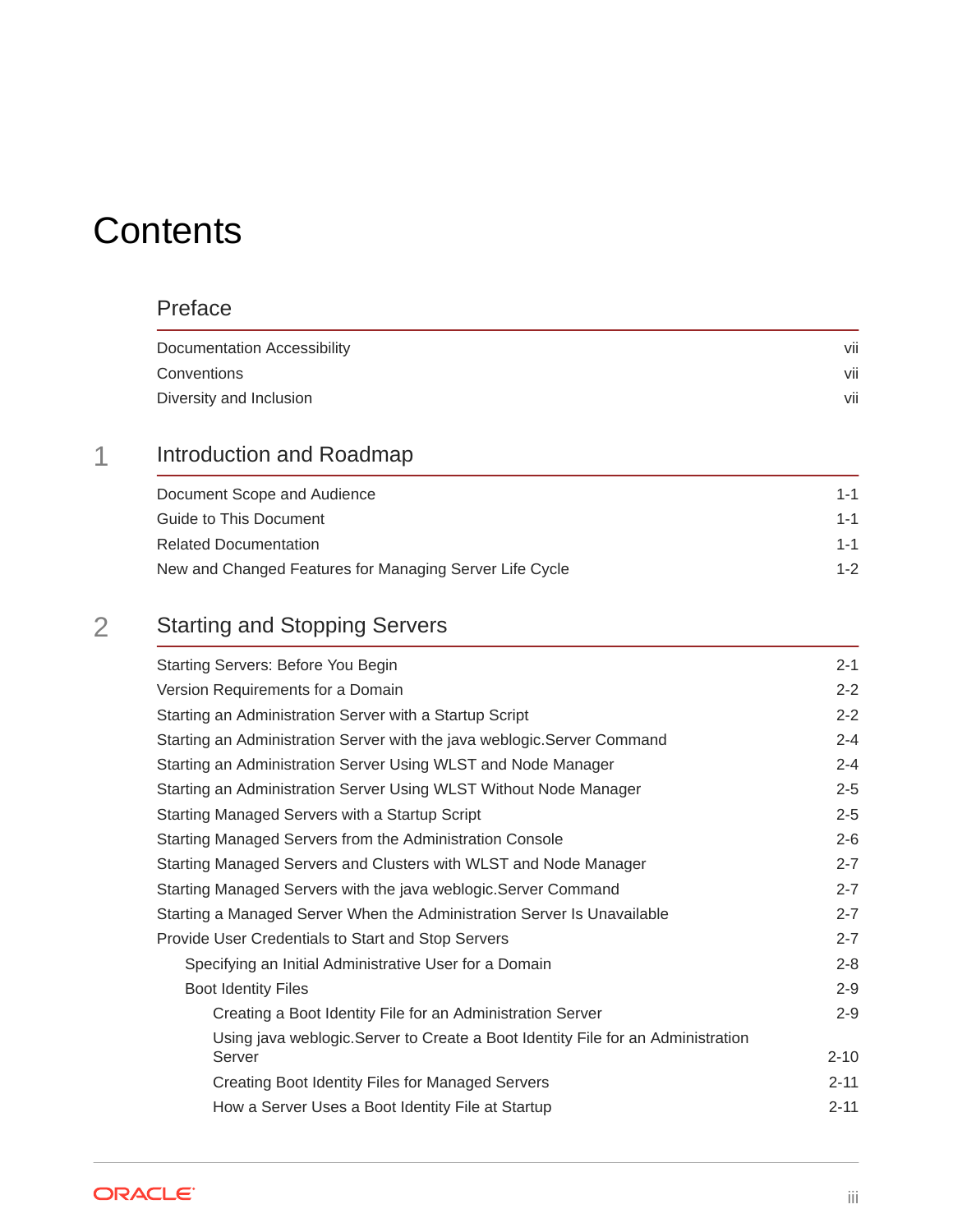| Removing Boot Identity Files After Startup                          | $2 - 12$ |
|---------------------------------------------------------------------|----------|
| Limitation Regarding User weblogic                                  | $2 - 13$ |
| Specifying User Credentials for Starting a Server with Node Manager | $2 - 13$ |
| Changing the Credentials Used for Starting a Server                 | $2 - 14$ |
| <b>Other Startup Tasks</b>                                          | $2 - 14$ |
| Making Java Classfiles Globally Available                           | $2 - 14$ |
| Configuring Managed Server Connections to the Administration Server | $2 - 14$ |
| Specifying Java Options for a WebLogic Server Instance              | $2 - 17$ |
| Changing the JVM That Runs Servers                                  | $2 - 17$ |
| Configuring Server Level Startup and Shutdown Classes               | $2 - 18$ |
| Customizing Domain Wide Server Parameters                           | $2 - 19$ |
| Shutting Down Instances of WebLogic Server                          | $2 - 21$ |
| Shutting Down Servers with a Stop Script                            | $2 - 21$ |
| Killing the JVM                                                     | $2 - 22$ |

### 3 [Setting Up a WebLogic Server Instance as a Windows Service](#page-31-0)

| Setting Up a Windows Service: Main Steps                              | $3 - 1$  |
|-----------------------------------------------------------------------|----------|
| Creating a Server-Specific Script                                     | $3 - 2$  |
| Configuring a Connection to the Administration Server                 | $3 - 4$  |
| Requiring Managed Servers to Start After Administration Servers       | $3-5$    |
| <b>Enabling Graceful Shutdowns</b>                                    | $3 - 7$  |
| Java Class that Shuts Down a Server Instance                          | $3 - 8$  |
| Redirecting Standard Out and Standard Error to a File                 | $3 - 10$ |
| Changing the Default Rotation Criteria                                | $3 - 10$ |
| Adding Classes to the Classpath                                       | $3 - 13$ |
| Run the Server-Specific Script                                        | $3 - 14$ |
| Verifying the Setup                                                   | $3 - 14$ |
| Verifying the User Account Under Which the Service Runs               | $3 - 15$ |
| Using the Services Window to Stop or Restart a Server Instance        | $3 - 15$ |
| Removing a Server as a Windows Service                                | $3 - 16$ |
| Changing Startup Credentials for a Server Set Up as a Windows Service | $3-17$   |

### 4 [Avoiding and Recovering From Server Failure](#page-48-0)

| <b>Failure Prevention and Recovery Features</b> | $4 - 1$ |
|-------------------------------------------------|---------|
| Overload Protection                             | $4 - 1$ |
| <b>Failover for Clustered Services</b>          | $4 - 1$ |
| Automatic Restart for Failed Server Instances   | $4 - 2$ |
| Server-Level Migration                          | $4 - 2$ |
| Service-Level Migration                         | $4 - 2$ |

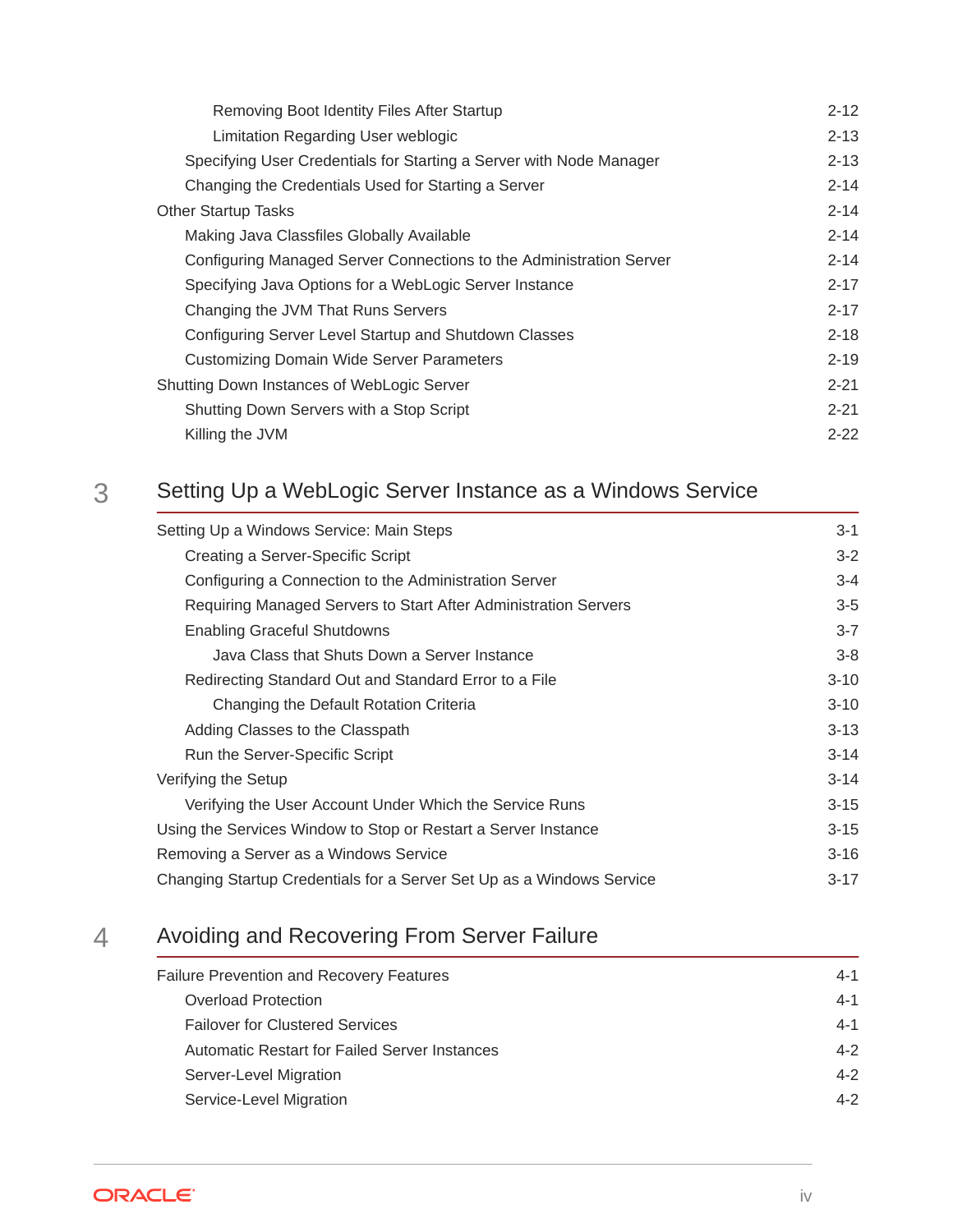| Managed Server Independence Mode                                           | $4 - 2$  |
|----------------------------------------------------------------------------|----------|
| Directory and File Backups for Failure Recovery                            | $4 - 3$  |
| Back Up Domain Configuration Directory                                     | $4 - 3$  |
| <b>Back Up LDAP Repository</b>                                             | $4 - 3$  |
| Back Up Serialized System Ini. dat and Security Certificates               | $4 - 4$  |
| WebLogic Server Exit Codes and Restarting After Failure                    | $4 - 4$  |
| Restarting a Failed Administration Server                                  | $4 - 5$  |
| Restarting an Administration Server                                        | $4 - 5$  |
| <b>Restarting Administration Server Scenarios</b>                          | $4 - 6$  |
| Restarting an Administration Server on Another Machine                     | $4 - 7$  |
| Managed Servers and the Re-started Administration Server                   | $4 - 8$  |
| Restarting a Failed Managed Server                                         | $4 - 8$  |
| Starting a Managed Server When the Administration Server Is Accessible     | $4 - 8$  |
| Starting a Managed Server When the Administration Server Is Not Accessible | $4 - 9$  |
| Understanding Managed Server Independence Mode                             | $4 - 9$  |
| MSI Mode and the Security Realm                                            | $4 - 9$  |
| MSI Mode and SSL                                                           | $4 - 9$  |
| MSI Mode and Deployment                                                    | $4 - 9$  |
| MSI Mode and the Domain Log File                                           | $4 - 10$ |
| MSI Mode and Managed Server Configuration Changes                          | $4 - 10$ |
| Starting a Managed Server in MSI Mode                                      | $4 - 10$ |
| <b>Additional Failure Topics</b>                                           | $4 - 11$ |

# 5 [Understanding Server Life Cycle](#page-59-0)

| Diagram of the Server Life Cycle                     | $5 - 1$ |
|------------------------------------------------------|---------|
| Getting and Using Server State                       | $5 - 2$ |
| Understanding Server States in the Server Life Cycle | $5 - 2$ |
| <b>SHUTDOWN State</b>                                | $5 - 2$ |
| <b>STARTING State</b>                                | $5 - 3$ |
| <b>STANDBY State</b>                                 | $5 - 3$ |
| <b>ADMIN State</b>                                   | $5 - 4$ |
| <b>RESUMING State</b>                                | $5 - 4$ |
| <b>RUNNING State</b>                                 | $5 - 4$ |
| <b>SUSPENDING State</b>                              | $5-5$   |
| <b>FORCE SUSPENDING State</b>                        | $5-5$   |
| SHUTTING_DOWN State                                  | $5-5$   |
| <b>FAILED State</b>                                  | $5-5$   |
| FAILED_NOT_RESTARTABLE State                         | $5-6$   |
| Using Server Life Cycle Commands                     | $5 - 7$ |
| <b>Start</b>                                         | $5 - 7$ |
|                                                      |         |

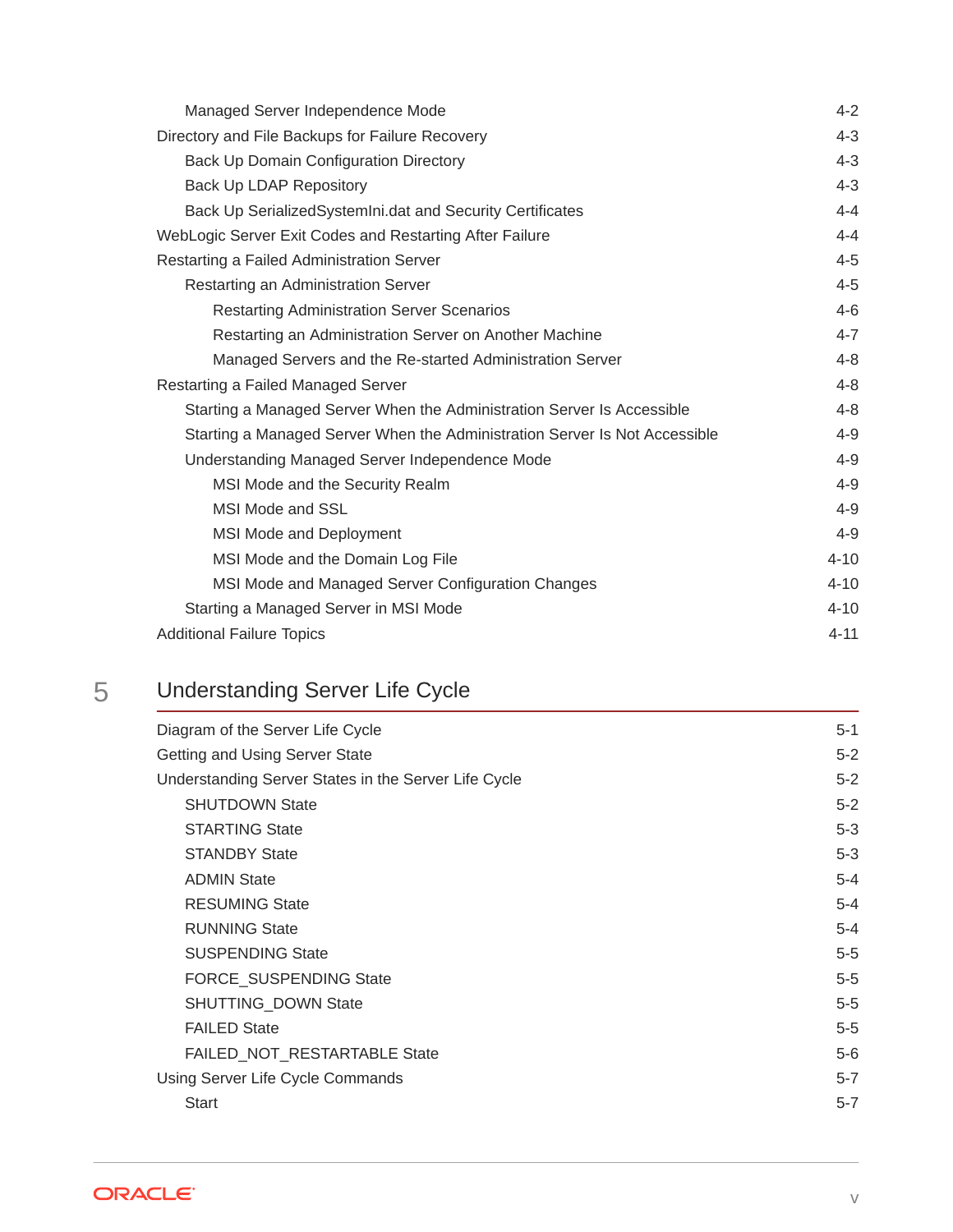| Start in Standby                                      | $5 - 7$  |
|-------------------------------------------------------|----------|
| Start in Admin                                        | $5-8$    |
| Resume                                                | $5-8$    |
| <b>Graceful Suspend</b>                               | $5-8$    |
| Force Suspend                                         | $5-8$    |
| <b>Graceful Shutdown</b>                              | $5-9$    |
| Controlling Graceful Shutdown                         | $5-9$    |
| Shutdown Operations and Application Undeployment      | $5-9$    |
| Force Shutdown                                        | $5-9$    |
| Processing In-Flight Work During Suspend and Shutdown | $5 - 10$ |
| RMI Subsystem                                         | $5 - 10$ |
| Web Container                                         | $5 - 11$ |
| <b>Timer Service</b>                                  | $5 - 11$ |
| <b>Application Service</b>                            | $5 - 11$ |
| <b>EJB Container</b>                                  | $5 - 11$ |
| <b>JMS Service</b>                                    | $5 - 11$ |
| <b>JDBC Service</b>                                   | $5 - 12$ |
| <b>Transaction Service</b>                            | $5 - 12$ |

# A [Starting and Stopping Servers: Quick Reference](#page-71-0)

| Starting Instances of WebLogic Server      | A-1   |
|--------------------------------------------|-------|
| Shutting Down Instances of WebLogic Server | $A-3$ |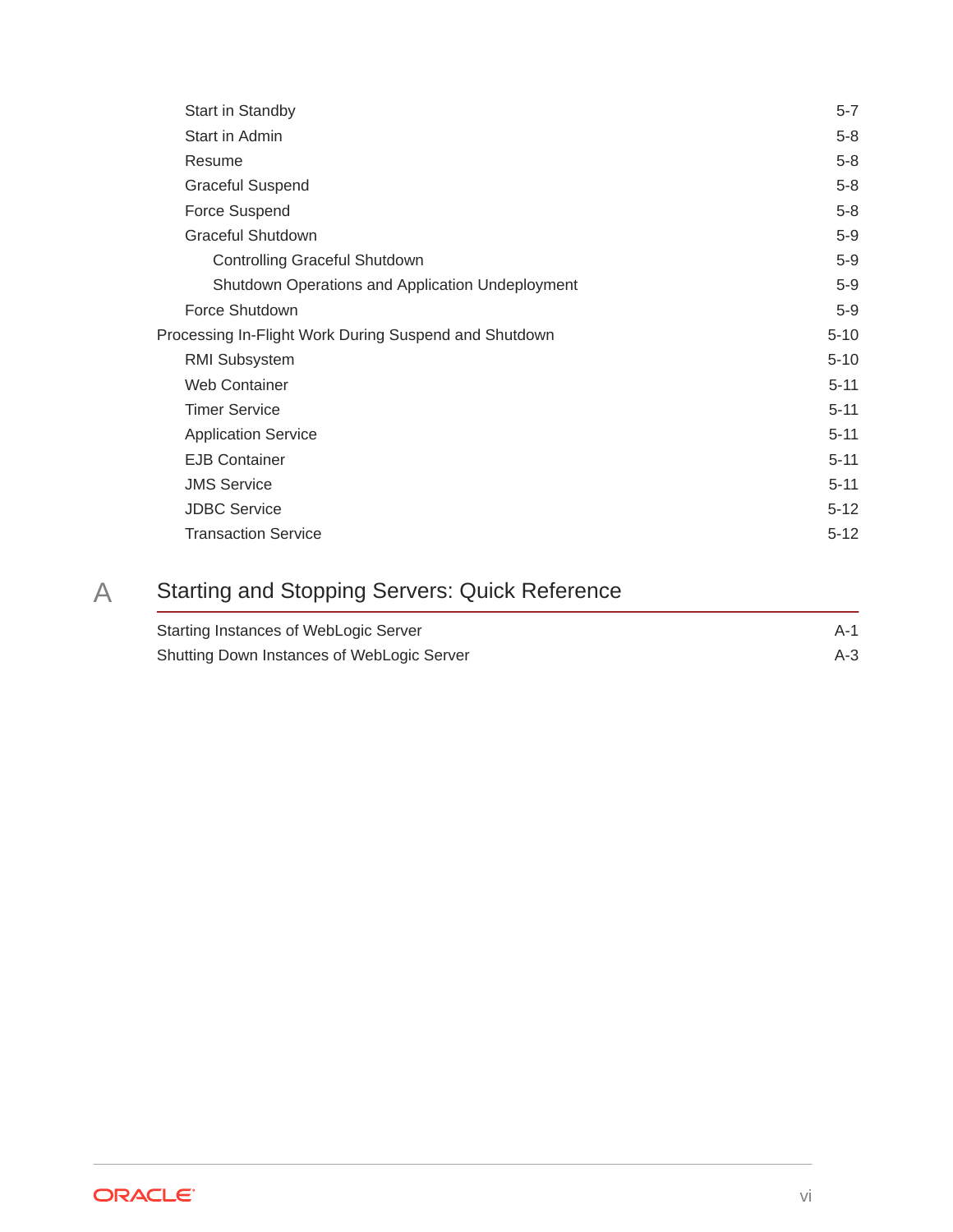# <span id="page-6-0"></span>Preface

This preface describes the document accessibility features and conventions used in this guide—*Administering Server Startup and Shutdown for Oracle WebLogic Server* .

### Documentation Accessibility

For information about Oracle's commitment to accessibility, visit the Oracle Accessibility Program website at <http://www.oracle.com/pls/topic/lookup?ctx=acc&id=docacc>.

#### **Access to Oracle Support**

Oracle customers that have purchased support have access to electronic support through My Oracle Support. For information, visit [http://www.oracle.com/pls/topic/lookup?](http://www.oracle.com/pls/topic/lookup?ctx=acc&id=info) [ctx=acc&id=info](http://www.oracle.com/pls/topic/lookup?ctx=acc&id=info) or visit <http://www.oracle.com/pls/topic/lookup?ctx=acc&id=trs> if you are hearing impaired.

### **Conventions**

| <b>Convention</b> | <b>Meaning</b>                                                                                                                            |
|-------------------|-------------------------------------------------------------------------------------------------------------------------------------------|
| boldface          | Boldface type indicates graphical user interface elements associated with an<br>action, or terms defined in text or the glossary.         |
| italic            | Italic type indicates book titles, emphasis, or placeholder variables for which<br>you supply particular values.                          |
| monospace         | Monospace type indicates commands within a paragraph, URLs, code in<br>examples, text that appears on the screen, or text that you enter. |

The following text conventions are used in this document:

## Diversity and Inclusion

Oracle is fully committed to diversity and inclusion. Oracle respects and values having a diverse workforce that increases thought leadership and innovation. As part of our initiative to build a more inclusive culture that positively impacts our employees, customers, and partners, we are working to remove insensitive terms from our products and documentation. We are also mindful of the necessity to maintain compatibility with our customers' existing technologies and the need to ensure continuity of service as Oracle's offerings and industry standards evolve. Because of these technical constraints, our effort to remove insensitive terms is ongoing and will take time and external cooperation.

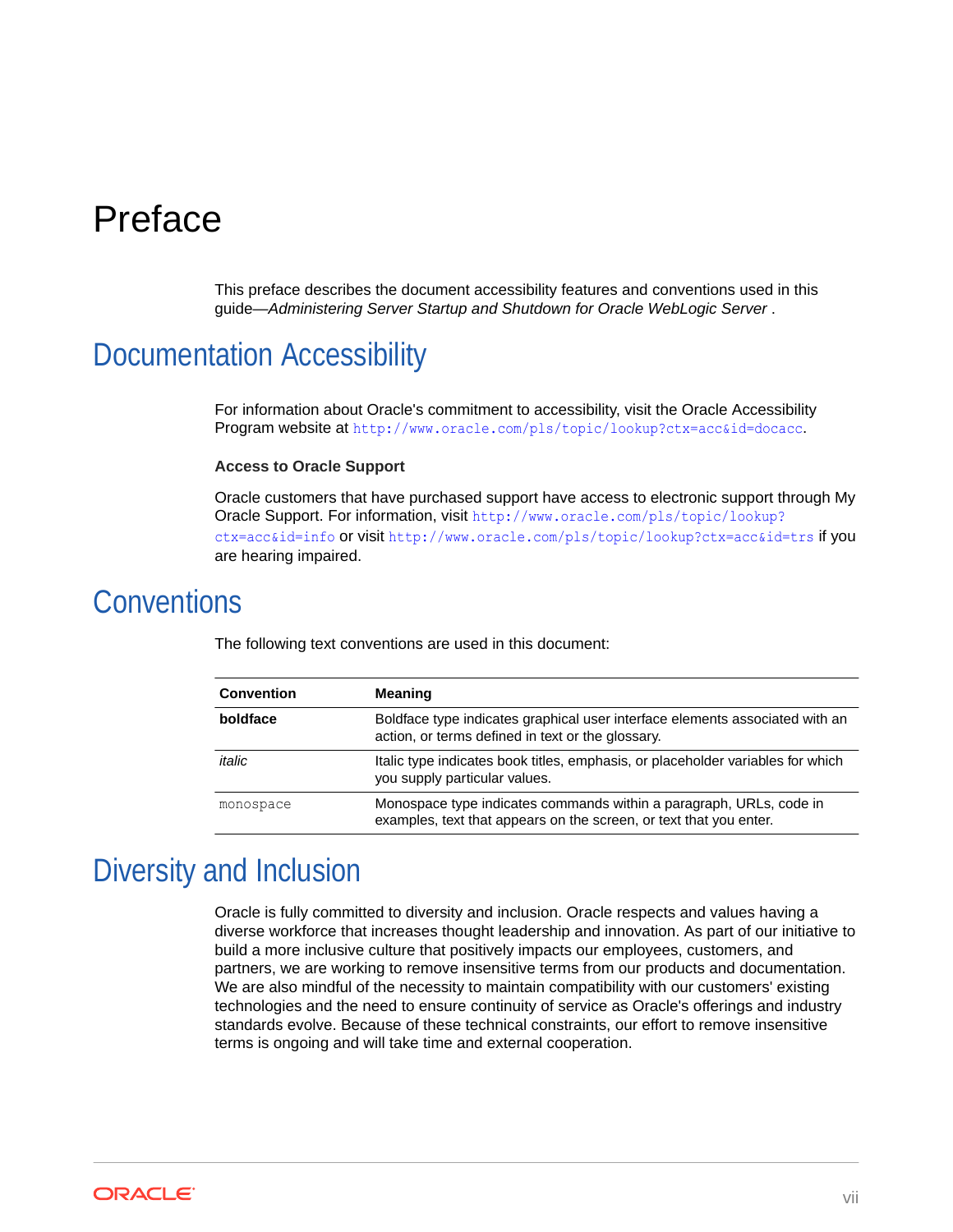# <span id="page-7-0"></span>1 Introduction and Roadmap

This chapter describes the contents and organization of this guide—*Administering Server Startup and Shutdown for Oracle WebLogic Server*. This chapter includes the following sections:

- Document Scope and Audience
- Guide to This Document
- Related Documentation
- [New and Changed Features for Managing Server Life Cycle](#page-8-0)

# Document Scope and Audience

This document describes how you manage Oracle WebLogic Server startup, shutdown, and server life cycle. It also describes WebLogic features that help you prevent and recover from server failure.

This document is a resource for system administrators and operators responsible for monitoring and managing a WebLogic Server installation. It is relevant to all phases of a software project, from development through test and production phases.

It is assumed that the reader is familiar with Java Platform, Enterprise Edition (Java EE) and Web technologies, object-oriented programming techniques, and the Java programming language.

### Guide to This Document

The document is organized as follows:

- Introduction and Roadmap describes the scope of the guide and lists related documentation.
- [Starting and Stopping Servers](#page-9-0) describes several ways to start and stop server instances.
- [Setting Up a WebLogic Server Instance as a Windows Service](#page-31-0) describes setting up a WebLogic Server instance as a Windows service on a Windows host computer.
- [Avoiding and Recovering From Server Failure](#page-48-0) describes failover procedures for WebLogic Server instances.
- [Understanding Server Life Cycle](#page-59-0) describes the operational phases of a WebLogic Server instance, from startup to shutdown.
- [Starting and Stopping Servers: Quick Reference](#page-71-0) provides simple procedures for starting and stopping WebLogic Server instances.

### Related Documentation

• *Creating WebLogic Domains Using the Configuration Wizard*

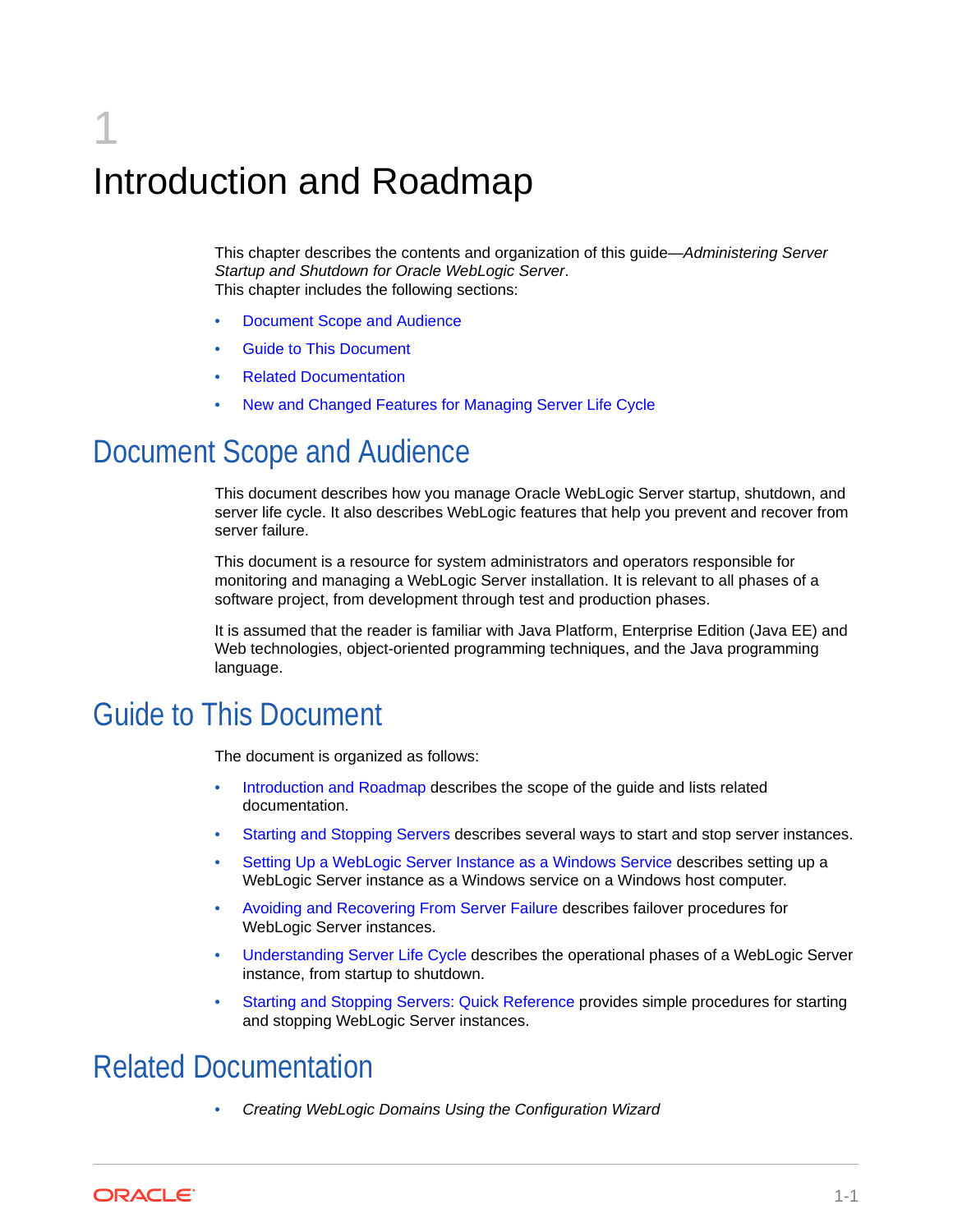- *Understanding Domain Configuration for Oracle WebLogic Server*
- *Oracle WebLogic Server Administration Console Online Help*

# <span id="page-8-0"></span>New and Changed Features for Managing Server Life Cycle

For a comprehensive listing of the new WebLogic Server features introduced in this release, see *What's New in Oracle WebLogic Server*.

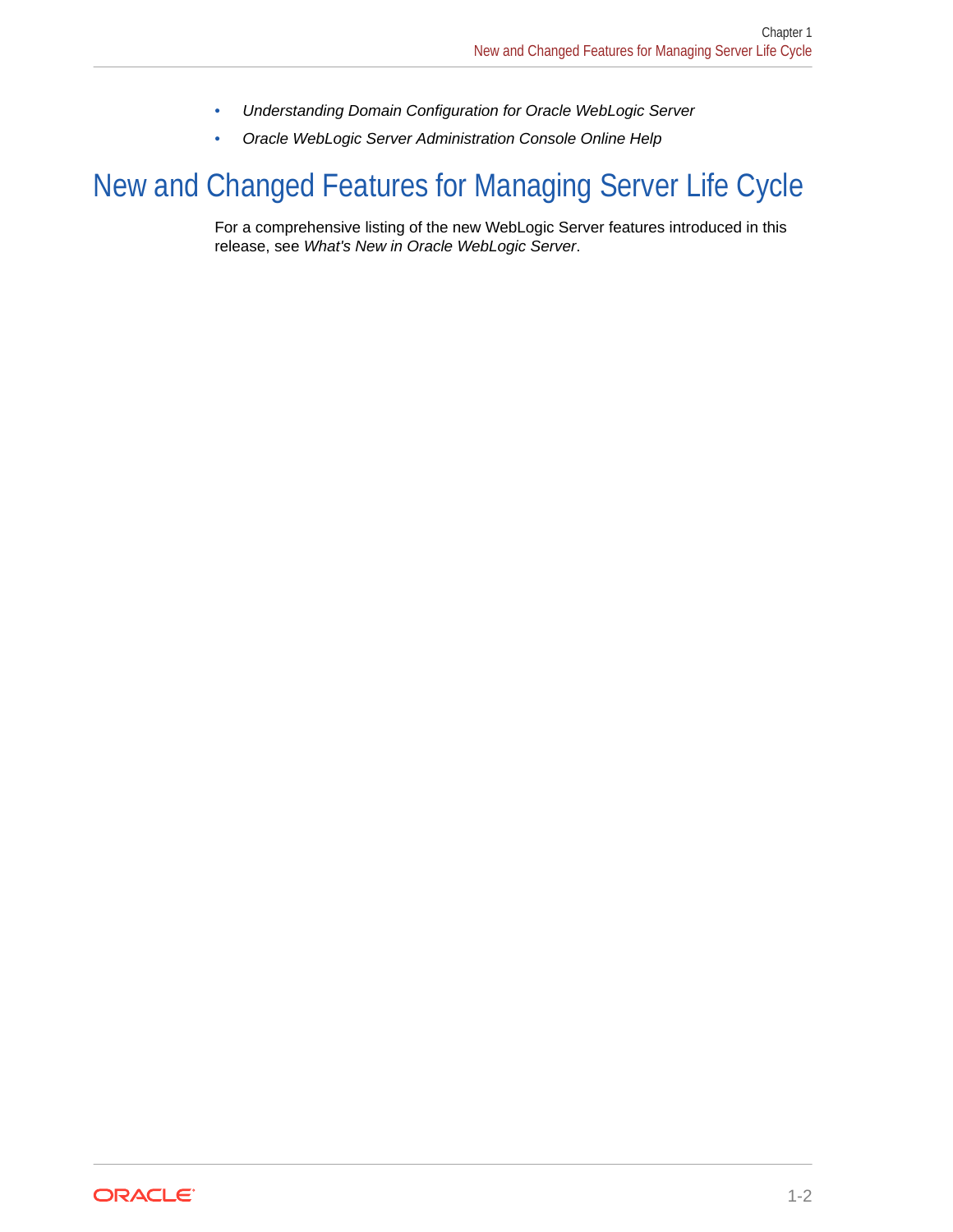# <span id="page-9-0"></span>2 Starting and Stopping Servers

There are many different ways you can start and stop Oracle WebLogic Server instances. You can use the WebLogic Server Administration Console, a command window, a script, or Node Manager. No matter how you start a server, the end result passes a set of configuration options to initialize a Java Virtual Machine (JVM). The server instance runs within the JVM, and the JVM can host only one server instance.

- **Starting Servers: Before You Begin**
- [Version Requirements for a Domain](#page-10-0)
- [Starting an Administration Server with a Startup Script](#page-10-0)
- [Starting an Administration Server with the java weblogic.Server Command](#page-12-0)
- [Starting an Administration Server Using WLST and Node Manager](#page-12-0)
- [Starting an Administration Server Using WLST Without Node Manager](#page-13-0)
- [Starting Managed Servers with a Startup Script](#page-13-0)
- [Starting Managed Servers from the Administration Console](#page-14-0)
- [Starting Managed Servers and Clusters with WLST and Node Manager](#page-15-0)
- [Starting Managed Servers with the java weblogic.Server Command](#page-15-0)
- [Starting a Managed Server When the Administration Server Is Unavailable](#page-15-0)
- [Provide User Credentials to Start and Stop Servers](#page-15-0)
- **[Other Startup Tasks](#page-22-0)**
- [Shutting Down Instances of WebLogic Server](#page-29-0)

For a concise overview of starting and stopping servers, see [Starting and Stopping Servers:](#page-71-0) [Quick Reference](#page-71-0).

#### **Note:**

For procedures that require the WebLogic Server Administration Console, see Start and stop servers and various startup and shutdown procedures in the Cluster section of the *Oracle WebLogic Server Administration Console Online Help*. For information on restarting failed server instances and clusters, see Section 4, Avoiding and Recovering From Server Failure.

# Starting Servers: Before You Begin

Before starting a server instance, you must perform the prerequisite steps to set up the server environment.

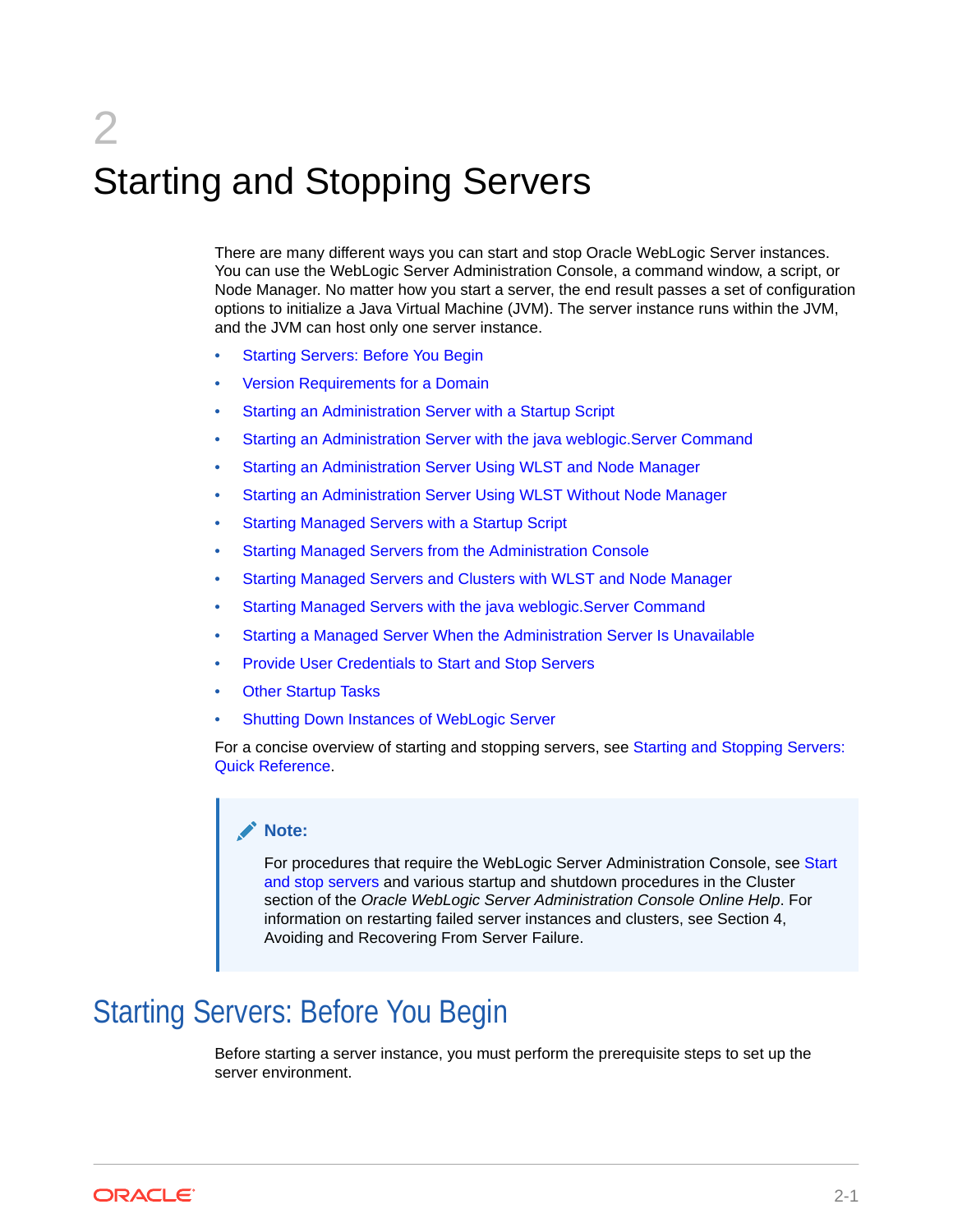<span id="page-10-0"></span>Depending on the method you choose to manage server startup and what setup tasks you have already performed, you might need to complete the following procedures before you can start server instances:

- Meet version requirements Version Requirements for a Domain.
- Create a domain Choosing the Appropriate Technology for Your Administrative Tasks in *Understanding Oracle WebLogic Server.*
- Provide user credentials [Provide User Credentials to Start and Stop Servers](#page-15-0).
- Set up Node Manager Node Manager Overview in the *Administering Node Manager for Oracle WebLogic Server*.
- Configure Managed Server connections to the Administration Server [Configuring Managed Server Connections to the Administration Server](#page-22-0).
- Specify Java startup options [Specifying Java Options for a WebLogic Server](#page-25-0) [Instance.](#page-25-0)

## Version Requirements for a Domain

All WebLogic Server instances within the same administrative domain must be at the same major and minor version. You cannot mix server versions within a domain.

Server instances within a domain can be at different patch set levels as long as the Administration Server is at the same patch set level or higher than its Managed Servers. For example, if the Managed Servers are at version 10.3.0, then the Administration Server can be either version 10.3.0, 10.3.1, or higher. However, if the Managed Servers are at 10.3.1, then the Administration Server must be at 10.3.1 or higher. Also, all server instances within a cluster must be at the same patch set level.

# Starting an Administration Server with a Startup Script

Use the startWebLogic script to start an Administration Server. It sets the environment variables and starts a Java Virtual Machine (JVM) to run a WebLogic Server instance.

An Administration Server is a WebLogic Server instance that maintains configuration data for a domain. In a development environment, it is usually sufficient to start an Administration Server and deploy your applications directly onto the Administration Server. In a production environment, you create Managed Servers to run applications. See Understanding WebLogic Server Domains in *Understanding Domain Configuration for Oracle WebLogic Server*.

You can start an Administration Server with a default startup script or create your own. To start an Administration Server with the WebLogic Server-included startup script:

**1.** If you have not already done so, use the Configuration Wizard or WebLogic Scripting Tool (WLST) to create a domain.

See Creating a WebLogic Domain in *Creating WebLogic Domains Using the Configuration Wizard* or Creating Domains Using WLST Offline in *Understanding the WebLogic Scripting Tool*.

- **2.** Open a shell (command prompt) on the computer on which you created the domain.
- **3.** Change to the directory in which you located the domain.

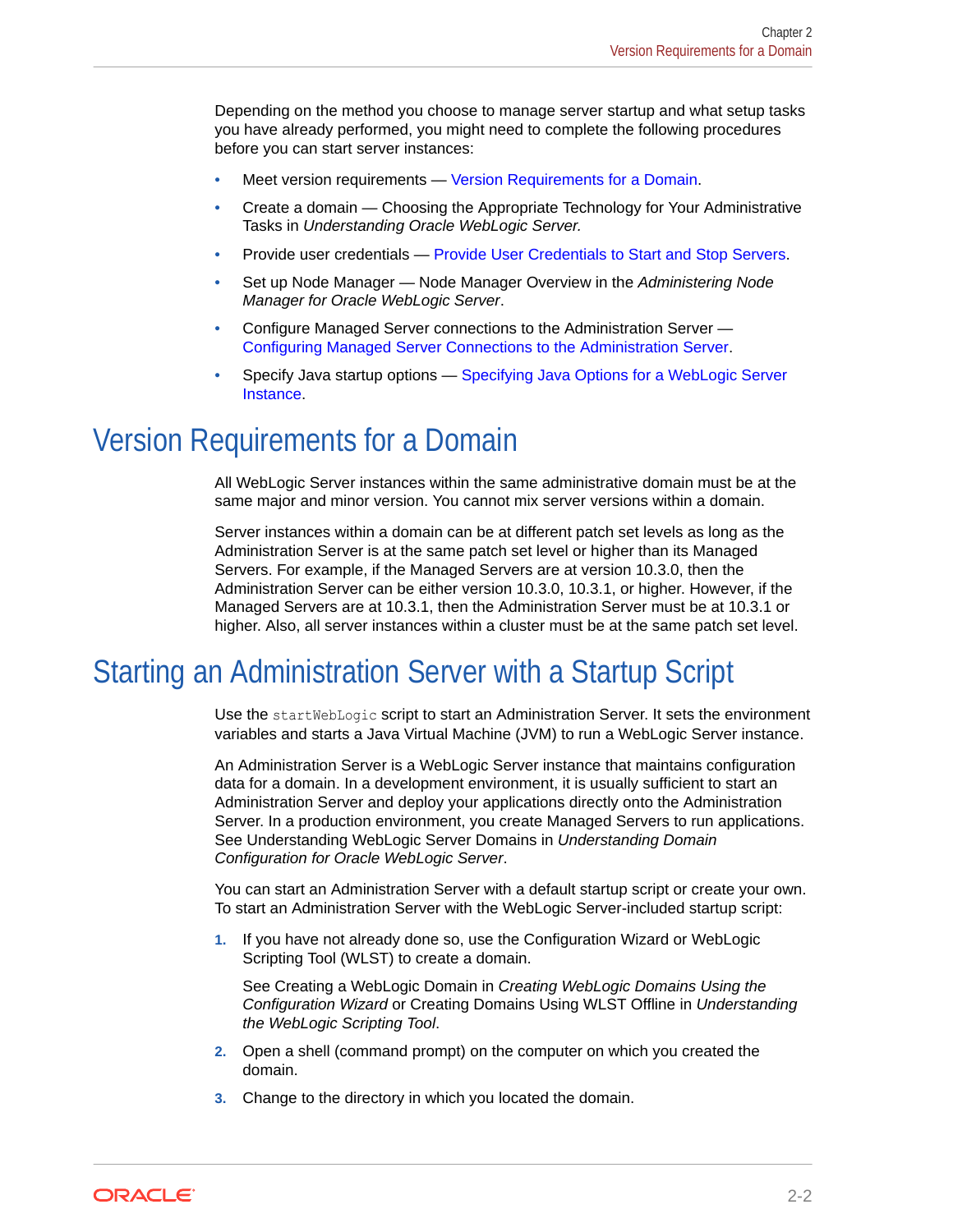By default, this directory is *ORACLE\_HOME*\user\_projects\domains\*DOMAIN\_NAME*, where *DOMAIN* NAME is the root directory of the domain. (The name of this directory is the name of the domain.)

- **4.** Run one of the following scripts:
	- bin/startWebLogic.cmd (Windows)
	- bin\startWebLogic.sh (UNIX and Windows. On Windows, this script supports the MKS and Cygnus BASH UNIX shell emulators.)

#### **Note:**

If you use a Configuration Wizard template that is provided by WebLogic Server, your domain directory includes a start script named startWebLogic. If you use a domain template from another source, the wizard might not create a start script, or it might create a script with a different name. The template designer determines whether the wizard creates a start script and the name of the script.

The following error occurs when using startWebLogic.cmd to boot WebLogic Server:

```
Enter username to boot WebLogic server:weblogic
<Error> <Security> <BEA-090782> <Server is Running in Production Mode and 
Native Library(terminalio)
 to read the password securely from commandline is not found>
<Notice> <WebLogicServer> <BEA-000388> <JVM called WLS shutdown hook. The 
server will force shutdown now>
<Alert> <WebLogicServer> <BEA-000396> <Server shutdown has been requested by
<WLS Kernel>>
<Notice> <WebLogicServer> <BEA-000365> <Server state changed to 
FORCE_SHUTTING_DOWN>
This error is caused by installing a 32-bit JDK on a 64-bit OS. To avoid this 
error, install a 64-bit JDK on a 64-bit OS.
```
The startWebLogic script does the following:

**1.** Sets environment variables by invoking *DOMAIN\_NAME*\bin\setDomainEnv.cmd (setDomainEnv.sh on UNIX), where *DOMAIN\_NAME* is the directory in which you located the domain; for example, *ORACLE\_HOME*\user\_projects\domains\*DOMAIN\_NAME*, and where *ORACLE\_HOME* is the directory you specified as Oracle Home when you installed Oracle WebLogic Server.



setDomainEnv is designed to be sourced from other scripts, such as the startWebLogic script. setDomainEnv should not be called directly from within an interactive shell. Doing so can cause unpredictable issues in the domain.

**2.** Invokes the java weblogic.Server command, which starts a JVM that is configured to run a WebLogic Server instance.

When the server successfully completes its startup process, it writes the following message to standard out (which, by default, is the command window):

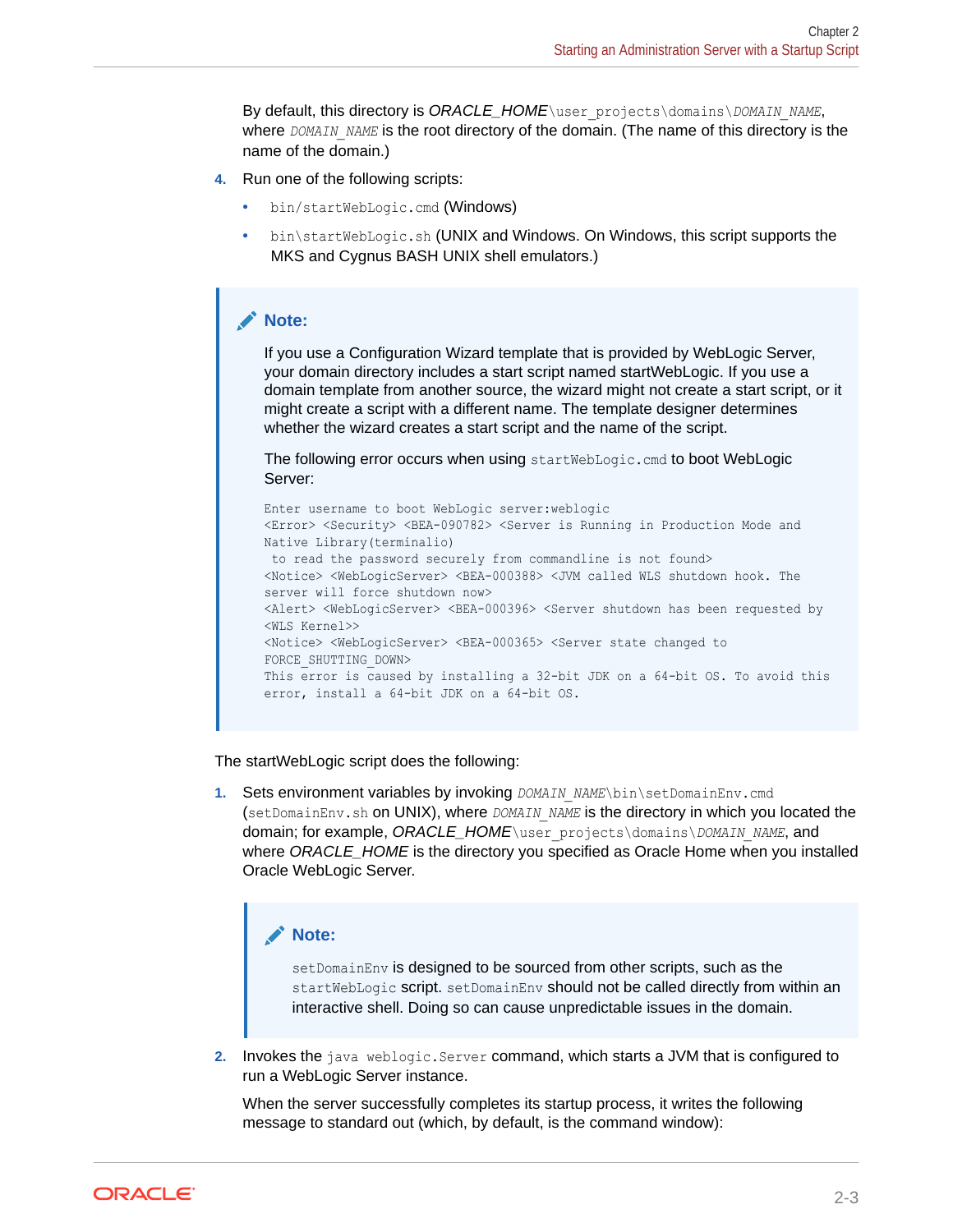```
<Notice> <WebLogicServer> <BEA-000360> <Server started in
RUNNING mode>
```
# <span id="page-12-0"></span>Starting an Administration Server with the java weblogic.Server Command

To start an Administration Server from the command line, use the java weblogic.Server command.

The weblogic.Server class is the main class for a WebLogic Server instance. You start a server instance by directly invoking weblogic. Server in a Java command.

#### **Note:**

Oracle recommends using java weblogic. Server primarily for initial development but not as a standard mechanism for starting production systems for the following reasons:

- java weblogic. Server will not function if you select a product directory outside of the Oracle Middleware Home directory.
- When executing java weblogic. Server, patches will not be recognized by the WebLogic Server run time.

See weblogic.Server Command-Line Reference and Using the weblogic.Server Command Line to Start a Server Instance in *Command Reference for Oracle WebLogic Server*.

# Starting an Administration Server Using WLST and Node Manager

Node Manager is a utility for the remote control of WebLogic Server instances. Use the WLST nmStart command to start an Administration Server.

If you use the nmStart command with WLST connected to a Node Manager, Node Manager supports monitoring, stopping, and restarting the Administration Server.

Using WLST and Node Manager to Manage Servers in *Understanding the WebLogic Scripting Tool* describes how to start the Administration Server with WLST and Node Manager. How Node Manager Starts an Administration Server in *Administering Node Manager for Oracle WebLogic Server* describes how Node Manager accomplishes this process.

Oracle recommends running Node Manager as an operating system service so that it automatically restarts in the event of system failure or reboot, and using Node Manager to start and restart both Administration and Managed Servers.

See Running Node Manager as a Startup Service in the *Administering Node Manager for Oracle WebLogic Server*.

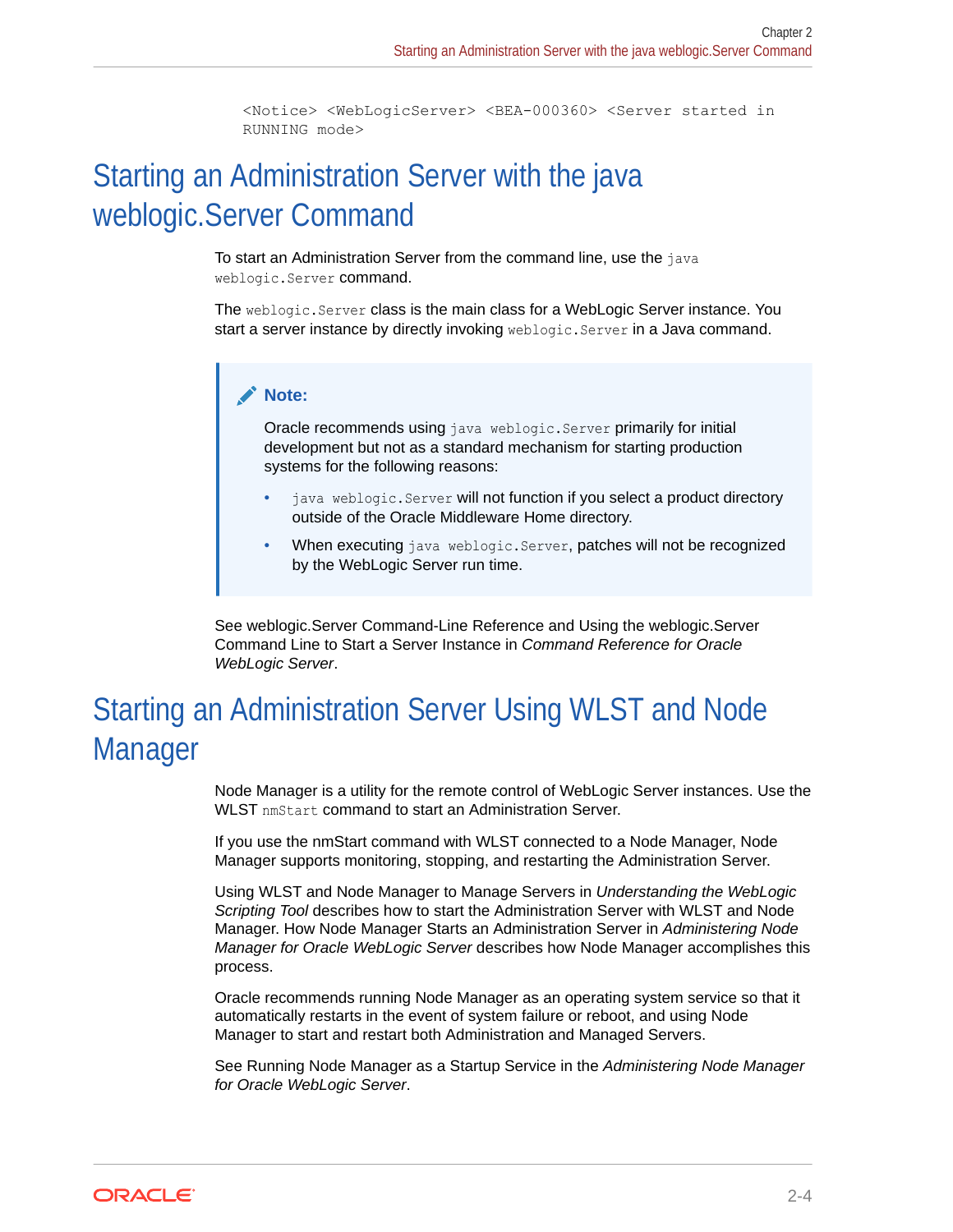# <span id="page-13-0"></span>Starting an Administration Server Using WLST Without Node Manager

Use the WLST startServer command, to start the Administration Server without using Node Manager.

The WLST startServer command starts the Administration Server without using Node Manager. The server runs in a separate process from WLST; exiting WLST does not shut down the server. See Starting an Administration Server Without Node Manager in *Understanding the WebLogic Scripting Tool*.

# Starting Managed Servers with a Startup Script

Use the startManagedWebLogic script to start Managed Servers. The script uses a Java command to set the environment variables and start a Java Virtual Machine (JVM) that runs a WebLogic Server instance.

Managed Servers host business applications, components, Web services, and their associated resources. A Managed Server is a WebLogic Server instance that runs deployed applications. It refers to the Administration Server for all of its configuration and deployment information. Usually, you use Managed Servers to run applications in a production environment.

See Understanding WebLogic Server Domains in *Understanding Domain Configuration for Oracle WebLogic Server*.

If you use one of the Configuration Wizard templates that WebLogic Server provides, your domain directory includes a start script named startManagedWebLogic that you can use to start Managed Servers. You can use this script to start all the Managed Servers in a cluster.

See Domain Configuration Files in *Understanding Domain Configuration for Oracle WebLogic Server*.

This script does not use the Node Manager to start and manage the server. Instead, it uses a Java command to invoke the weblogic.Server class, which is the main class for a WebLogic Server instance. For information about invoking weblogic.Server in a Java command, see weblogic.Server Command-Line Reference in *Command Reference for Oracle WebLogic Server*.

To use the WebLogic Server scripts to start Managed Servers:

- **1.** Refer to [Starting Servers: Before You Begin](#page-9-0) for prerequisite tasks.
- **2.** If you have not already done so, create one or more Managed Servers.

See *Creating WebLogic Domains Using the Configuration Wizard* or Create Managed Servers in the *Oracle WebLogic Server Administration Console Online Help*.

- **3.** If you have not already done so, start the domain's Administration Server.
- **4.** In a shell (command prompt) on the computer that hosts the Managed Server, change to the directory that contains the startManagedWebLogic script:
	- *DOMAIN NAME*\bin\startManagedWebLogic.cmd (Windows)
	- *DOMAIN\_NAME*/bin/startManagedWebLogic.sh (UNIX)

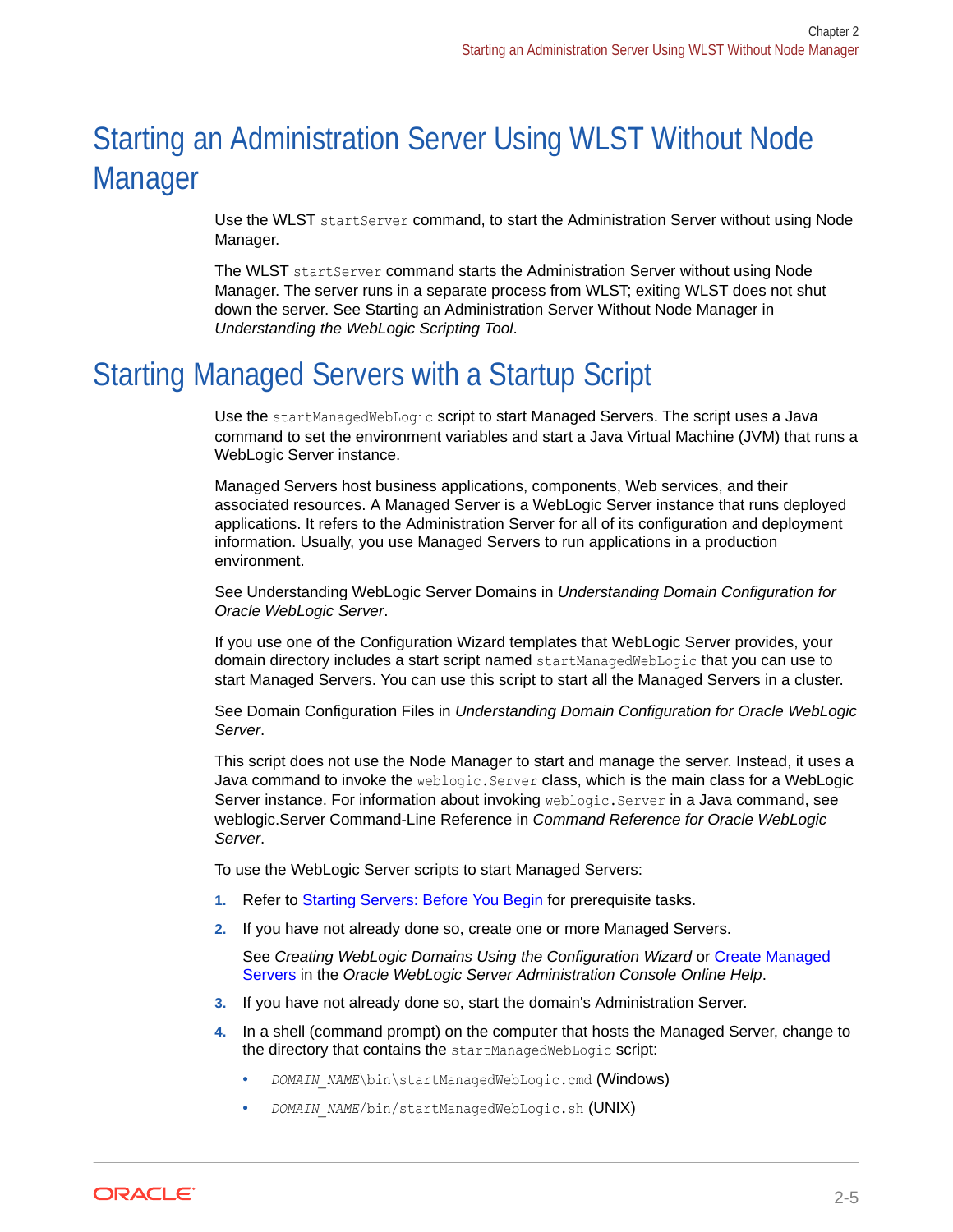<span id="page-14-0"></span>where *DOMAIN\_NAME* is the directory in which you located the domain. By default, this directory is *ORACLE\_HOME*\user\_projects\domains\*DOMAIN\_NAME*.

- **5.** Enter one of the following commands:
	- startManagedWebLogic.cmd *managed\_server\_name admin\_url* (Windows)
	- startManagedWebLogic.sh *managed\_server\_name admin\_url* (UNIX)

where managed server name specifies the name of the Managed Server and *admin\_url* specifies the listen address (host name, IP address, or DNS name) and port number of the domain's Administration Server.

For example, the following command uses startManagedWebLogic.cmd to start a Managed Server named myManagedServer. The listen address for the domain's Administration Server is AdminHost: 7001:

c:\Oracle\Middleware\user\_projects\domains\mydomain\bin\startManagedWebLogic. cmd myManagedServer http://AdminHost:7001

**6.** For each Managed Server that you want to start, open a separate command shell and follow steps 4 and 5. If you are starting Managed Servers on another machine, log in to that machine (remotely or locally) and then follow steps 4 and 5.

For information on running Managed Servers on a remote WebLogic Server host, see Creating and Starting a Managed Server on a Remote Machine in *Creating Templates and Domains Using the Pack and Unpack Commands*.

See [Configuring Managed Server Connections to the Administration Server.](#page-22-0)

The startManagedWebLogic script does the following:

**1.** Calls the startWebLogic script, which sets the environment variables by invoking *ORACLE\_HOME*\user\_projects\domains\*DOMAIN\_NAME*\bin\setDomainEnv.cmd (setDomainEnv.sh on UNIX), where *ORACLE\_HOME* is the directory you specified as Oracle Home when you installed Oracle WebLogic Server.

#### **Note:**

setDomainEnv is designed to be sourced from other scripts, such as the startWebLogic script. setDomainEnv should not be called directly from within an interactive shell. Doing so can cause unpredictable issues in the domain.

**2.** Invokes the java weblogic. Server command, which starts a JVM that is configured to run a WebLogic Server instance.

When the server successfully completes its startup process, it writes the following message to standard out (which, by default, is the command window):

```
<Notice> <WebLogicServer> <000360> <Server started in
RUNNING mode>
```
## Starting Managed Servers from the Administration Console

Use the WebLogic Server Administration Console to start an Administration Server and its Managed Servers.

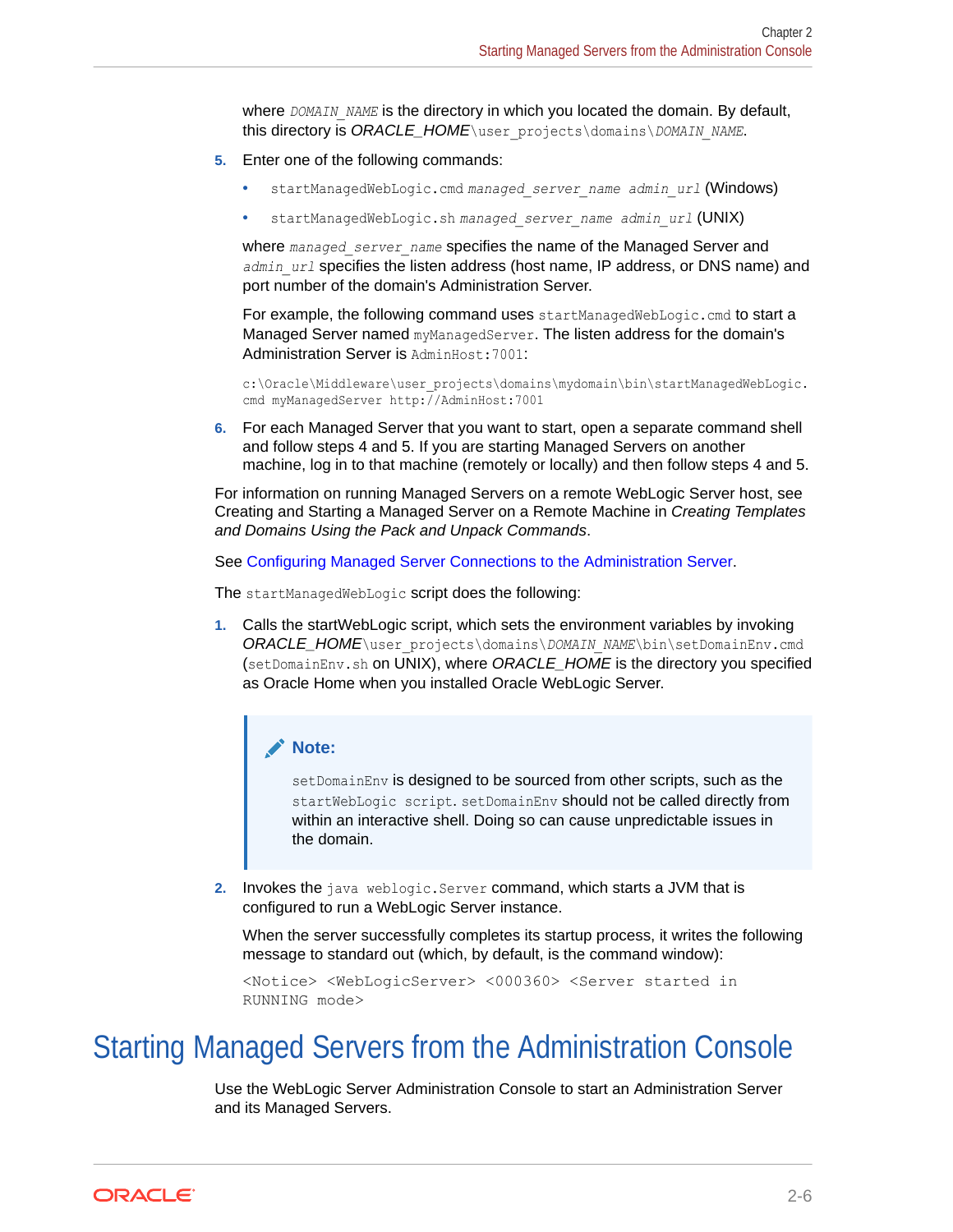See Start Managed Servers from the Administration Console in the *Oracle WebLogic Server Administration Console Online Help*.

# <span id="page-15-0"></span>Starting Managed Servers and Clusters with WLST and Node Manager

Use WLST to start Managed Servers in a WebLogic cluster.

To start Managed Servers and clusters using WLST and Node Manager, see Using Node Manager to Start Managed Servers in a Domain or Cluster in *Understanding the WebLogic Scripting Tool*. See Setting up WebLogic Clusters in *Administering Clusters for Oracle WebLogic Server*.

# Starting Managed Servers with the java weblogic.Server Command

Use the java weblogic. Server command to start Managed Servers.

The weblogic.Server class is the main class for a WebLogic Server instance. You start a server instance by directly invoking weblogic.Server in a Java command. See weblogic.Server Command-Line Reference and Using the weblogic.Server Command Line to Start a Server Instance in *Command Reference for Oracle WebLogic Server*.

# Starting a Managed Server When the Administration Server Is Unavailable

You can start a Managed Server in Managed Server Independence (MSI) mode if it is unable to connect to the Administration Server during startup.

A Managed Server contacts the Administration Server during its startup sequence to retrieve its configuration information. If a Managed Server cannot connect to the Administration Server during startup, it can retrieve its configuration by reading its locally cached configuration data from the config directory.

#### **Note:**

The first time you start a Managed Server instance, it must be able to contact the Administration Server. Thereafter, the Managed Server instance can start even if the Administration Server is unavailable.

See [Starting a Managed Server When the Administration Server Is Not Accessible.](#page-56-0)

# Provide User Credentials to Start and Stop Servers

To start and stop WebLogic Server instances, you must provide the credentials of a user who is permitted to start and stop servers for the domain.

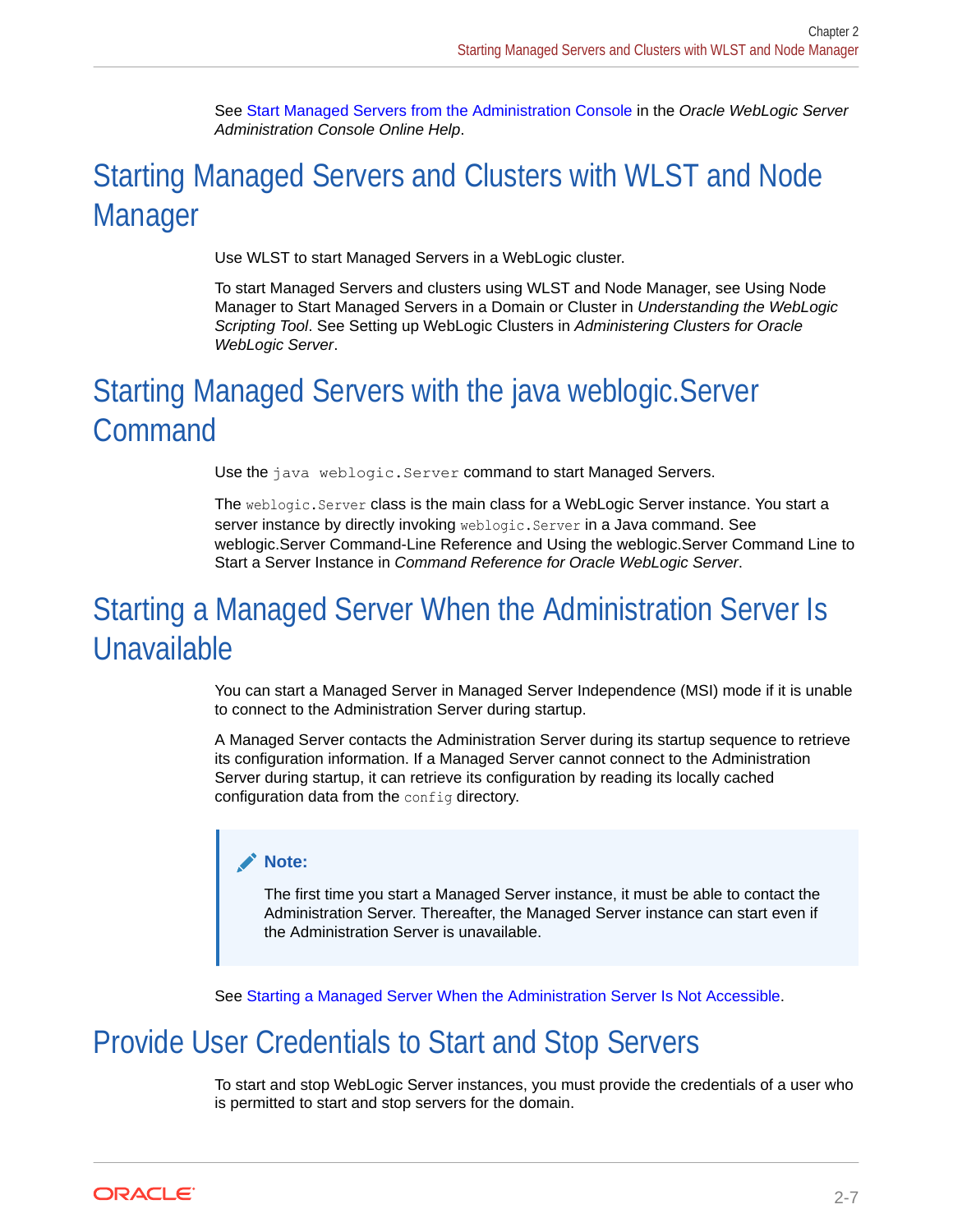<span id="page-16-0"></span>See Users, Groups, and Security Roles in *Securing Resources Using Roles and Policies for Oracle WebLogic Server*.

Table 2-1 describes providing user credentials when starting a WebLogic Server instance.

|  | Table 2-1 |  |  | <b>Providing User Credentials</b> |
|--|-----------|--|--|-----------------------------------|
|--|-----------|--|--|-----------------------------------|

| If you specify this                                    | The server instance does this                                                                                                        |
|--------------------------------------------------------|--------------------------------------------------------------------------------------------------------------------------------------|
| User Name and password on the command<br>line.         | Uses them and does not prompt you for either<br>credential.                                                                          |
| User Name and password in<br>boot.properties.          | Uses them and does not prompt you for either<br>credential.                                                                          |
| Neither user name nor password on the<br>command line. | Prompts you for the user name.<br>Prompts you for the password twice.<br>۰                                                           |
| User Name but no password on the command<br>line.      | Uses the user name from the command<br>٠<br>line.<br>Prompts you for the password twice.                                             |
| Password but no user name on the command<br>line.      | Prompts you for the user name.<br>۰<br>Ignores the password from the command<br>۰<br>line and prompts you for the password<br>twice. |

These sections describe the following tasks:

- Specifying an Initial Administrative User for a Domain
- [Boot Identity Files](#page-17-0)
- [Specifying User Credentials for Starting a Server with Node Manager](#page-21-0)
- [Changing the Credentials Used for Starting a Server](#page-22-0)

### Specifying an Initial Administrative User for a Domain

When you create a domain, the Configuration Wizard prompts you to provide the user name and password for an initial administrative user. The Configuration Wizard does the following with this information:

**1.** Assigns the user to the Administrators security group.

The Administrators group grants the highest level of privileges for starting and managing WebLogic Server. See Users, Groups, And Security Roles in *Securing Resources Using Roles and Policies for Oracle WebLogic Server*.

**2.** Adds the user to the myrealm security realm.

A security realm is a collection of components (providers) that authenticate user names, determine the type of resources that the user can access, and provide other security-related services for WebLogic resources. WebLogic Server installs the myrealm security realm and uses it by default.

You can use the Administration Console to add users to security realms. If you use an Authentication provider other than the one that WebLogic Server installs, you must use the provider's administration tools to create at least one user with administrative privileges.

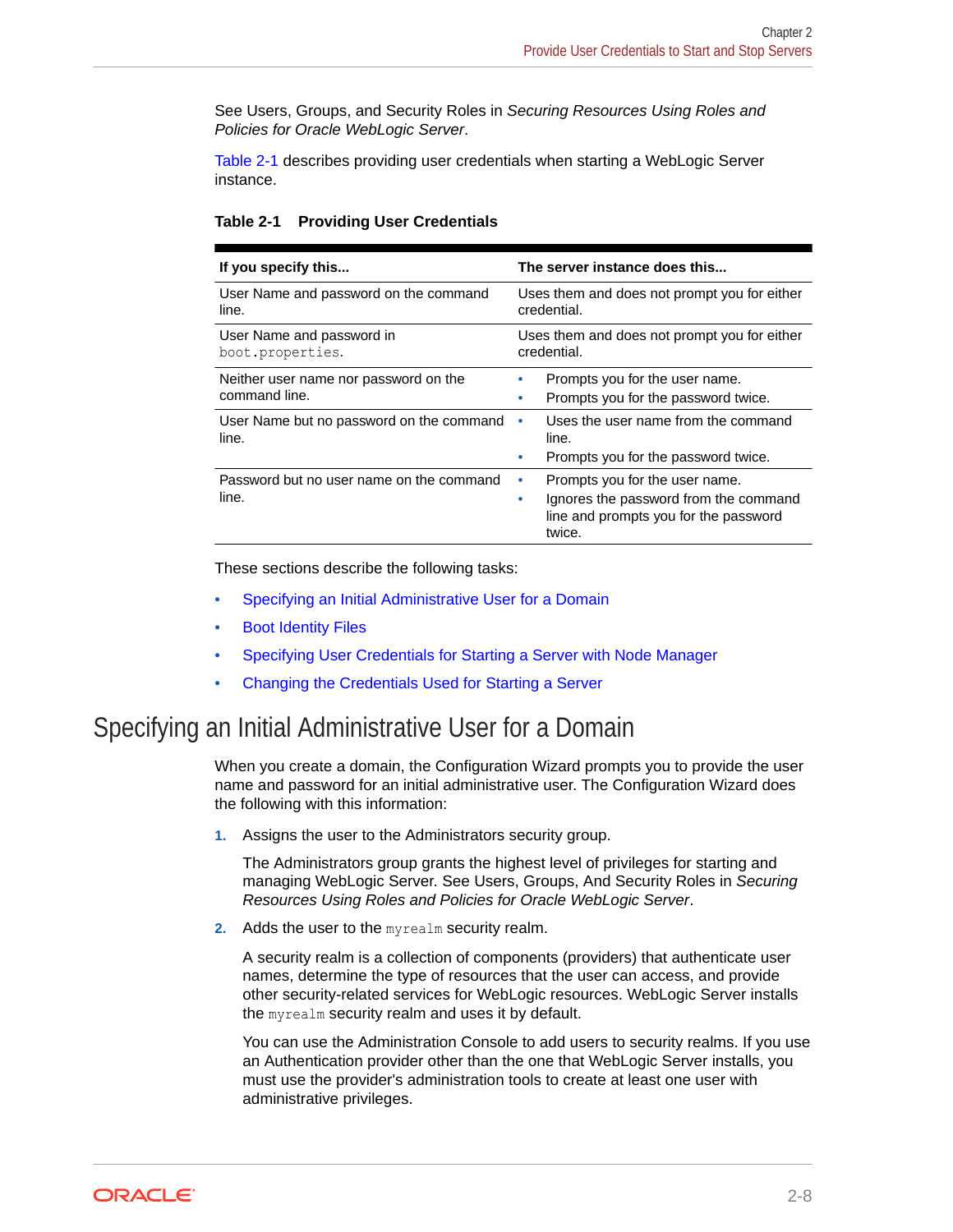<span id="page-17-0"></span>**3.** If you are creating a domain in development mode, the wizard creates a boot identity file in the security directory of the Administration Server's root directory. The boot identity file contains an encrypted version of the user name and password which lets you bypass the login prompt during subsequent instantiations of the server. See Boot Identity Files.

In production domains, you are prompted to enter user credentials on the command line when booting the server.

### Boot Identity Files

A boot identity file is a text file that contains user credentials for starting and stopping an instance of WebLogic Server. An Administration Server can refer to this file for user credentials instead of prompting you to provide them. Because the credentials are encrypted, using a boot identity file is much more secure than storing unencrypted credentials in a startup or shutdown script. If there is no boot identity file when starting a server, the server instance prompts you to enter a user name and password.

If you start a Managed Server from a script that invokes the java weblogic.Server command (or if you invoke the java weblogic.Server command directly), a Managed Server can also refer to a boot identity file. If the Managed Server and Administration Server use the same root directory, the Managed Server can refer to the Administration Server's boot.properties file. If a Managed Server's security directory contains a valid boot.properties file, it uses this file during its startup process by default. The boot.properties file can be different for each server instance in the domain.

If you use the Node Manager to start a Managed Server, the Node Manager encrypts and saves the credentials with which it started the server in a server-specific boot.properties file for use in automatic restarts. This file is located in *DOMAIN\_NAME*/servers/*SERVER\_NAME*/data/ nodemanager, where *DOMAIN\_NAME* is the name of the directory in which you located the domain and *SERVER\_NAME* is the name of the server. See Node Manager Configuration and Log Files in the *Administering Node Manager for Oracle WebLogic Server*.

The following sections describe working with boot identity files:

- Creating a Boot Identity File for an Administration Server
- [Using java weblogic.Server to Create a Boot Identity File for an Administration Server](#page-18-0)
- [Creating Boot Identity Files for Managed Servers](#page-19-0)
- [How a Server Uses a Boot Identity File at Startup](#page-19-0)
- [Removing Boot Identity Files After Startup](#page-20-0)
- [Limitation Regarding User weblogic](#page-21-0)

#### Creating a Boot Identity File for an Administration Server

If you use the Configuration Wizard to create a domain in development mode, the Configuration Wizard creates an encrypted boot identity file in the security directory of the Administration Server's root directory. See Domain Directory Contents in *Understanding Domain Configuration for Oracle WebLogic Server*.

If a boot identity file for an Administration Server does not already exist, and if you want to bypass the prompt for user name and password, create one as follows.

**1.** Start the Administration Server at least once and provide the user credentials on the command line.

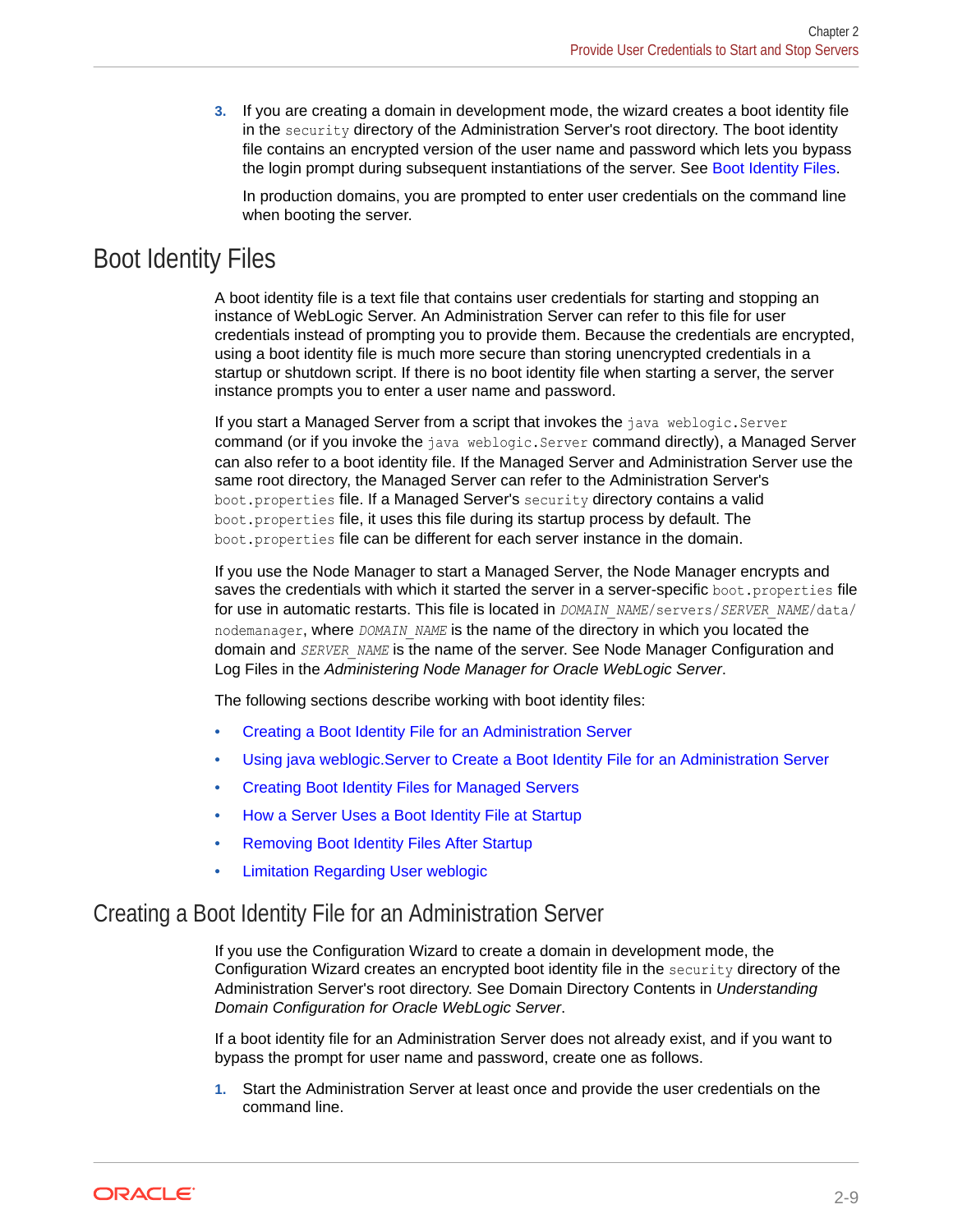During the Administration Server's initial startup process, it generates security files that must be in place before a server can use a boot identity file.

<span id="page-18-0"></span>**2.** Place the following two lines in a text file:

```
username=username
password=password
```
The user name and password values must match an existing user account in the Authentication provider for the default security realm and must belong to a role that has permission to start and stop a server. See Users, Groups, And Security Roles in *Securing Resources Using Roles and Policies for Oracle WebLogic Server*.

**3.** Save the file.

If you save the file as boot.properties and locate it in the security directory of the server's root directory, the server automatically uses this file during its subsequent startup cycles. See [How a Server Uses a Boot Identity File at Startup.](#page-19-0)

The first time you use this file to start a server, the server reads the file and then overwrites it with an encrypted version of the user name and password.

Using java weblogic.Server to Create a Boot Identity File for an Administration Server

#### **Note:**

Use this technique only if you invoke the java weblogic. Server command from the command line. If you use a script to start an Administration Server, Oracle recommends that you do not use the technique described in this section for the following reasons:

- It requires you to store an unencrypted password in the startup script.
- Each time you run the script, the server boots with the supplied user credentials and then creates a new boot identity file.

Instead of following the steps in the previous section, [Creating a Boot Identity File for](#page-17-0) [an Administration Server](#page-17-0), you can create a boot identity file by invoking the weblogic. Server class directly on the command line and including the following options in the Java command:

```
-Dweblogic.management.username=username
-Dweblogic.management.password=password
-Dweblogic.system.StoreBootIdentity=true
```
These options cause the server instance to boot with the supplied user credentials and then store them in a file named boot.properties.

For example, the following command starts an Administration Server named myAdminServer and creates a boot identity file:

```
java -Dweblogic.management.username=weblogic
-Dweblogic.management.password=password
```
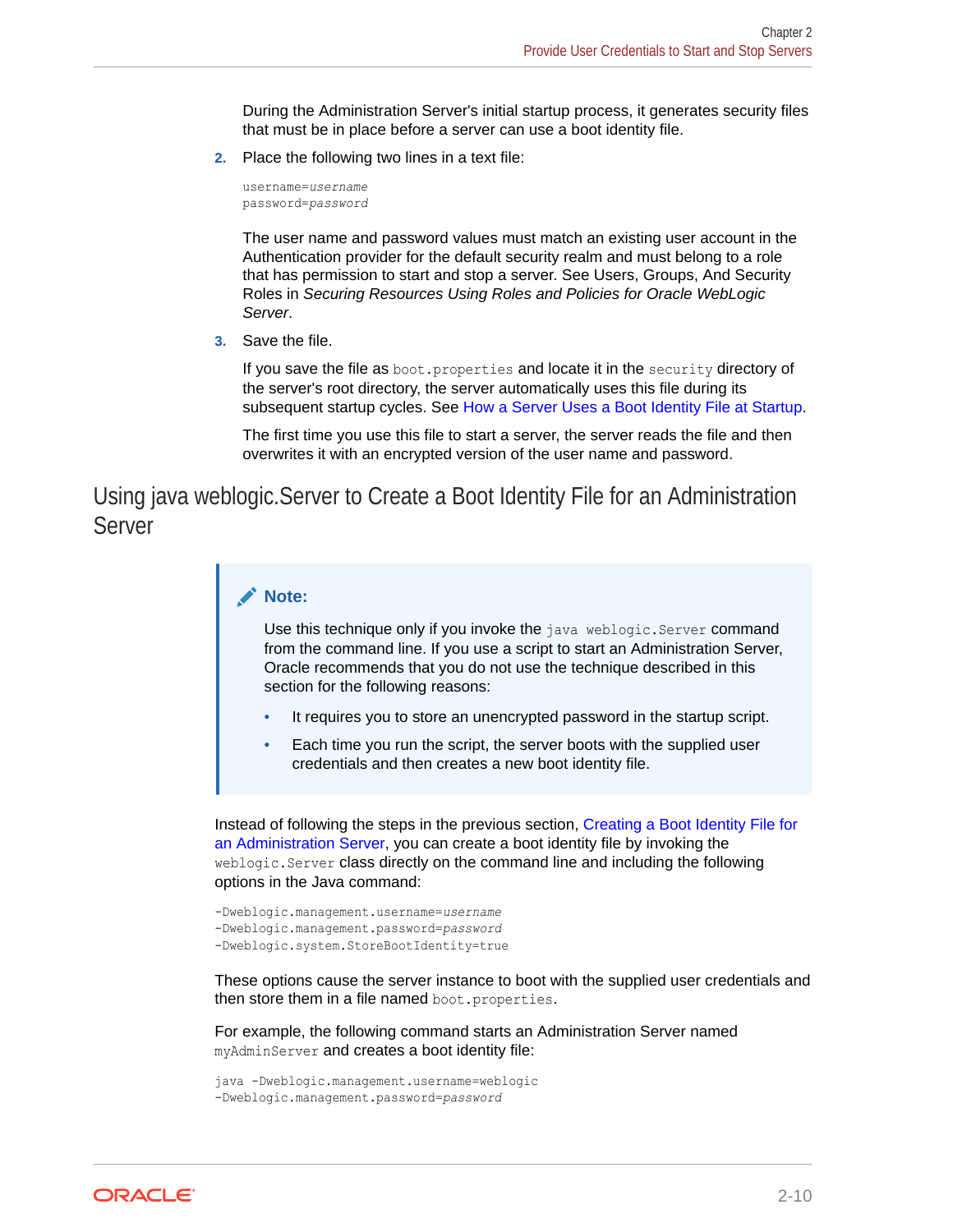```
-Dweblogic.system.StoreBootIdentity=true
-Dweblogic.Name=myAdminServer weblogic.Server
```
For more information about invoking the weblogic. Server class directly from a command line, see weblogic.Server Command-Line Reference in *Command Reference for Oracle WebLogic Server*.

#### Creating Boot Identity Files for Managed Servers

If a Managed Server uses the same root directory as the Administration Server, it can use the same boot properties file as the Administration Server. If you use a Node Manager to start a Managed Server, you do not need to create a boot identity file. See Node Manager Configuration and Log Files in *Administering Node Manager for Oracle WebLogic Server*.

To create a boot identity file for a Managed Server instance:

**1.** Start the domain's Administration Server to make sure that the required security files are in the security directory of the Administration Server's domain and root directories. If the files are not present, the Administration Server generates them.

See Domain Configuration Files in *Understanding Domain Configuration for Oracle WebLogic Server*.

**2.** Place the following two lines in a text file:

```
username=username
password=password
```
The user name and password values must match an existing user account in the Authentication provider for the default security realm and must belong to a role that has permission to start a server. See Users, Groups, And Security Roles in *Securing Resources Using Roles and Policies for Oracle WebLogic Server*.

**3.** Save the file.

If you save the file as boot.properties and locate it in the security directory of the server's root directory, the server automatically uses this file during its subsequent startup cycles. See How a Server Uses a Boot Identity File at Startup.

**4.** Repeat steps 2 and 3 for each Managed Server in the domain for which you want to create a boot identity file.

The first time you use this file to start a server, the server reads the file and then overwrites it with an encrypted version of the user name and password.

#### How a Server Uses a Boot Identity File at Startup

A server instance uses a boot identity file during its startup process as follows:

- If a server's security directory contains a valid boot.properties file, it uses this file during its startup process by default. See A Server's Root Directory in *Understanding Domain Configuration for Oracle WebLogic Server*.
- If you want to specify a different file (or if you do not want to store boot identity files in a server's security directory), you can include the following argument in the server's weblogic.Server startup command:

-Dweblogic.system.BootIdentityFile=*filename*

where *filename* is the fully qualified pathname of a valid boot identity file.

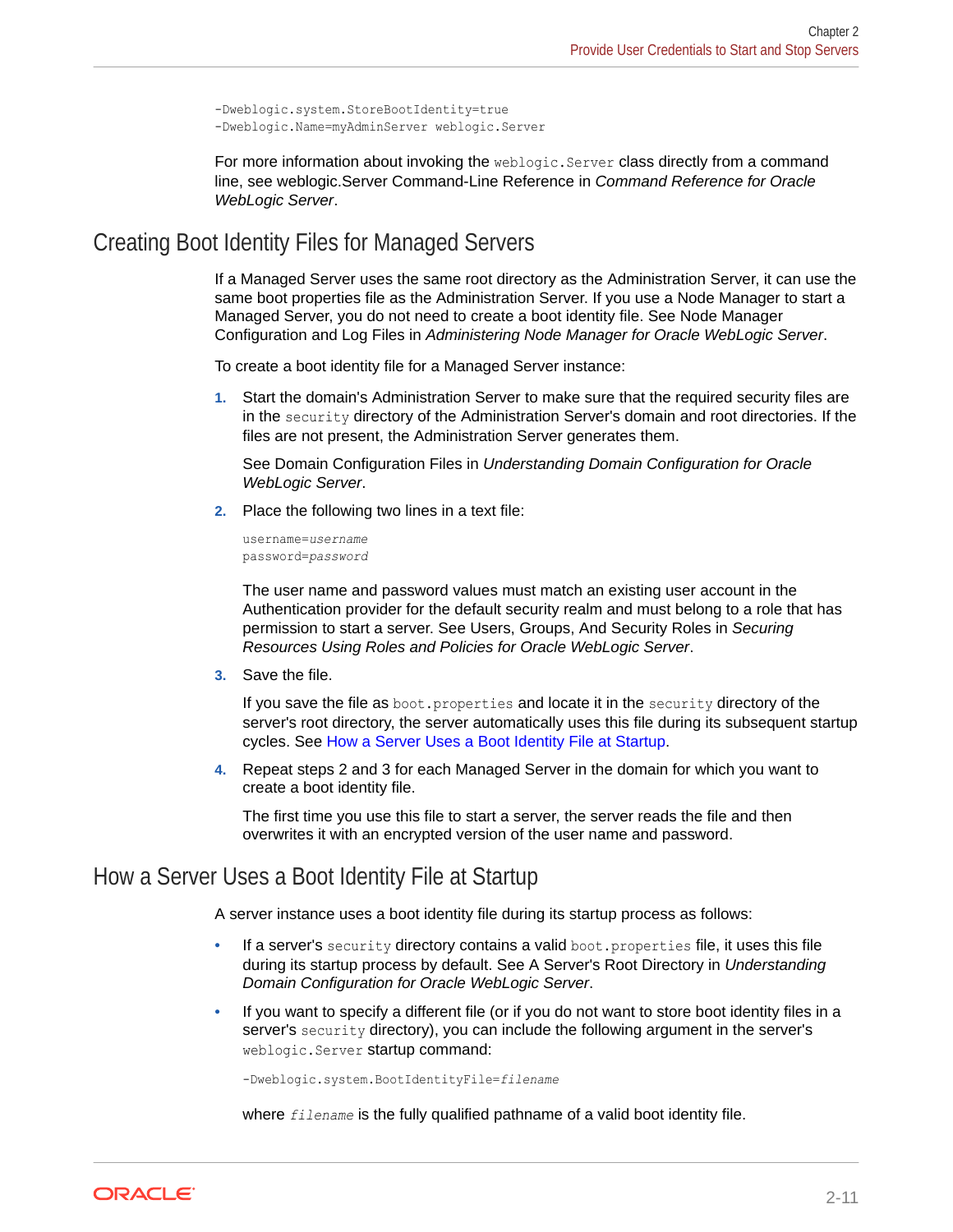<span id="page-20-0"></span>To specify this argument in the startWebLogic script, add - Dweblogic.system.BootIdentityFile as a value of the JAVA OPTIONS variable. For example:

```
set JAVA_OPTIONS=-
Dweblogic.system.BootIdentityFile=C:\Oracle\user_domains\mydomain\myidentity.
prop
```
• If you do *not* want a server instance to use a boot identity file during its startup cycle, include the following options in the server's weblogic. Server startup command:

```
-Dweblogic.management.username=username
-Dweblogic.management.password=password
```
These options cause a server instance to ignore any boot identity files and override other startup options that cause a server to use boot identity files during it startup cycle.

#### **Note:**

If you use a script to start a server instance, Oracle recommends that you do not use this technique because it requires you to store an unencrypted password in the startup script. Use this technique only if you invoke the weblogic.Server class directly from the command line. See weblogic.Server Command-Line Reference in *Command Reference for Oracle WebLogic Server*.

• If a server is unable to access its boot identity file during its startup cycle, it displays the user name and password prompt in its command shell and writes a message to the log file.

For a given server instance, use only the boot identity file that the instance has created. WebLogic Server does not support copying a boot identity file from one server root directory to another.

For example, if you use ServerA to generate a boot identity file, use only that boot identity file with ServerA. Do not copy ServerA's boot identity file into the security directory of ServerB. Instead, create a boot identity file for ServerB as described in [Creating a Boot Identity File for an Administration Server](#page-17-0) or [Creating Boot Identity](#page-19-0) [Files for Managed Servers](#page-19-0).

#### Removing Boot Identity Files After Startup

If you want to remove the boot identity file after a server starts, you can include the following argument in the server's weblogic. Server startup command:

-Dweblogic.system.RemoveBootIdentity=true

This argument removes only the file that the server used to start. For example, if you specify -Dweblogic.system.BootIdentityFile=c:\secure\boot.MyServer, only boot.MyServer is removed, even if the server's root directory contains a file named boot.properties. Open a separate command shell and include the - Dweblogic.system.RemoveBootIdentity=true argument in each Managed Server's weblogic. Server startup command to remove its boot identity file.

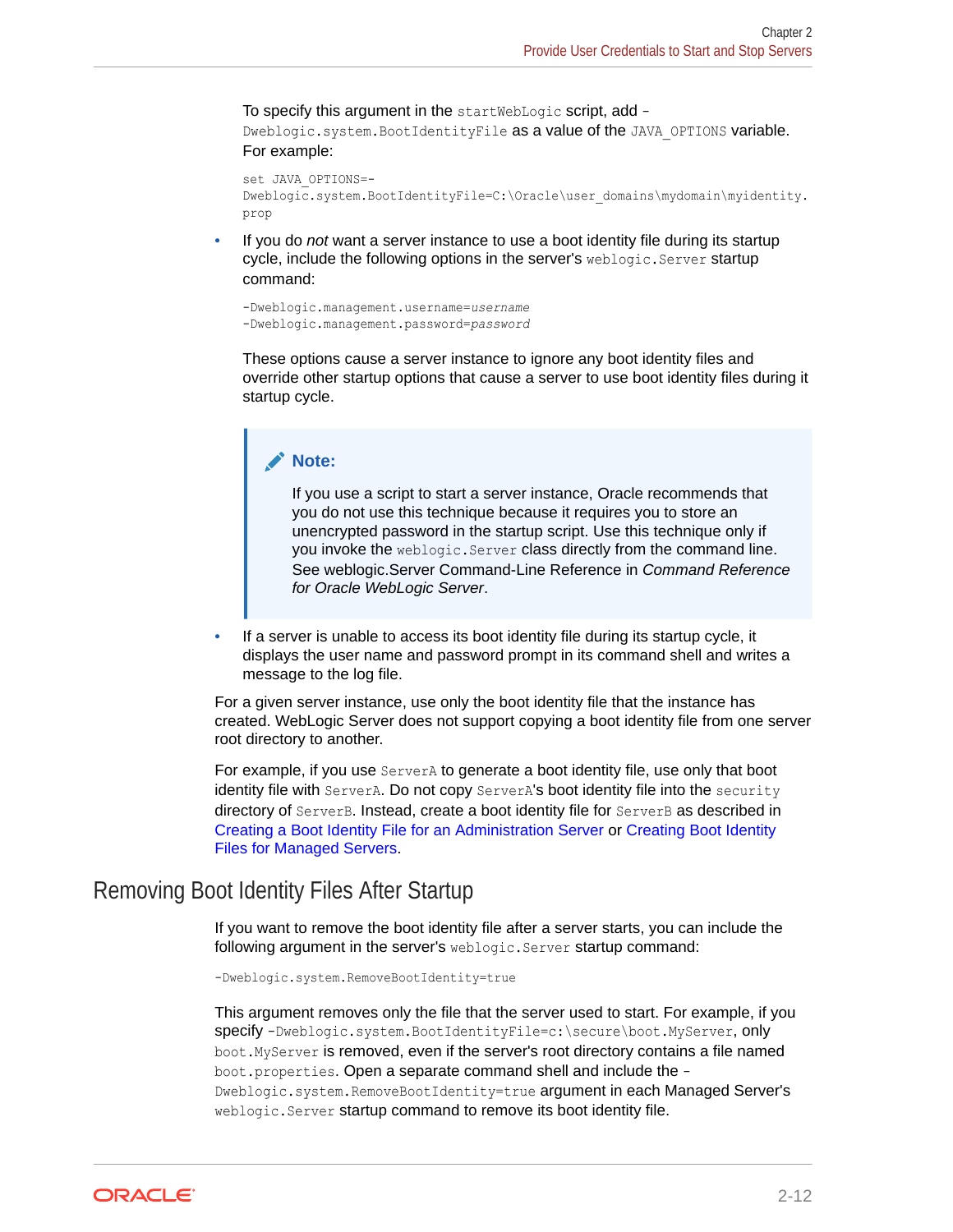To specify this argument in the startWebLogic script, add -Dweblogic.system.RemoveBootIdentity=true as a value of the JAVA\_OPTIONS variable. For example:

```
set JAVA_OPTIONS=-Dweblogic.system.RemoveBootIdentity=true
```
### <span id="page-21-0"></span>Limitation Regarding User weblogic

If you install the WebLogic Server Examples component, the default user weblogic is created that has permission to start and stop WebLogic Server. When you set the password of the weblogic user, WebLogic Server does not automatically update this password in the boot.properties file, which is located in the *DOMAIN\_NAME*/servers/AdminServer/security directory.

If you change the password for user weblogic, you can use either of the following workarounds so that you can continue to boot a WebLogic Server instance using that user name and its new password:

- Remove the boot.properties file. Subsequently each time you start WebLogic Server, you are prompted for the user name and password. The changed password for the weblogic user will be accepted.
- Modify the existing boot.properties file, changing the user name and password as follows:

```
username=weblogic
password=password
```
Subsequently during the server startup process, the boot.properties file is encrypted again.

#### **Note:**

Do not install the WebLogic Server Examples on a production machine. Keeping the samples software and other development tools off the production machine reduces the leverage intruders potentially have if they were to get partial access to a WebLogic Server production machine.

### Specifying User Credentials for Starting a Server with Node Manager

If you use the Node Manager to start a Managed Server, you must provide user credentials on the server's **Configuration** > **Server Start** page of the WebLogic Server Administration Console. If you do not provide these credentials, the Node Manager throws an exception when it tries to start the server.

When you use the WebLogic Server Administration Console or the Configuration Wizard to create a Managed Server, WebLogic Server adds the user credentials to the server's **Configuration** > **Server Start** page. If you want the server instance to run under a different WebLogic Server user account, see Configure startup arguments for Managed Servers in the *Oracle WebLogic Server Administration Console Online Help*.

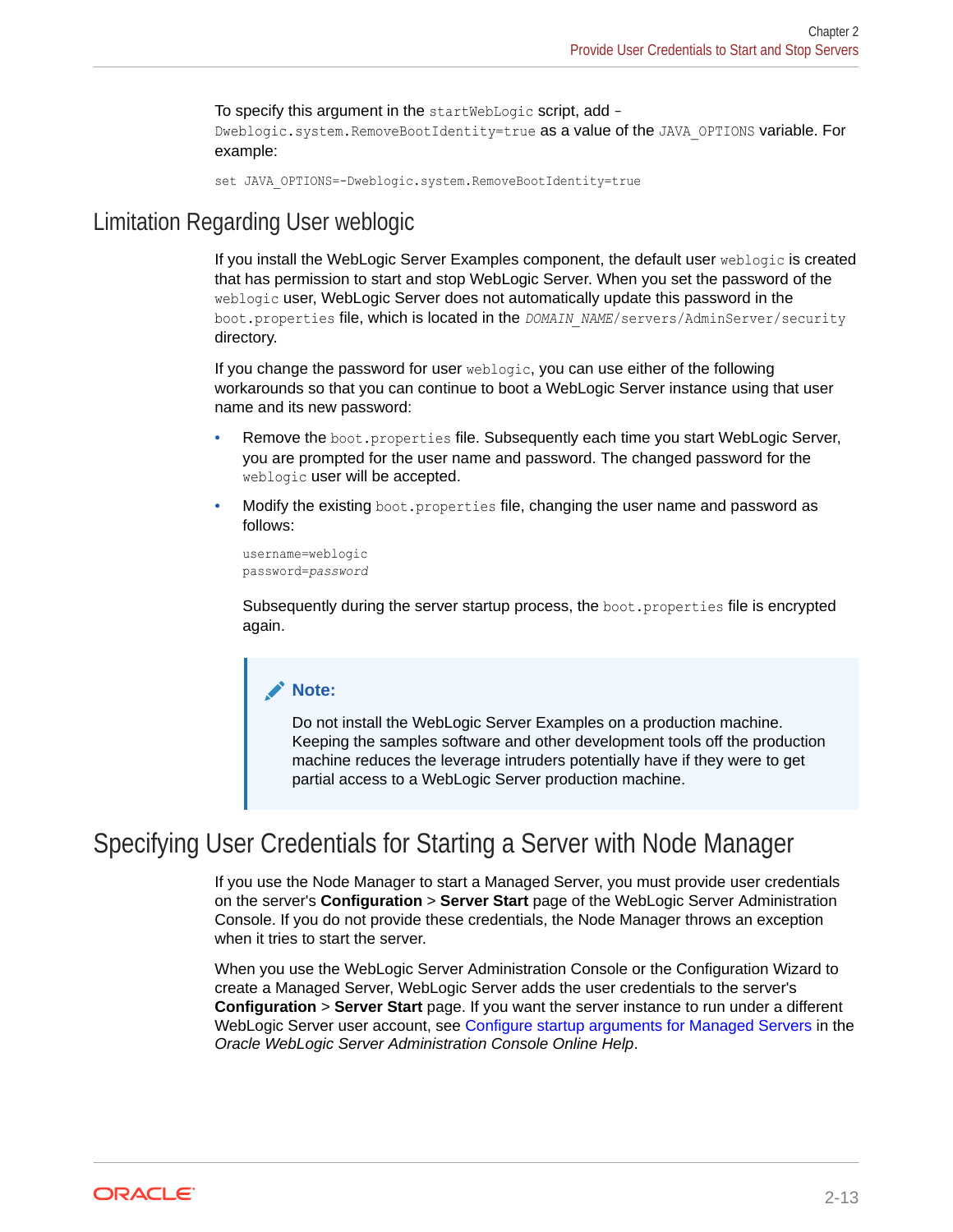### <span id="page-22-0"></span>Changing the Credentials Used for Starting a Server

To change the user credentials that you provided to permit a user to start and stop WebLogic Server instances for the domain:

**1.** If using the WebLogic Authentication provider (also called DefaultAuthenticator), then change the user password using the Administration Console or WLST.

If you are not using the WebLogic Authentication provider, then use the appropriate tool for the external authentication store to change the user password.

- **2.** If using the boot.properties files, then edit the file to set the new password, as described in [Boot Identity Files](#page-17-0).
- **3.** If using Node Manager to start server instances, and the user name and password are set in the server start element (ServerStartMBean), then update the server start password using the Administration Console or WLST.

If using Node Manager to start server instances, and the user name and password are not set in the server start element, then restart the Administration Server before attempting to start Managed Servers.

# **Other Startup Tasks**

Consider the miscellaneous WebLogic Server startup tasks.

- Making Java Classfiles Globally Available
- Configuring Managed Server Connections to the Administration Server
- [Specifying Java Options for a WebLogic Server Instance](#page-25-0)
- [Changing the JVM That Runs Servers](#page-25-0)
- [Configuring Server Level Startup and Shutdown Classes](#page-26-0)
- [Customizing Domain Wide Server Parameters](#page-27-0)

### Making Java Classfiles Globally Available

Use the \$DOMAIN\_DIR/lib environment variable or the -Dweblogic.ext.dirs start-up option to make Java class files globally available to all servers in the domain.

There are two methods for making java classes globally available to WebLogic Server:

- Setting the \$DOMAIN DIR/lib environment variable.
- Specifying the -Dweblogic.ext.dirs startup option.

You can specify either or both of these methods. When specifying both, classes defined using the startup option take precedence.

In both cases, you must ensure that your classes are packaged into  $\cdot$  jar files.

### Configuring Managed Server Connections to the Administration Server

To configure Managed Server connections, use the protocol://]Admin-host:port format to specify the listen address of the Administration Server.

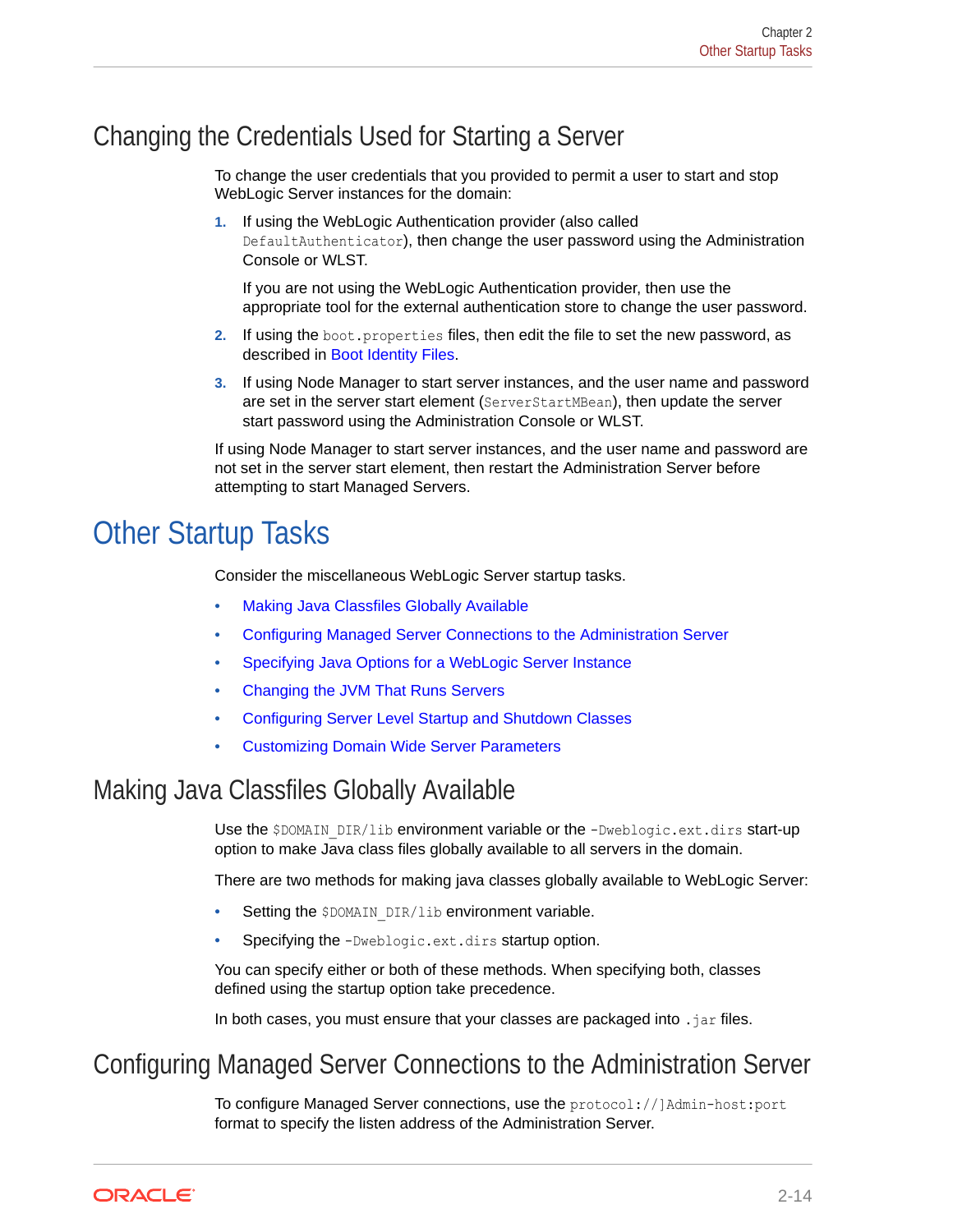If you will be starting a Managed Server from a script that invokes the java weblogic.Server command, or if you invoke the java weblogic.Server command directly, you must make sure that the Managed Server specifies the correct listen address of the Administration Server. A Managed Server uses this address to retrieve its configuration from the Administration Server.

Use the following format to specify the listen address:

*protocol*://]*Admin-host*:*port*

- **1.** For protocol, specify any of the following:
	- t3
	- t3s
	- http
	- https

If you will be using the domain-wide administration port, you must specify either T3S or HTTPS. If you do not specify a value, the servers use T3.

#### **Note:**

Regardless of which protocol you use, the initial download of a Managed Server's configuration is over HTTP or HTTPS. After the RMI subsystem initializes, the server instance can use the  $T3$  or  $T3S$  protocol.

- **2.** For *Admin-host*, specify any of the following:
	- localhost

Valid only if you are starting the Managed Server on the same computer as the Administration Server.

The DNS name of the computer that is hosting the Administration Server.

Configuring a DNS name for the Administration Server that maps to multiple IP addresses is particularly useful for Managed Servers to trying to reconnect after an Administration Server is restarted on a different IP address. See [Managed Servers](#page-55-0) [and the Re-started Administration Server](#page-55-0).

If you are using the demo certificates in a multi-server domain, Managed Server instances will fail to boot if you specify the fully-qualified DNS name. For information about this limitation and suggested workarounds, see Limitation on CertGen Usage in *Administering Security for Oracle WebLogic Server*.

The IP address of the computer that is hosting the Administration Server.

Because of the following security issue, Oracle recommends that you do not use IP addresses for *Admin-host* in a production environment:

To connect to the Administration Server through an SSL port, the Managed Server verifies that the Administration Server's host name matches the host name that is specified in the URL. If you specify an IP address, and if host name verification is enabled, the connection fails because the IP address, which is a series of numbers, does not match the name of the host, which is a string of characters.

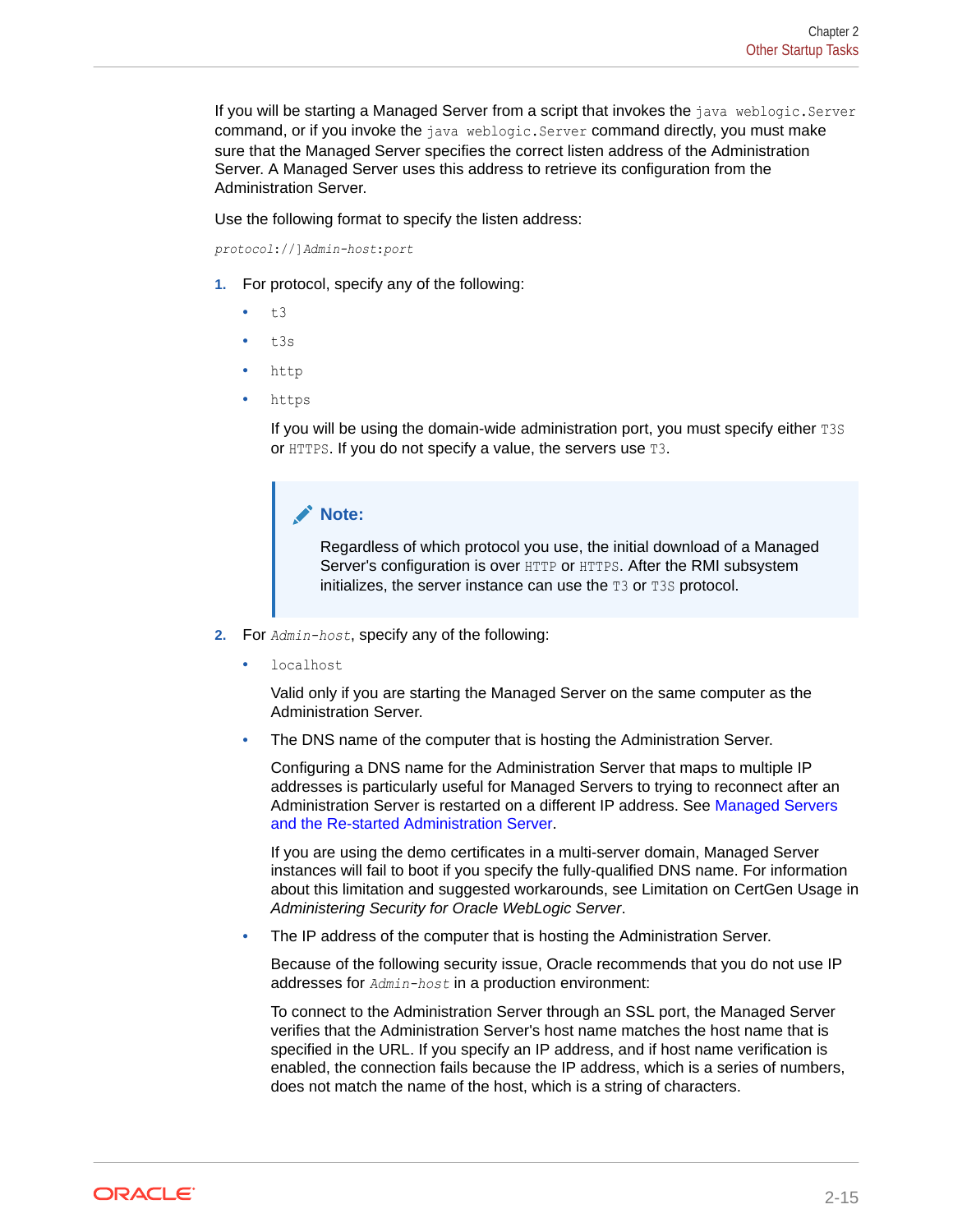In a development environment, where security is less of a concern, you can disable host name verification on the Managed Server so SSL connections that specify an IP address will succeed. See Using Host Name Verification in *Administering Security for Oracle WebLogic Server*.

If the Administration Server has been configured to use some other listen address, you must specify the configured listen address.

- **3.** For *port*, specify any of the following:
	- The domain-wide administration port.

When configured, the administration port is used by each Managed Server in the domain exclusively for communication with the domain's Administration Server. See Configure the domain-wide administration port in the *Oracle WebLogic Server Administration Console Online Help*.

If you have enabled the domain-wide administration port, you must specify this port. You must specify either the T3S or HTTPS protocol to use this port.

• The non-SSL listen port for the Administration Server's default network configuration (7001 by default).

If this listen port has been disabled for the Administration Server, you must use one of the other listen ports described in this list. You must specify either the T3 or HTTP protocol to use this port.

The SSL listen port for the Administration Server's default network configuration (7002 by default).

If this listen port has been disabled for the Administration Server, you must use one of the other listen ports described in this list. You must specify either the T3S or HTTPS protocol to use this port.

• The port number that is associated with an optional, custom network channel.

If the port is secured with SSL, you must specify either the T3S or HTTPS protocol.

**4.** To verify the host IP address, name, and default listen port of the Administration Server, start the Administration Server in a shell (command prompt). When the server successfully finishes its startup cycle, it prints to standard out messages that are similar to the following (among other messages):

<Nov 5, 2004 12:16:04 PM EST> <Notice> <Server> <BEA-002613> <Channel "DefaultSecure[2]" is now listening on 127.0.0.1:7012 for protocols iiops, t3s, ldaps, https.> ... <Nov 5, 2004 12:16:04 PM EST> <Notice> <WebLogicServer> <BEA-000331> <Started WebLogic Admin Server "MedRecServer" for domain "medrec" running in Development Mode>

For information on enabling SSL, see Set up SSL in the *Oracle WebLogic Server Administration Console Online Help*. See Understanding Network Channels in *Administering Server Environments for Oracle WebLogic Server*.

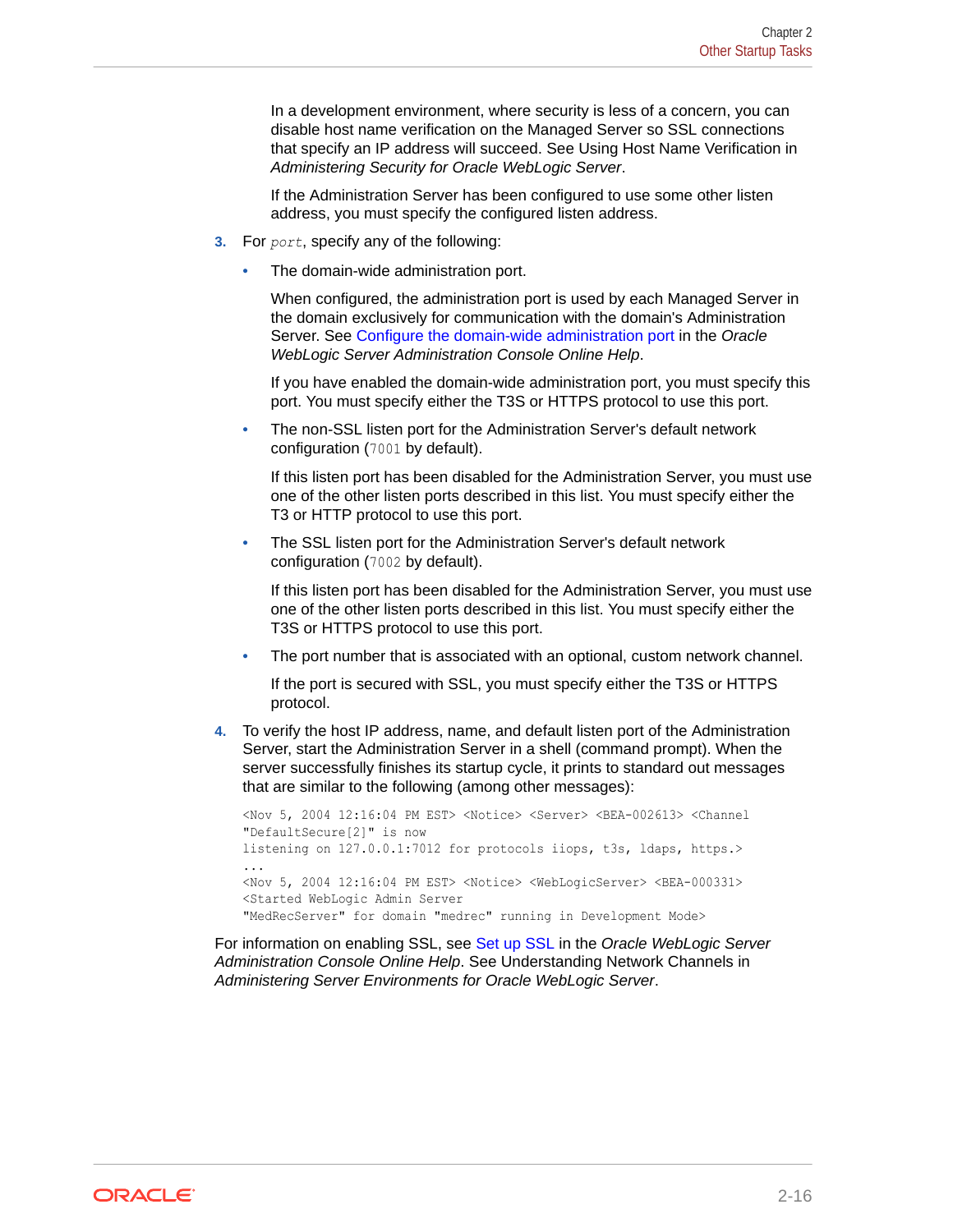### <span id="page-25-0"></span>Specifying Java Options for a WebLogic Server Instance

Use Java options to configure operating parameters for the JVM that runs a WebLogic Server instance and to override a server configuration temporarily.

The Java options apply only to the current instance of the server. They are not saved in the domain's config.xml file and they are not visible from the WebLogic Server Administration Console. For example, if a server is configured to listen on port 7201, you can use a Java option to start the server so that it listens on port 7555. The WebLogic Server Administration Console will still indicate that the server is configured to listen on port 7201. If you do not use the Java option the next time you start the server, it will listen on port 7201.

If you use a WebLogic Server script to start servers, do the following. If you use the Node Manager to start servers, see Set Java options for servers started by Node Manager in the *Oracle WebLogic Server Administration Console Online Help*.

- **1.** Create a backup copy of the WebLogic Server start scripts:
	- For scripts that start an Administration Server, back up *DOMAIN\_NAME\bin\startWebLogic.cmd* (startWebLogic.sh on UNIX)
	- For scripts that start a Managed Server, back up *DOMAIN\_NAME*\bin\startManagedWebLogic.cmd (startManagedWebLogic.sh on UNIX)

where *DOMAIN\_NAME* is the name of the directory in which you located the domain. By default, this directory is *ORACLE\_HOME*\user\_projects\domains\*DOMAIN\_NAME*.

- **2.** Open the start script in a text editor.
- **3.** Edit the set JAVA OPTIONS command to specify the Java options. If you specify multiple options, separate each option by a space, and place quotes around the entire set of options. For example:

set JAVA OPTIONS="-Xgc:gencopy -Xns:30"

See:

- weblogic.Server Command-Line Reference for information on the Java options that set run-time behavior of a WebLogic Server instance.
- Using Start Scripts in *Administering Node Manager for Oracle WebLogic Server* for detailed information on how JAVA\_OPTIONS are combined and how duplicate values are handled.
- The documentation that the JVM vendor provides for information on the Java options that other JVMs support.
- **4.** Save the start script.
- **5.** Start the server.

### Changing the JVM That Runs Servers

To use a different JDK in WebLogic Server, modify the values for the JAVA\_HOME and JAVA\_VENDOR variables in the Configuration Wizard.

When you create a domain, the Configuration Wizard lists the JDK used when you installed WebLogic Server. The default JDK is Oracle HotSpot, but you may have installed and used another JDK during installation.

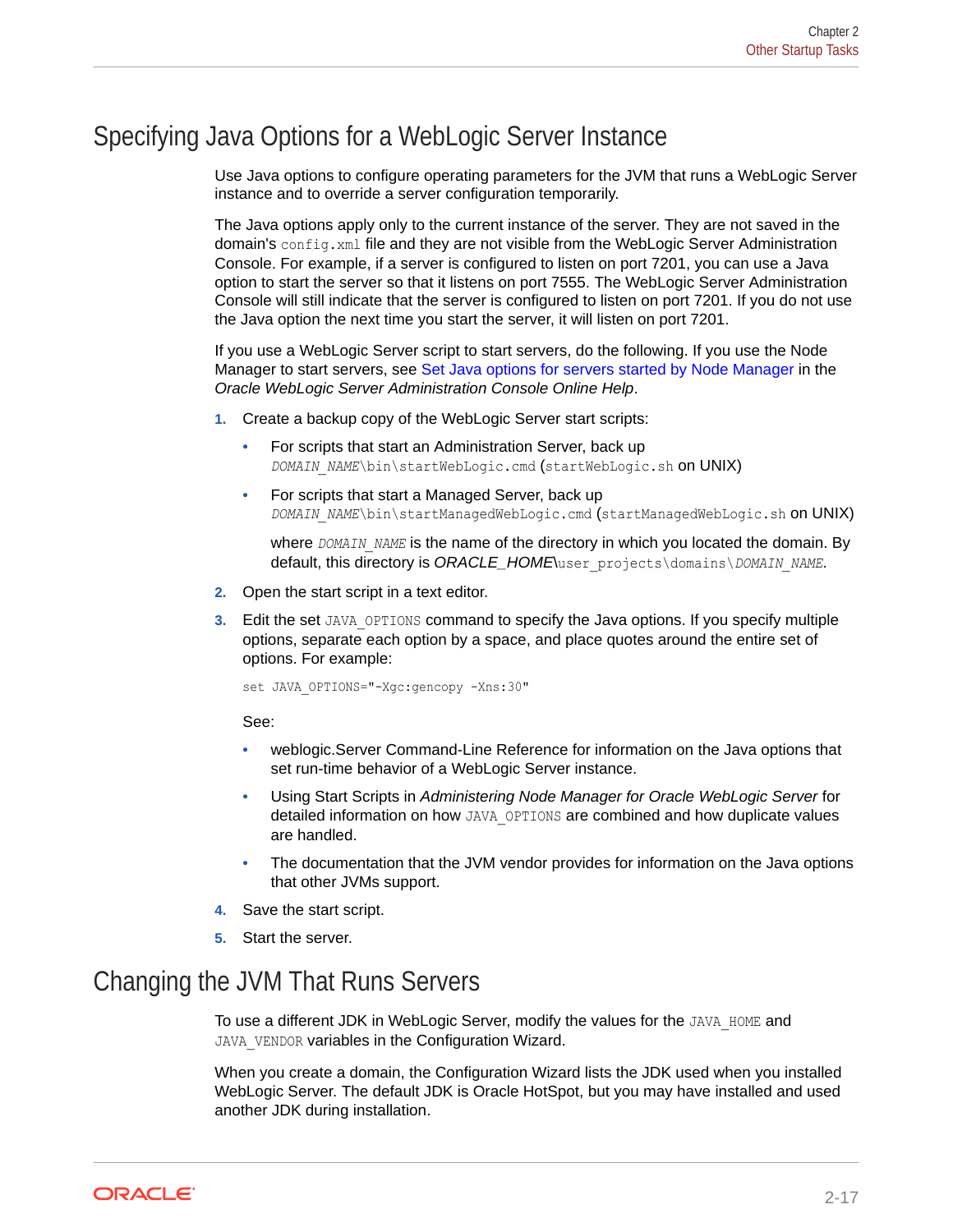<span id="page-26-0"></span>After you create a domain, if you want to use a different JVM, you can modify the scripts as follows:

**1.** Change the value for the JAVA HOME variable.

Specify an absolute pathname to the top directory of the JDK that you want to use.

On a Windows or Linux platform, Oracle recommends Oracle HotSpot.

**2.** Change the value for the JAVA\_VENDOR variable.

Specify the vendor of the JDK. Valid values depend on the platform on which you are running. See [Oracle Fusion Middleware Supported System Configurations](http://www.oracle.com/technetwork/middleware/ias/downloads/fusion-certification-100350.html) on Oracle Technology Network.

For example:

- Oracle or Sun indicates that you are using the Oracle HotSpot JDK. It is valid only on platforms that support Oracle HotSpot.
- HP and IBM indicate that you are using JDKs that Hewlett Packard or IBM have provided. These values are valid only on platforms that support HP or IBM JDKs.
- **3.** Restart any servers that are currently running.

### Configuring Server Level Startup and Shutdown Classes

To provide custom, system-wide services for your applications, add the Startup and Shutdown (SU/SD) Java programs to the WebLogic Server classpath and configure them to load and run when a server starts or shuts down.

You must deploy each class on one or more specific servers. By default, startup classes are loaded and run after all other server subsystems have initialized and after the server deploys modules. See Ordering Startup Class Execution and Deployment in *Deploying Applications to Oracle WebLogic Server*. Shutdown classes are loaded and run when you gracefully shut down a server.

WebLogic Server 9.0 introduced a new and simpler POJO-based approach for SU/SD classes. This approach requires only that SU/SD classes have a static main(String args []) method, which the server invokes after instantiating the class. Any arguments that you configure for SU/SD classes are passed via the String args [] parameter.

The POJO-based SU/SD classes follow the same deployment and configuration steps used in earlier versions-the classes needs to be made available on the server classpath, SU/SD classes are configured using the WebLogic Server Administration Console, and ultimately stored as an entry in config.xml.

See Example 2-1, [Example 2-2](#page-27-0), and Use custom classes to configure servers in the *Oracle WebLogic Server Administration Console Online Help*.

#### **Example 2-1 Startup Classes**

```
package sab.demo.utils;
public class StartupMain {
/**
* @param args
*/
public static void main(String[] args) {
log(StartupMain.class.getName() + "::main");
```
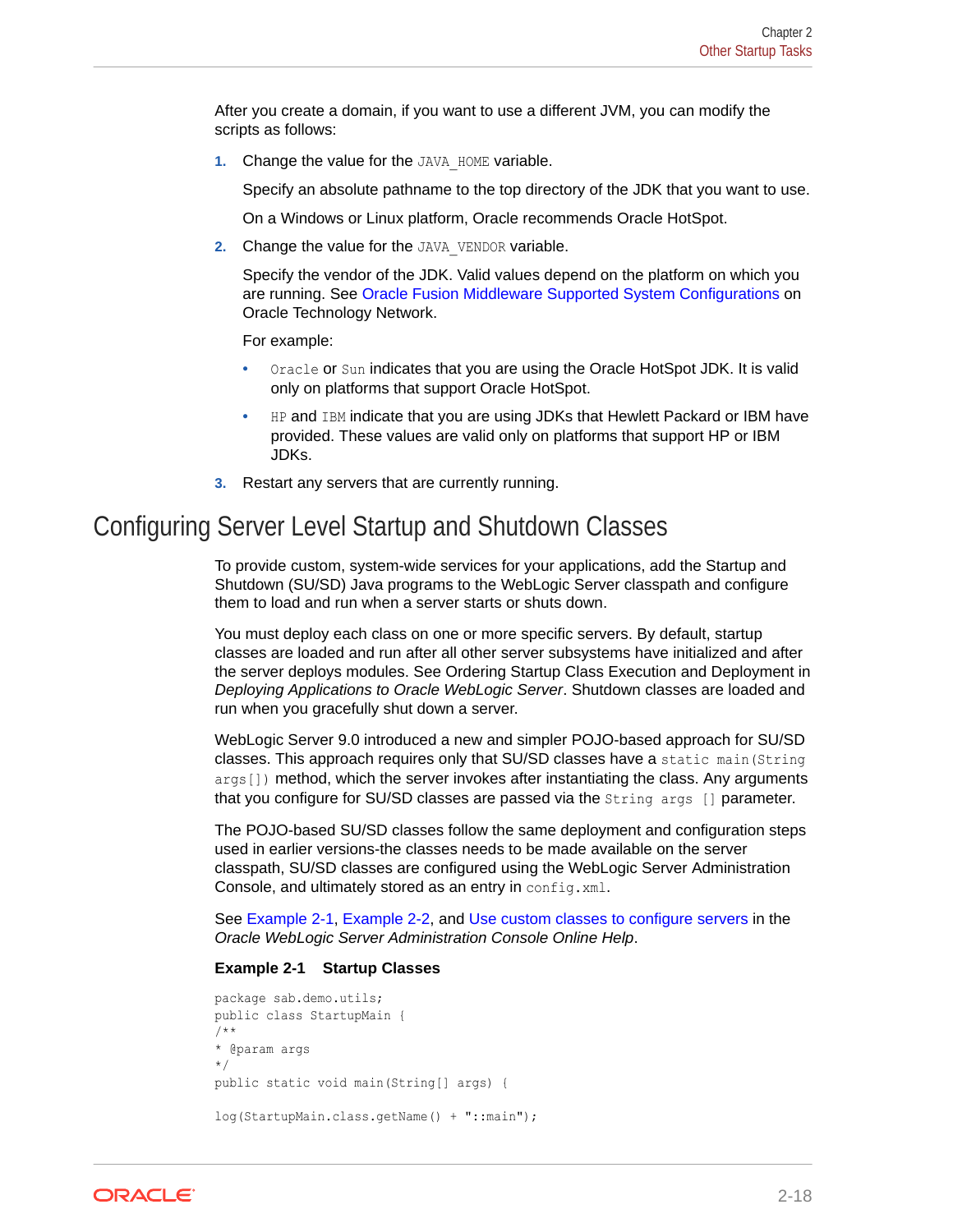```
log("Arguments::");
for(int i=0;args!=null && i<args.length;i++) {
log(" arg[" + i + "]: " + args[i]);}
}
private static void log(String msg) {
System.out.printf(" --> [SAB]: %s\n", msg);
}
}
```
#### **Example 2-2 config.xml**

```
<startup-class>
<name>StartupMain</name>
<target>AdminServer</target>
<deployment-order>1000</deployment-order>
<class-name>sab.demo.utils.StartupMain</class-name>
<arguments>arg1 arg2 arg3</arguments>
<failure-is-fatal>false</failure-is-fatal>
<load-before-app-deployments>false</load-before-app-deployments>
<load-before-app-activation>true</load-before-app-activation>
</startup-class>
```
### Customizing Domain Wide Server Parameters

To customize domain wide server parameters in WebLogic Server, configure setUserOverrides.cmd (Windows) or setUserOverrides.sh (UNIX) libraries by specifying the required Java command line options and environment variables to it.

Every domain includes dynamically generated domain and server startup scripts, such as setDomainEnv. Oracle recommends that you do not modify these startup scripts, as any changes you make to them will be overwritten during subsequent domain upgrade operations.

To enable you to customize server startup parameters that apply to the servers in a domain, there are two scripts that you can provide: setUserOverrides.cmd and setUserOverridesLate.cmd (Windows) or setUserOverrides.sh and setUserOverridesLate.sh (UNIX). The setUserOverrides script will be executed early in the setDomainEnv script, before any domain extension template properties have been set. The setUserOverridesLate script will be executed later after the domain extension template properties have been set. These scripts can be configured to, for example, add custom libraries to the WebLogic Server classpath, specify additional java command line options for running the servers, or specify additional environment variables. Any customizations you add to these files are preserved during domain upgrade operations and are carried over to remote servers when using the pack and unpack commands.

To assure your customizations effectively override all product defaults, add your customizations to the setUserOverridesLate script, otherwise your customizations may be overridden by product extensions when using setUserOverrides.

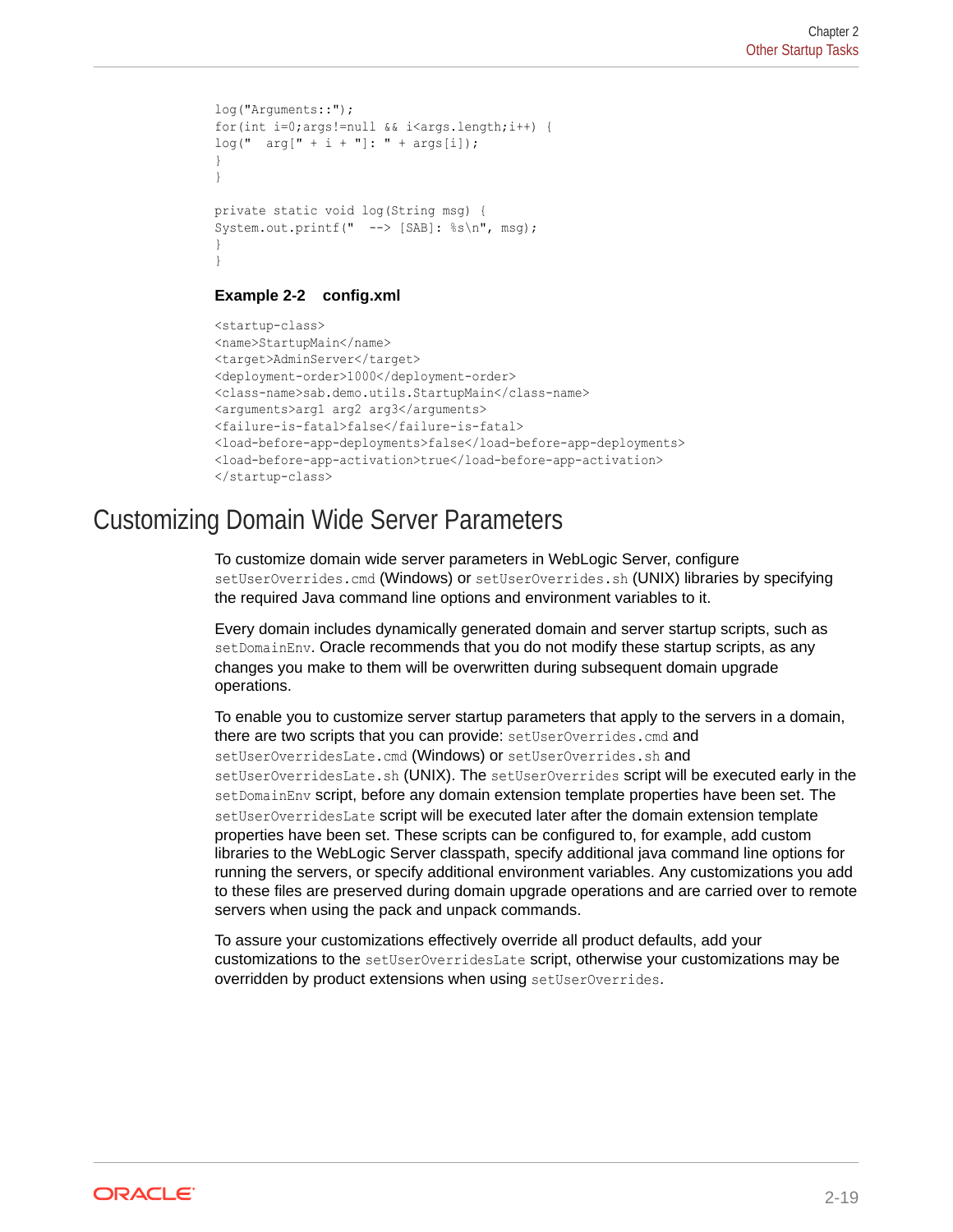#### **Note:**

If you move customizations from setUserOverrides to setUserOverridesLate, it is recommended to re-validate your application's functionality, as some customizations may not have taken effect previously.

During server startup, if this file exists, it is included in the startup sequence and any overrides it defines take effect. The file must be stored in the *domain\_home*/bin directory.

#### **Note:**

Node Manager does not detect setUserOverrides. If you start Administration Server using Node Manager, setUserOverrides does not create startup Java logs and takes the default path even when you mention the arguments -Dweblogic. Stdout and -Dweblogic. Stderr in Server start tab. You must follow Configuring Remote Startup Arguments in *Administering Node Manager for Oracle WebLogic Server*.

The following example shows how to add custom libraries and specify additional java command line options.

#### **Example 2-3 Example Startup Customizations in a setUserOverridesLate or setEnvUserOverrides file**

```
echo ""
echo "*****************************************************"
echo "** Executing setUserOverridesLate.sh"
echo "*****************************************************"
# add custom libraries to the WebLogic Server system classpath
  if [ "${POST CLASSPATH}" != "" ] ; then
    POST_CLASSPATH="${POST_CLASSPATH}${CLASSPATHSEP}${HOME}/foo/fooBar.jar"
     export POST_CLASSPATH
   else
    POST_CLASSPATH="${HOME}/foo/fooBar.jar"
     export POST_CLASSPATH
   fi
# specify additional java command line options for all servers
EXTRA_JAVA_PROPERTIES="${EXTRA_JAVA_PROPERTIES} -
Dcustom.property.key=custom.value"
export EXTRA_JAVA_PROPERTIES
# Specify any server-specific java command line options by server name or 
partial match
case "${SERVER_NAME} in
    AdminServer)
       echo "** AdminServer Customizations:"
      USER MEM ARGS="${USER MEM ARGS} -Xms#g -Xmx#g ";
       export USER_MEM_ARGS;
       ;;
```
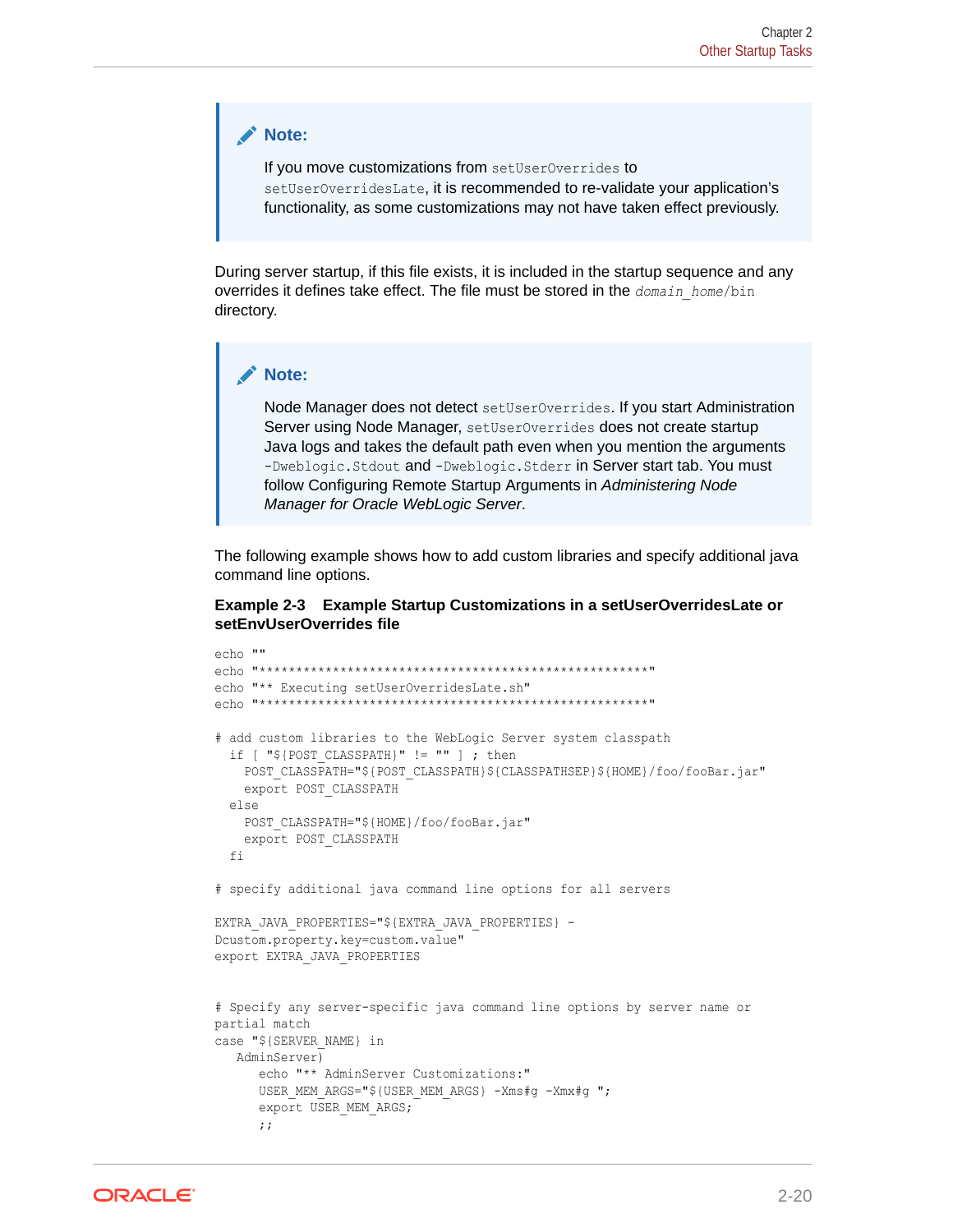```
WLS appA*)
       echo "** Application A Managed Servers Customizations:"
      USER MEM ARGS="${USER MEM ARGS} -Xms#g -Xmx#g ";
      export USER MEM ARGS;
       EXTRA_JAVA_PROPERTIES="${EXTRA_JAVA_PROPERTIES} -
Dcustom.property.key=custom.value"
       export EXTRA_JAVA_PROPERTIES
       ;;
    *)
       echo "** WARNING - No server match - VERIFY case condition coding."
       ;;
esac
echo "USER MEM ARGS=\"${USER MEM ARGS}\""
echo "EXTRA JAVA PROPERTIES=\"${EXTRA JAVA PROPERTIES}\""
echo ""
echo "*****************************************************"
echo "** End of setUserOverrideLate.sh"
echo "*****************************************************"
echo ""
```
# Shutting Down Instances of WebLogic Server

Shut down a WebLogic Server instance using a stop script in the console or an operating system command to kill the Java Virtual Machine (JVM) of the specific server instance. These procedures help to stop the server instance smoothly without any session data loss.

It is recommended that you shut down WebLogic Server instances through the WebLogic Server Administration Console. See Shut Down a Server Instance, Control Graceful Shutdowns, and Shut down server instances in a cluster in *Oracle WebLogic Server Administration Console Online Help*.

### Shutting Down Servers with a Stop Script

If you use a Configuration Wizard template that is provided by WebLogic Server, the bin directory under your domain directory includes a stop script named stopWebLogic that you can use to stop an Administration Server and one named stopManagedWebLogic for stopping Managed Servers. To use the scripts, you must set SERVER\_NAME, ADMIN\_URL, USERID, and PASSWORD as environment variables or specify them on the command line. When using the stopWebLogic script, if you do not specify SERVER\_NAME, the Administration Server name is used by default.

• For an Administration Server, invoke:

*DOMAIN\_NAME*\bin\stopWeblogic.cmd *username password admin\_url* (Windows)

*DOMAIN\_NAME*/bin/stopWeblogic.sh *username password admin\_url* (UNIX)

• For Managed Servers, invoke:

*DOMAIN\_NAME*\bin\stopManagedWeblogic.cmd *managed\_server\_name admin\_url username password* (Windows)

*DOMAIN\_NAME*/bin/stopManagedWeblogic.sh *managed\_server\_name admin\_url username password* (UNIX)

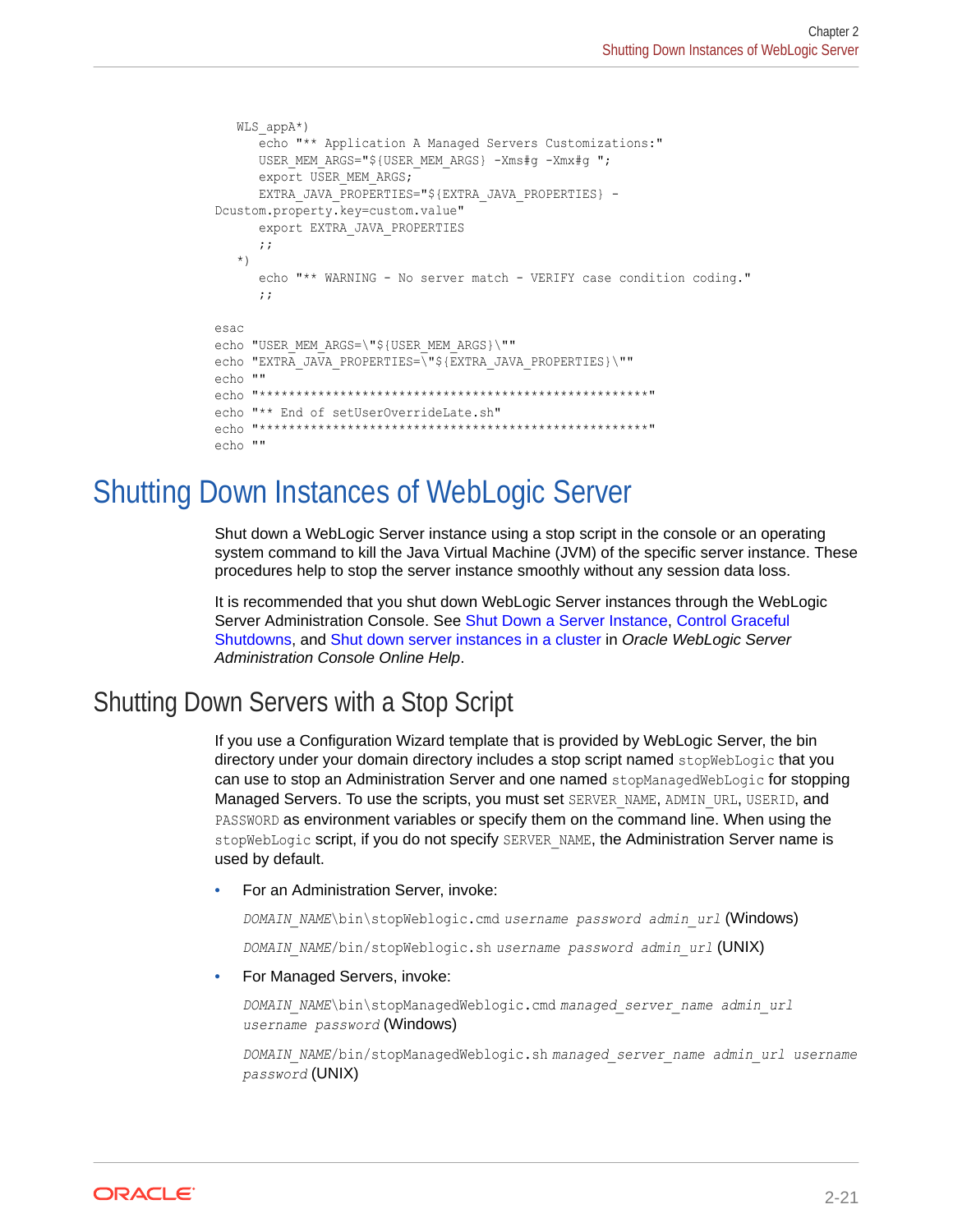#### **Note:**

On the command line, specify parameters in the order shown. User credentials come before the ADMIN\_URL with stopWebLogic.cmd and after the ADMIN URL with stopManagedWebLogic.cmd.

### <span id="page-30-0"></span>Killing the JVM

Each WebLogic Server instance runs in its own JVM. If you are unable to shut down a server instance using the methods described in the previous sections, you can use an operating system command to kill the JVM.

#### **Note:**

If you kill the JVM, the server immediately stops all processing. Any session data is lost. If you kill the JVM for an Administration Server while the server is writing to the config.xml file, you can corrupt the config.xml file.

Some common ways to kill the JVM are as follows:

- If the shell (command prompt) in which you start the server is still open, you can type Ctrl-C.
- On a Windows computer, you can use the Task Manager to kill a JVM.
- On a UNIX computer, you can use the ps command to list all running processes. Then you can use the kill command to kill the JVM.

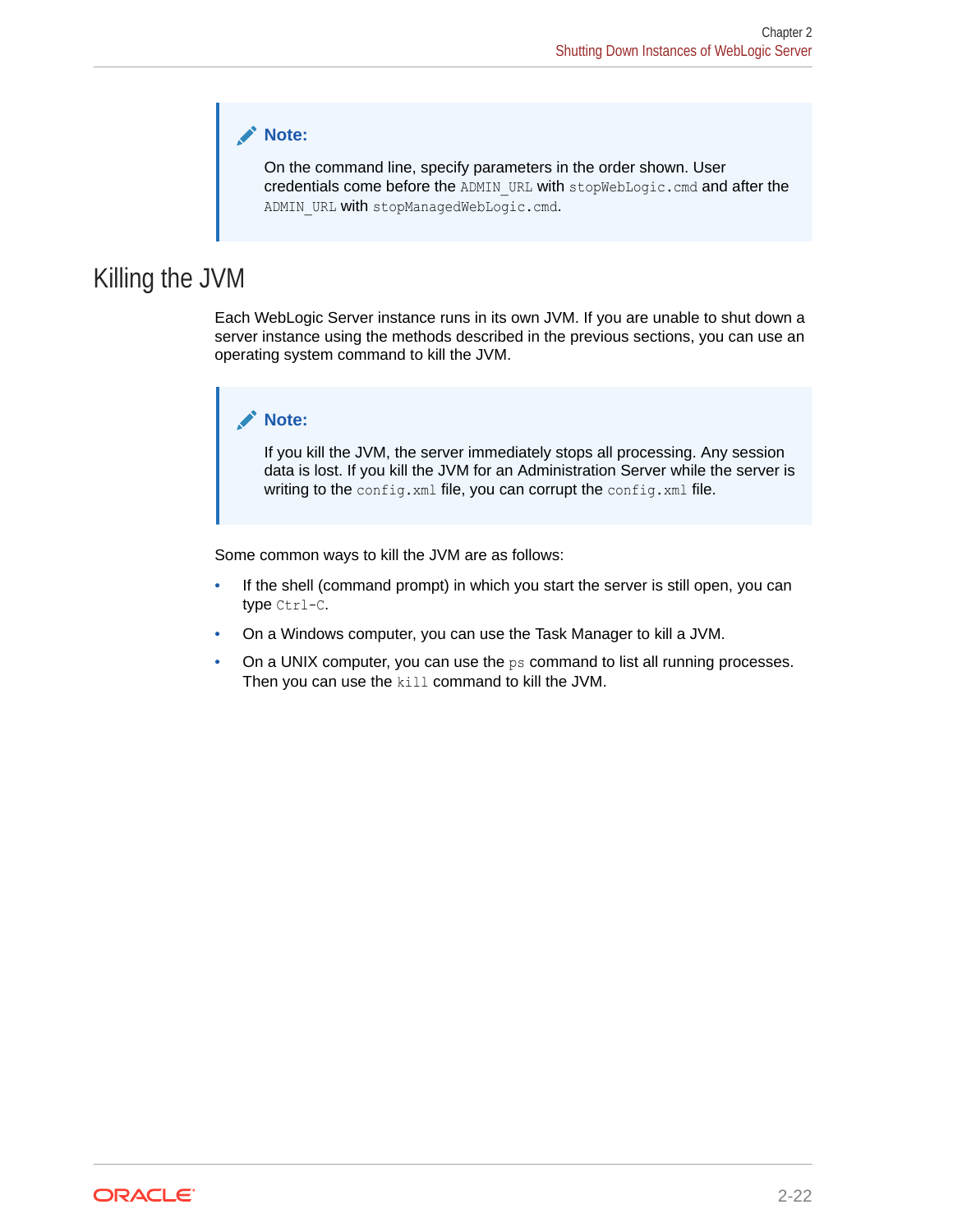# <span id="page-31-0"></span>3

# Setting Up a WebLogic Server Instance as a Windows Service

Windows service enables Oracle WebLogic Server to start automatically when you boot a Windows host computer. Using aWindows service, you can stop or restart the server instance smoothly without any data loss and manage multiple user credentials for a single instance. In Windows, the Microsoft Management Console (MMC), specifically Services, is where you start, stop, and configure Windows services.

For each server instance that you set up as a Windows service, WebLogic Server creates a key in the Windows Registry under

HKEY\_LOCAL\_MACHINE\SYSTEM\CurrentControlSet\Services. The registry entry contains such information as the name of the server and other startup arguments.

When you start the Windows host, the Microsoft Management Console uses the information in the Windows Registry key to invoke the weblogic.Server main class. The MMC cannot be configured to use Node Manager to start Managed Servers, therefore the Node Manager's monitoring and automatic restart features cannot be used for servers that run as a Windows service.

The following tasks set up and manage WebLogic Server instances that run as Windows services:

- Setting Up a Windows Service: Main Steps
- [Verifying the Setup](#page-44-0)
- [Using the Services Window to Stop or Restart a Server Instance](#page-45-0)
- [Removing a Server as a Windows Service](#page-46-0)
- [Changing Startup Credentials for a Server Set Up as a Windows Service](#page-47-0)

# Setting Up a Windows Service: Main Steps

Windows services enable you to create long-running executable applications that run in the background without any user interface. You can set up a Windows service by running a server-specific script that invokes the weblogic.Server main class by using the information in the Windows registry key. Before running the server-specific script, you must be sure to configure or enable the required connections and java classes for the Administration Server and Managed Servers.

To set up a Windows service:

- **1.** Create a script that sets values for server-specific variables and then calls a WebLogic Server master script. See [Creating a Server-Specific Script.](#page-32-0)
- **2.** If you are installing a Managed Server as a Windows service, add a variable to the server specific script that specifies the location of the domain's Administration Server. See [Configuring a Connection to the Administration Server](#page-34-0).
- **3.** If you set up both an Administration Server and a Managed Server to run as Windows services on the same computer, modify the WebLogic Server master script so that the

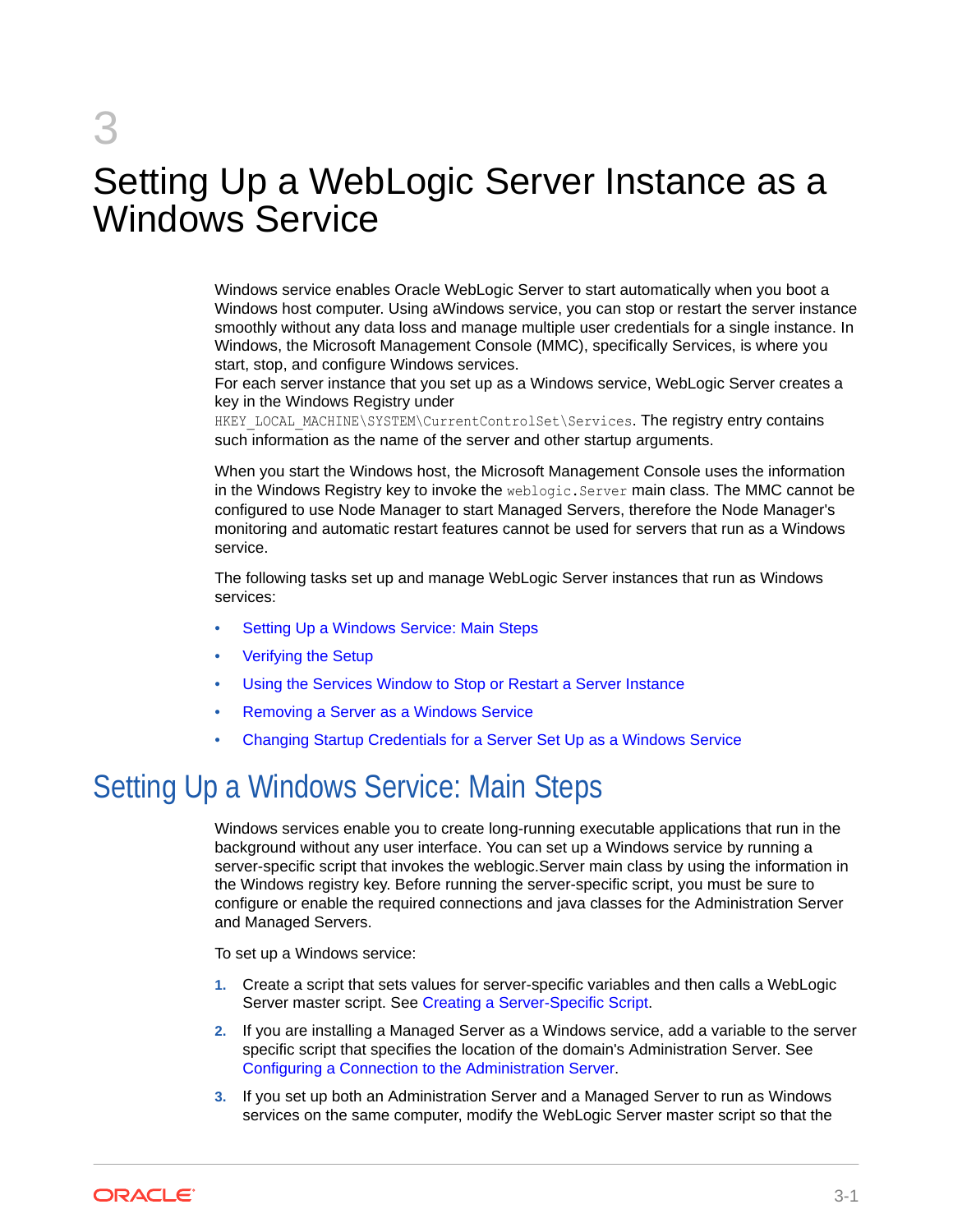Managed Server starts only after the Administration Server finishes its startup cycle. See [Requiring Managed Servers to Start After Administration Servers.](#page-35-0)

- <span id="page-32-0"></span>**4.** If you want a server instance to shut down gracefully when you stop the Windows service, create a Java class and modify the master script so that the Microsoft Management Console will invoke the class. See [Enabling Graceful Shutdowns](#page-37-0).
- **5.** If you want to see the messages that a server instance prints to standard out and standard error (including stack traces and thread dumps), redirect standard out and standard error to a file. See [Redirecting Standard Out and Standard Error to a](#page-40-0) [File](#page-40-0).
- **6.** If you have created additional Java classes that you want the WebLogic Server instance to invoke, add them to the server's classpath. See [Adding Classes to the](#page-43-0) [Classpath](#page-43-0).
- **7.** Run the server-specific script. See [Run the Server-Specific Script.](#page-44-0)

### Creating a Server-Specific Script

The script that you create must set values for variables that identify the name of the server instance and other server-specific information. Then it must call a master script, *WL\_HOME*\server\bin\installSvc.cmd, where *WL\_HOME* is the directory in which you installed WebLogic Server. The master scripts invokes the  $w1svc$  utility, which adds a key to the Windows Registry.

#### **Note:**

You can specify a service description when installing a Windows service in the wlsvc utility by using the -

svcdescription:<user specified service description> option. You can also specify a service description by setting the environment variable SERVICE DESCRIPTION prior to running your installSvc.cmd script.

For more information about wlsvc, enter the following command at a command prompt: *WL\_HOME*\server\bin\wlsvc -help, where *WL\_HOME* is the directory in which you installed WebLogic Server.

To see an example of a server-specific script, refer to [Example 3-1](#page-35-0).

To create a server-specific script:

- **1.** In the root directory for the domain's Administration Server create a text file.
- **2.** Add the following, **required** batch commands to the text file, each command on a separate line:
	- SETLOCAL

This is a batch command that begins the localization of environment variables in a batch file.

set DOMAIN NAME=domain-name

where *domain-name* is the name of your WebLogic Server domain.

set USERDOMAIN HOME=absolute-pathname

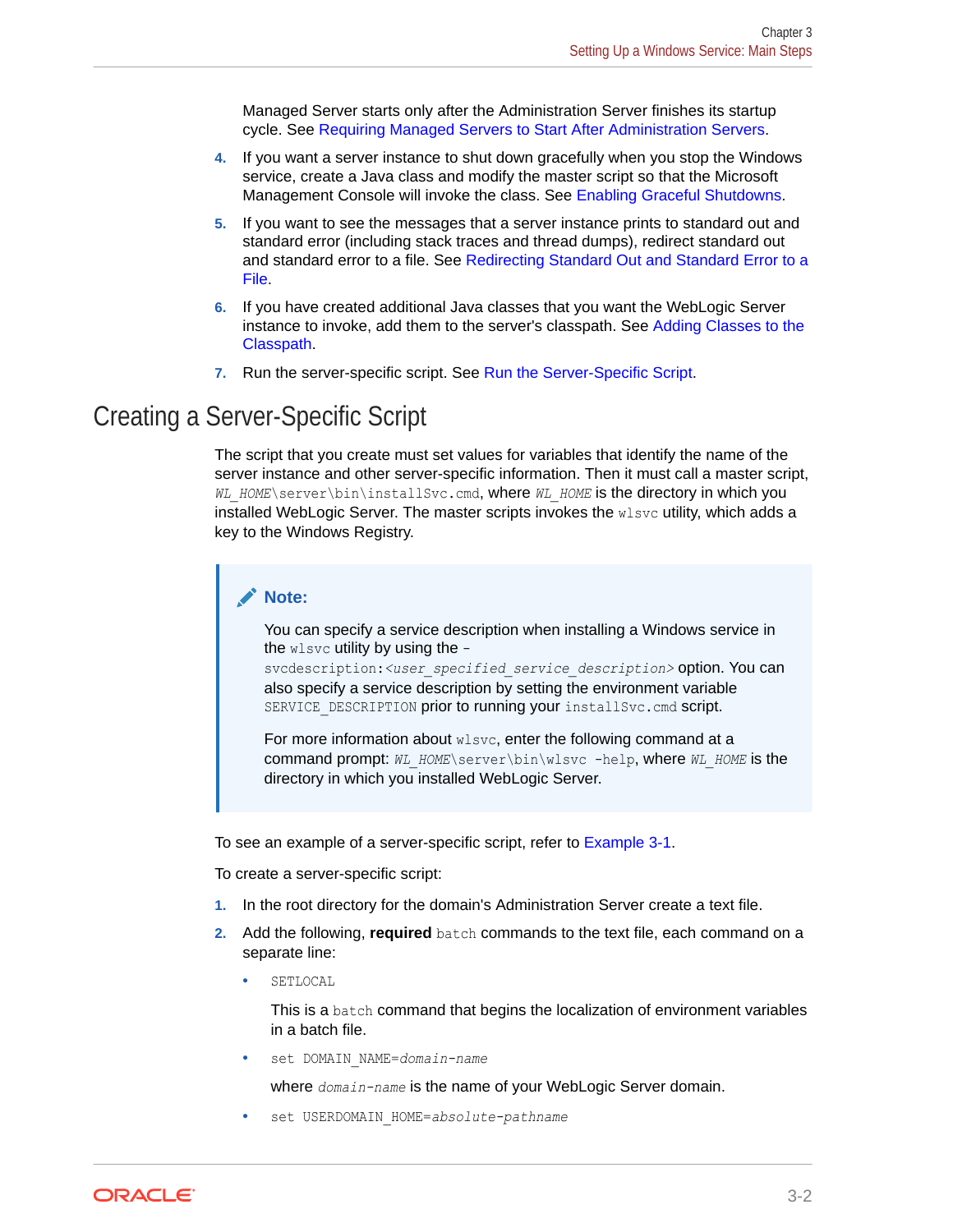where *absolute-pathname* is the absolute pathname of the Administration Server's root directory (the directory that contains the domain's configuration file). See Specifying a Server Root Directory in *Understanding Domain Configuration for Oracle WebLogic Server*.

set SERVER NAME=server-name

where *server-name* is the name of an existing server instance that you want set up as a Windows service.

• set WL\_HOME= *wlserver*

where *wlserver* is the name of the WebLogic installation root directory.

- **3.** Add the following **optional** batch commands to the text file. Place each command on a separate line:
	- set WLS USER=username
	- set WLS\_PW=*password*

where *username* is the name of an existing user with privileges to start a server instance and *password* is the user's password. The wlsvc utility encrypts the login credentials and stores them in the Windows registry.

This is one of two possible methods for avoiding the user name/password prompt when a server instance starts. The disadvantage to this method is that changing the user name or password for the server instance requires you to delete the Windows service and set up a new one with the new user name and password. Instead of this method, you can use a boot identity file. With a boot identity file, you can change the login credentials without needing to modify the Windows service. See [Boot Identity](#page-17-0) [Files](#page-17-0).

set DOMAIN PRODUCTION MODE=[true]

When the DOMAIN\_PRODUCTION\_MODE variable is set to  $true$ , the server instance starts in production mode. When not specified, or when set to false, the server starts in development mode. See Domain Mode and JDK in *Creating WebLogic Domains Using the Configuration Wizard*.

set JAVA OPTIONS=*java-options* 

where *java-options* is one or more Java arguments that you want to pass to the Java Virtual Machine (JVM). Separate multiple arguments with a space. For a list of Java options that are specific to WebLogic Server, refer to weblogic.Server Command-Line Reference in the *Command Reference for Oracle WebLogic Server*. The JVM that you use supports additional options and are documented by the JVM vendor.

set JAVA VM=-*JVM-mode* 

where *JVM-mode* is a text string that indicates the mode in which you want the JVM to run. The values that you supply depend on the JVM that you are using.

• set USER\_MEM\_ARGS=[-*XmsNumberm*] [-*XmxNumberm*]

where *Numberm* is a numerical value in megabytes (MB). The-*XmsNumberm* argument establishes a minimum heap size for the JVM and the -*XmxNumberm* sets a maximum heap size. By default, the minimum heap size is 23 MB and the maximum heap size is 200 MB.

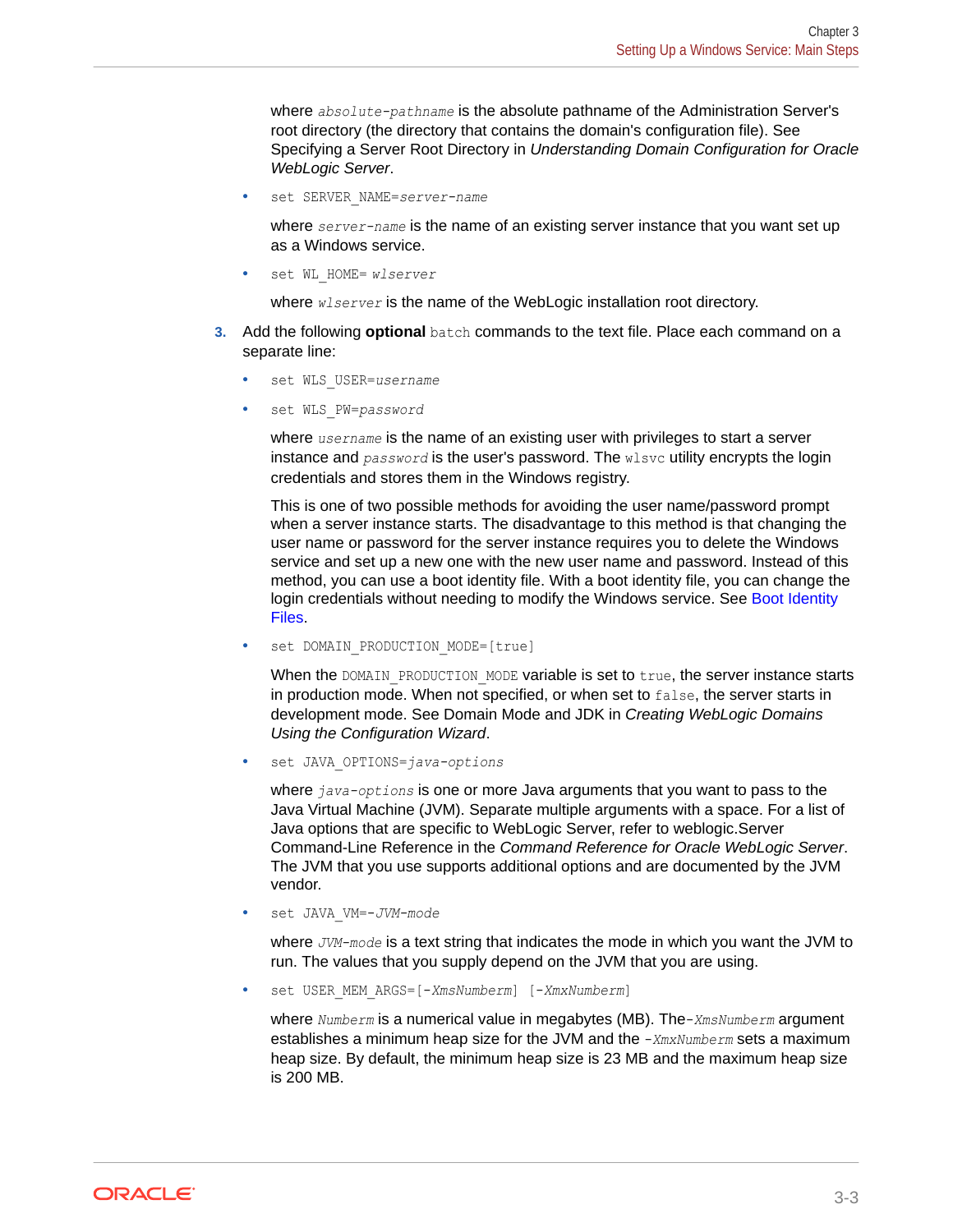#### <span id="page-34-0"></span>**Note:**

To specify a non-default JVM heap size, set the *USER\_MEM\_ARGS* values in WL\_HOME\common\bin\commEnv.cmd; however, this change affects all the domains under the same *WL\_HOME*.

- set MAX CONNECT RETRIES=number of attempts
- set HOST=ip\_address
- set PORT=port\_number

where *number* of attempts is the number of times that the Windows service will perform a status check to determine if a WebLogic Server instance is started. If you specify this variable along with HOST and PORT, the Windows service will wait until the WebLogic Server instance is started. *ip\_address* is the IP address of the WebLogic Server instance and port\_number is the port on which the WebLogic Server instance is listening for requests.

- **4.** Add the following **required** commands to the end of the script:
	- call " WL\_HOME\user\_projects\domains\base\_domain\bin\setDomainEnv.cmd"

where  $W_L$  HOME is an absolute pathname for the directory in which you installed WebLogic Server. This command sets the domain-level environment variables.

call "WL HOME\server\bin\installSvc.cmd"

where *WL\_HOME* is an absolute pathname for the directory in which you installed WebLogic Server. This command calls the WebLogic Server master script.

• ENDLOCAL

This is a batch command that ends the localization of environment variables in a batch file.

**5.** Save the text file with a .cmd extension. By default, the Windows command prompt associates the .cmd extension with batch files.

### Configuring a Connection to the Administration Server

If you want to install a Managed Server as a Windows service, you must include a variable that specifies the location of the domain's Administration Server. The Managed Server must contact the Administration Server to retrieve its configuration data.

The Administration Server (which is not a service) must be started before installing and starting Managed Server as a Windows service.

To configure a connection to the Administration Server:

- **1.** In a text editor, open the server-specific script.
- **2.** In the text file, between the SETLOCAL command and the call command, create the following command:

set ADMIN\_URL=*protocol*://*listen-address*:*listen-port*

ORACLE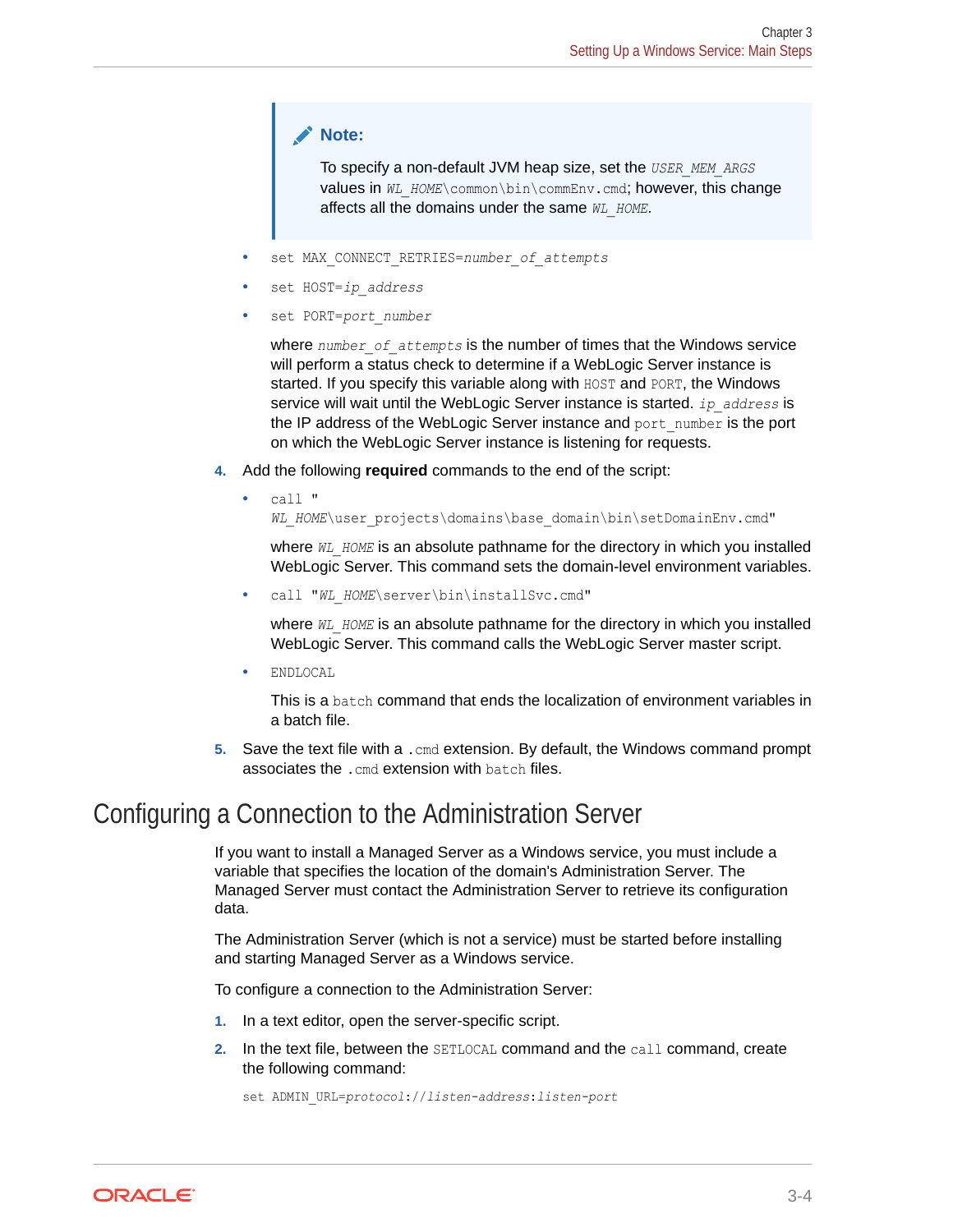#### <span id="page-35-0"></span>where:

- *protocol* is http or https
- *listen-address* is a listen address of the Administration Server
- *listen-port* is a port of the Administration Server

See [Configuring Managed Server Connections to the Administration Server.](#page-22-0)

For an example, refer to Example 3-1.

**3.** Save your modifications to the server-specific script.

#### **Example 3-1 Example Script for Setting Up a Managed Server as a Windows Service**

```
echo off
SETLOCAL
set MW_HOME=C:\Oracle\Middleware\Oracle_Home
set DOMAIN NAME=base domain
set USERDOMAIN HOME=C:\Oracle\Middleware\Oracle Home\user projects\domains\base domain
set SERVER NAME=ManagedServer
set ADMIN URL=http://10.xxx.xx.xx:7001
set WL HOME=C:\Oracle\Middleware\Oracle Home\wlserver
set DOMAIN PRODUCTION MODE=true
set USER MEM ARGS=-Xms128m -Xmx512m
call "C:\Oracle\Middleware\Oracle Home\user projects\domains\base domain\bin\setDomainEnv.cmd"
call "C:\Oracle\Middleware\Oracle Home\wlserver\server\bin\installSvc.cmd"
ENDLOCAL
```
#### **Note:**

To use this example script to set up an Administration Server as a Windows service, remove the ADMIN URL variable.

If you copy and paste examples, make sure that there are no trailing spaces in them.

WLS USER and WLS PW are optional and can be added to the script only if boot identity file is not being used. See [Creating a Server-Specific Script.](#page-32-0)

### Requiring Managed Servers to Start After Administration Servers

If you set up both an Administration Server and a Managed Server to run as Windows services on the same computer, you can specify that the Managed Server starts only after the Administration Server.

To require a Managed Server to start after the Administration Server Windows service:

- **1.** Create a backup copy of the WL\_HOME\server\bin\installSvc.cmd master script.
- **2.** If you have already installed the Administration Server as a Windows service, remove the service. See [Removing a Server as a Windows Service.](#page-46-0)
- **3.** Before you install (or reinstall) the Administration Server as a Windows service, do the following:
	- **a.** In a text editor, open the *WL\_HOME*\server\bin\installSvc.cmd master script.

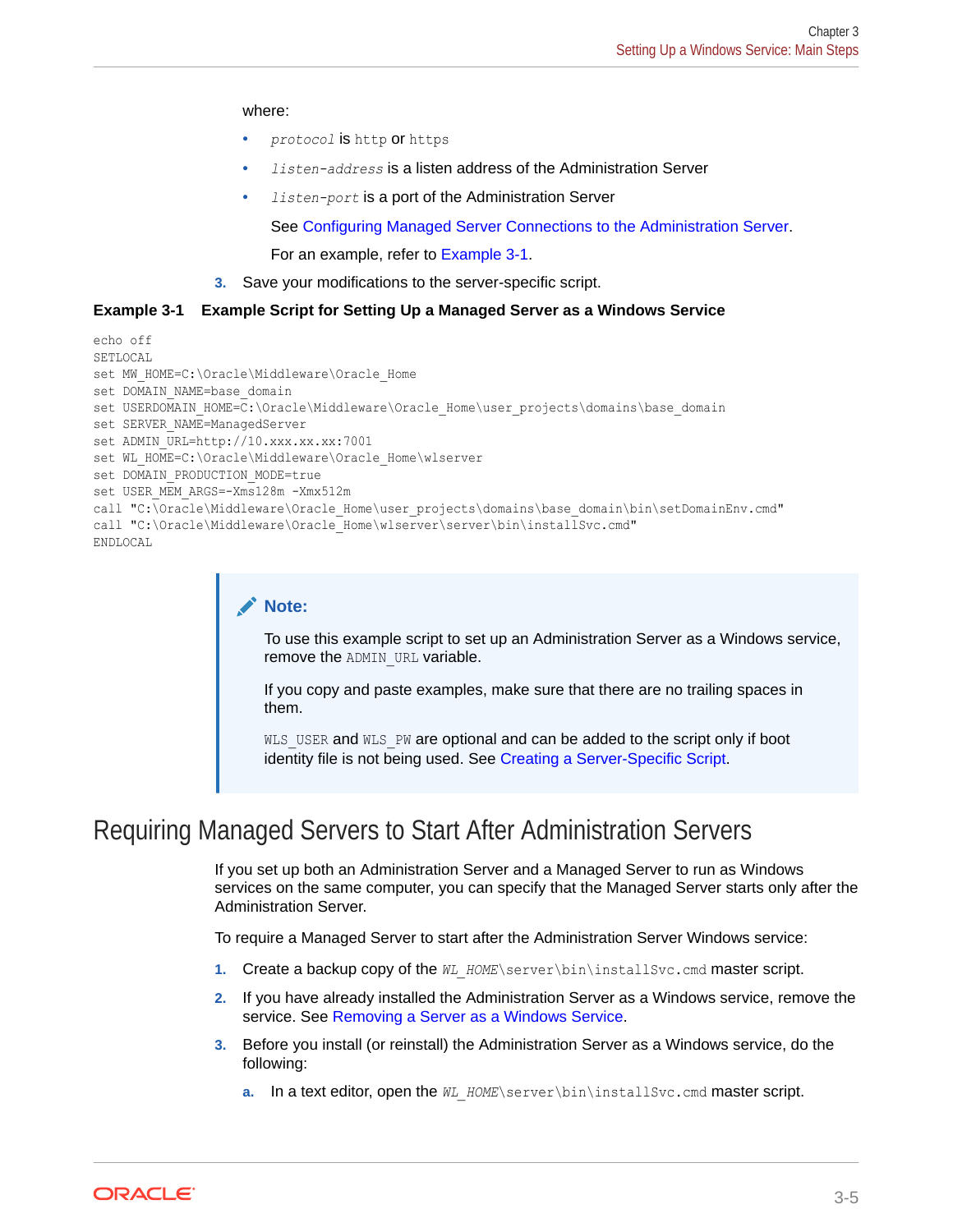The last command in this script invokes wlsvc, which is the WebLogic Server utility that modifies the Windows Registry.

**b.** In installsvc.cmd, add the following argument to the command that invokes the wlsvc utility:

-delay:*delay\_milliseconds*

This specifies the number of milliseconds to wait before the Microsoft Management Console changes the service status from SERVER\_START\_PENDING to STARTED.

For example, if your Administration Server requires 2 minutes to complete its startup cycle and begin listening for requests, then specify -delay=120000. When you boot the Windows host computer, the Microsoft Management Console reports a status of SERVER\_START\_PENDING for 2 minutes. Then it changes the status to STARTED.

The modified  $w1svc$  invocation for the Administration Server will resemble the following:

```
"%WL_HOME%\server\bin\wlsvc" -install 
-svcname: "%DOMAIN_NAME% %SERVER_NAME%"
-delay:120000
-javahome: "%JAVA_HOME%" -execdir: "%USERDOMAIN_HOME%"
-extrapath:"%WL_HOME%\server\bin" -password:"%WLS_PW%"
-cmdline:%CMDLINE%
```
For more information about wlsvc, enter the following command at a command prompt: *WL\_HOME*\server\bin\wlsvc -help, where *WL\_HOME* is the directory in which you installed WebLogic Server.

- **4.** Install the Administration Server Windows service.
- **5.** Before you install the Managed Server as a Windows service, do the following:
	- **a.** In a text editor, open the WL HOME\server\bin\installSvc.cmd master script.
	- **b.** In install Svc.cmd, add the following argument to the command that invokes the wlsvc utility:

-depend:*Administration-Server-service-name*

where *Administration-Server-service-name* is the name of the Administration Server Windows service. To verify the service name, look in the Microsoft Management Console under Services.

With this option, the Microsoft Management Console will wait for the Administration Server Windows service to report a status of STARTED before it starts the Managed Server Windows service.

For example, the modified wlsvc invocation for the Managed Server will resemble the following:

```
"%WL_HOME%\server\bin\wlsvc" -install 
-svcname: "%DOMAIN_NAME% %SERVER_NAME%"
-depend:"wlsvc myDomain_myAdminServer"
-javahome: "%JAVA_HOME%" -execdir: "%USERDOMAIN_HOME%"
-extrapath:"%WL_HOME%\server\bin" -password:"%WLS_PW%"
-cmdline:%CMDLINE%
```
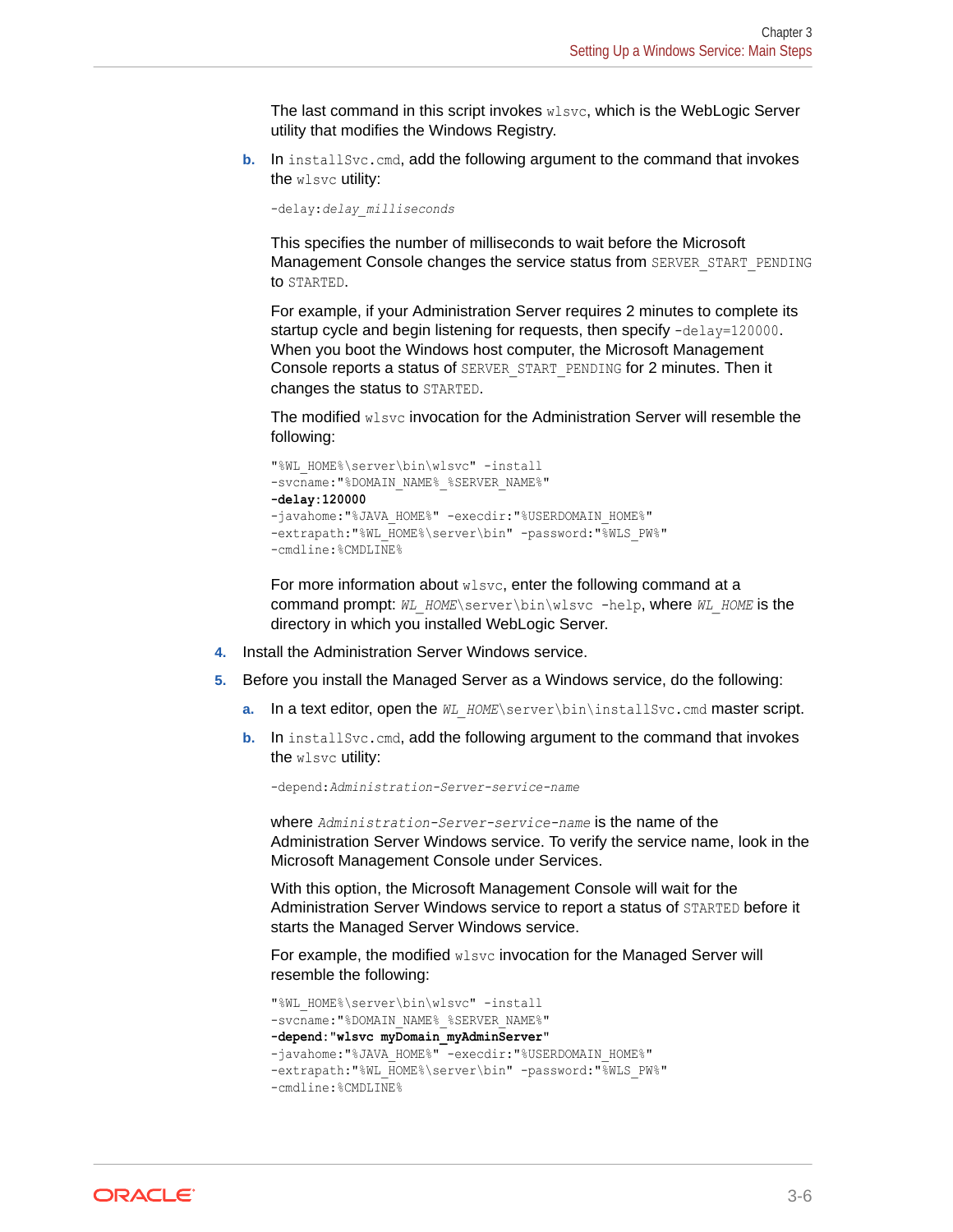You can also add the -delay: delay milliseconds option to a Managed Server Windows service if you want to configure when the Microsoft Management Console reports a status of STARTED for the service.

### <span id="page-37-0"></span>Enabling Graceful Shutdowns

By default, if you use the Microsoft Management Console to stop a server instance, it kills the server's Java Virtual Machine (JVM). If you kill the JVM, the server immediately stops all processing. Any session data is lost. If you kill the JVM for an Administration Server while the server is writing to the config.xml file, you can corrupt the config.xml file.

To enable graceful shutdowns from Microsoft Management Console:

**1.** Create a Java class that invokes the weblogic.management.runtime.ServerRuntime.shutdown() method.

This method gracefully shuts down a server after the server has completed all in-flight work. For an example of such a class, refer to [Java Class that Shuts Down a Server](#page-38-0) [Instance.](#page-38-0)

- **2.** Create a backup copy of the WL\_HOME\server\bin\installSvc.cmd master script.
- **3.** In a text editor, open the *WL\_HOME*\server\bin\installSvc.cmd master script and do the following:
	- **a.** Add the class that you created to the set CLASSPATH statement.

For example if you archived your class in a file named  $c:\my\bar{a}r$ , the modified statement will be as follows:

```
set
CLASSPATH=%JAVA_HOME%\lib\tools.jar;%WL_HOME%\server\lib\weblogic_sp
.jar;%WL_HOME%\server\lib\weblogic.jar;c:\myJar;%CLASSPATH%
```
**b.** Add the following argument to the last line of the script, which calls the wlsvc utility:

-stopclass:javaclass

where *javaclass* is the full classpath name of the class that you created. This argument loads javaclass and then invokes its public void static stop() method.

For example, if you packaged the class in [Example 3-2](#page-38-0) in com. myClasses, the modified wlsvc command will be as follows:

```
"%WL_HOME%\server\bin\wlsvc" -install
-svcname: "%DOMAIN_NAME% %SERVER_NAME%"
–stopclass:com.myClasses.ServerStopper 
-javahome: "%JAVA_HOME%" -execdir: "%USERDOMAIN_HOME%"
-extrapath:"%WL_HOME%\server\bin" -password:"%WLS_PW%"
-cmdline:%CMDLINE%
```
For more information about wlsvc, enter the following command at a command prompt: *WL\_HOME*\server\bin\wlsvc -help, where *WL\_HOME* is the directory in which you installed WebLogic Server.

**4.** In the WebLogic Server Administration Console, on the server's **Control** page, configure the Managed Server's graceful shutdown behavior.

You can determine whether a graceful shutdown operation drops all HTTP sessions immediately and you can configure the amount of time that a graceful shutdown

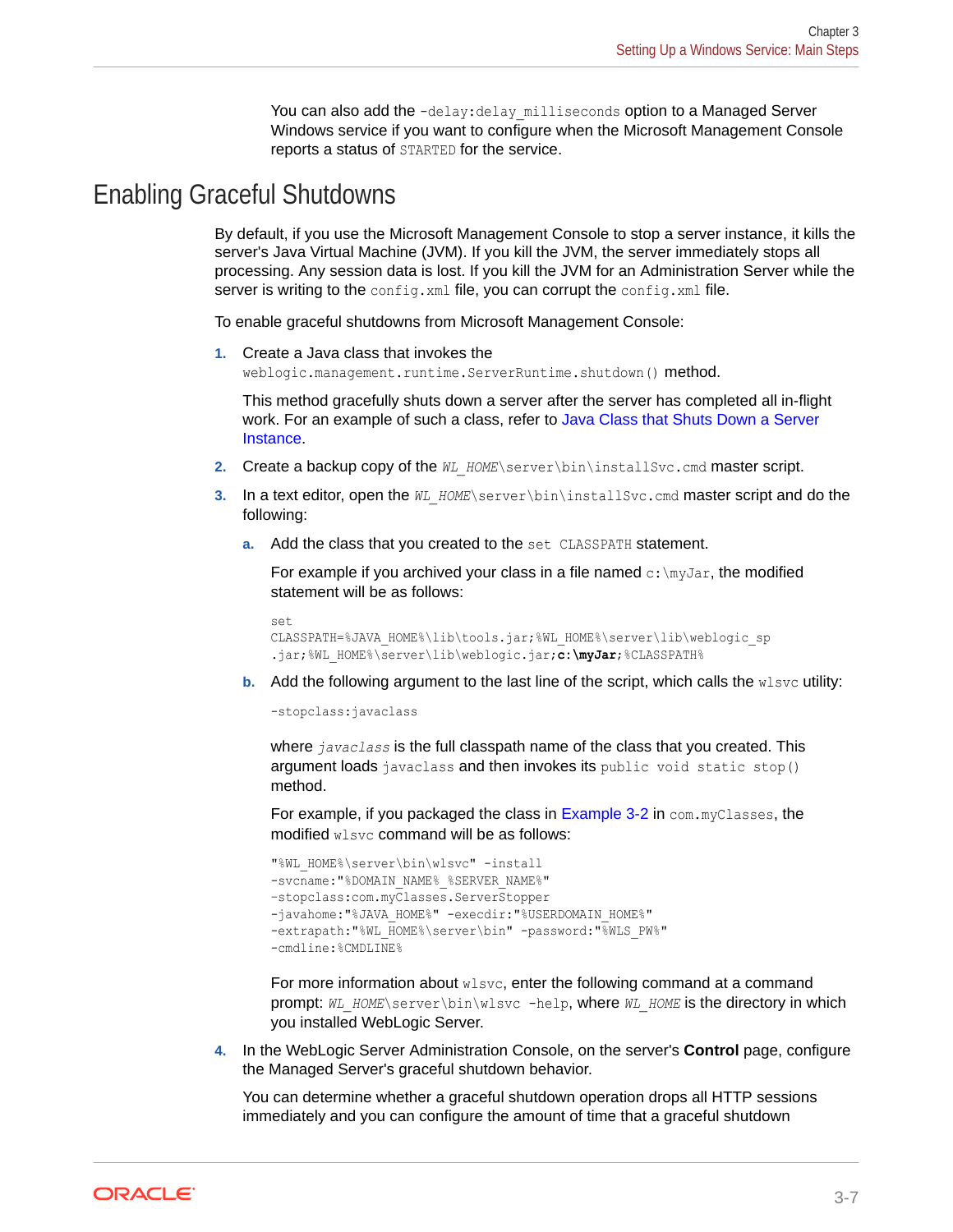operation waits before forcing a shut down. See Control graceful shutdowns in the *Oracle WebLogic Server Administration Console Online Help*.

<span id="page-38-0"></span>**5.** Consider modifying the default timeout value that the Windows service specifies.

By default, when you use the Microsoft Management Console to stop a Windows service, it waits 30 seconds for the service to stop before it kills the service and prints a timeout message to the System event log.

If you use -stopclass to gracefully shut down a server, 30 seconds might not be enough time for the server to gracefully end its processing.

To configure a timeout period, create a REG\_DWORD registry value named ServicesPipeTimeout under the following registry key:

HKEY\_LOCAL\_MACHINE\System\CurrentControlSet\Control

The key value must be in milliseconds.

This value is read from the registry during the startup of the Windows operating system and it affects all services that are installed.

**6.** Save your changes to the WebLogic Server master script.

### Java Class that Shuts Down a Server Instance

The following Java class uses Java Management Extensions (JMX) to shut down a server instance. Each server uses JMX Managed Beans (MBeans) to expose its management attributes and operations. One such MBean, ServerRuntime, exposes a shutdown() method that gracefully shuts down a server.

The class in Example 3-2 uses the Administration MBeanHome interface, which can retrieve and call ServerRuntime MBean operations for all server instances in a domain.

See *Developing Custom Management Utilities Using JMX for Oracle WebLogic Server* and Javadoc.

#### **Example 3-2 Java Class that Shuts Down a Server Instance**

```
package com.myClasses;
import java.net.*;
import java.io.*;
import java.util.Hashtable;
import java.util.logging.Level;
import java.util.logging.Logger;
import javax.management.MBeanServerConnection;
import javax.management.ObjectName;
import javax.management.remote.JMXConnector;
import javax.management.remote.JMXConnectorFactory;
import javax.management.remote.JMXServiceURL;
import javax.naming.Context;
public class ServerStopper {
  public static void stop() {
     try {
       String servername = "AdminServer";
       String hostname = "localhost";
```
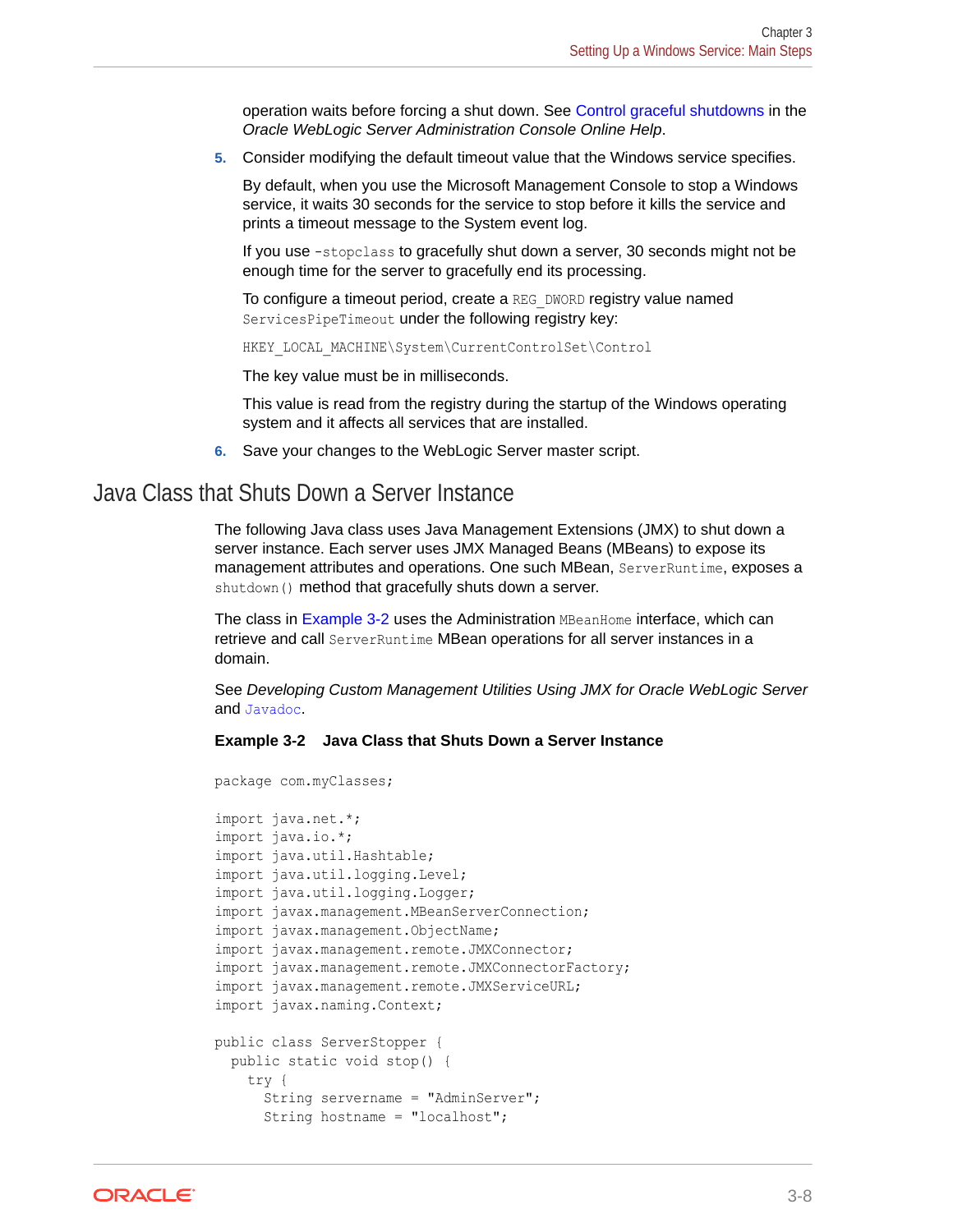```
int port = 7001;
       String username = "weblogic";
       String password = "password";
       //Select t3 or iiop as required
      //String protocol = "t3";
       String protocol = "iiop";
       String jndiroot = "/jndi/";
       String mserver = "weblogic.management.mbeanservers.domainruntime";
       // To avoid AssertionError
      URL[] urls = { new File("/").toURL() };
       Thread.currentThread().setContextClassLoader(new
          URLClassLoader(urls));
       JMXServiceURL serviceURL = new JMXServiceURL(protocol, hostname, port, 
jndiroot + mserver);
      Hashtable h = new Hashtable();
      h.put(Context.SECURITY_PRINCIPAL, username);
      h.put(Context.SECURITY_CREDENTIALS, password);
      h.put(JMXConnectorFactory.PROTOCOL PROVIDER PACKAGES,
"weblogic.management.remote");
       JMXConnector connector = JMXConnectorFactory.connect(serviceURL, h);
       MBeanServerConnection connection = 
connector.getMBeanServerConnection();
       ObjectName service = new 
ObjectName("com.bea:Name=DomainRuntimeService,Type=weblogic.management.mbeans
ervers.domainruntime.DomainRuntimeServiceMBean");
       ObjectName[] serverRuntimes = (ObjectName[]) 
connection.getAttribute(service, "ServerRuntimes");
     for (ObjectName serverRuntime : serverRuntimes) {
       String name = (String) connection.getAttribute(serverRuntime, "Name");
       if (name.equals(servername)) {
         String state = (String) connection.getAttribute(serverRuntime, 
"State");
         if (state.equals("RUNNING") || state.equals("ADMIN")) {
            connection.invoke(serverRuntime, "shutdown", new Object[0], new 
String[0]);
            System.out.println("Stopped the server: " + servername);
         }
         else
           System.out.println("The server is not in RUNNING or ADMIN state. 
The current state is: " + state);
         return;
       }
 }
     System.out.println("The server, " + servername + " does not exist");
     connector.close();
 }
   catch (Exception ex) {
     Logger.getLogger(ServerStopper.class.getName()).log(Level.SEVERE, null, 
ex);
     }
```
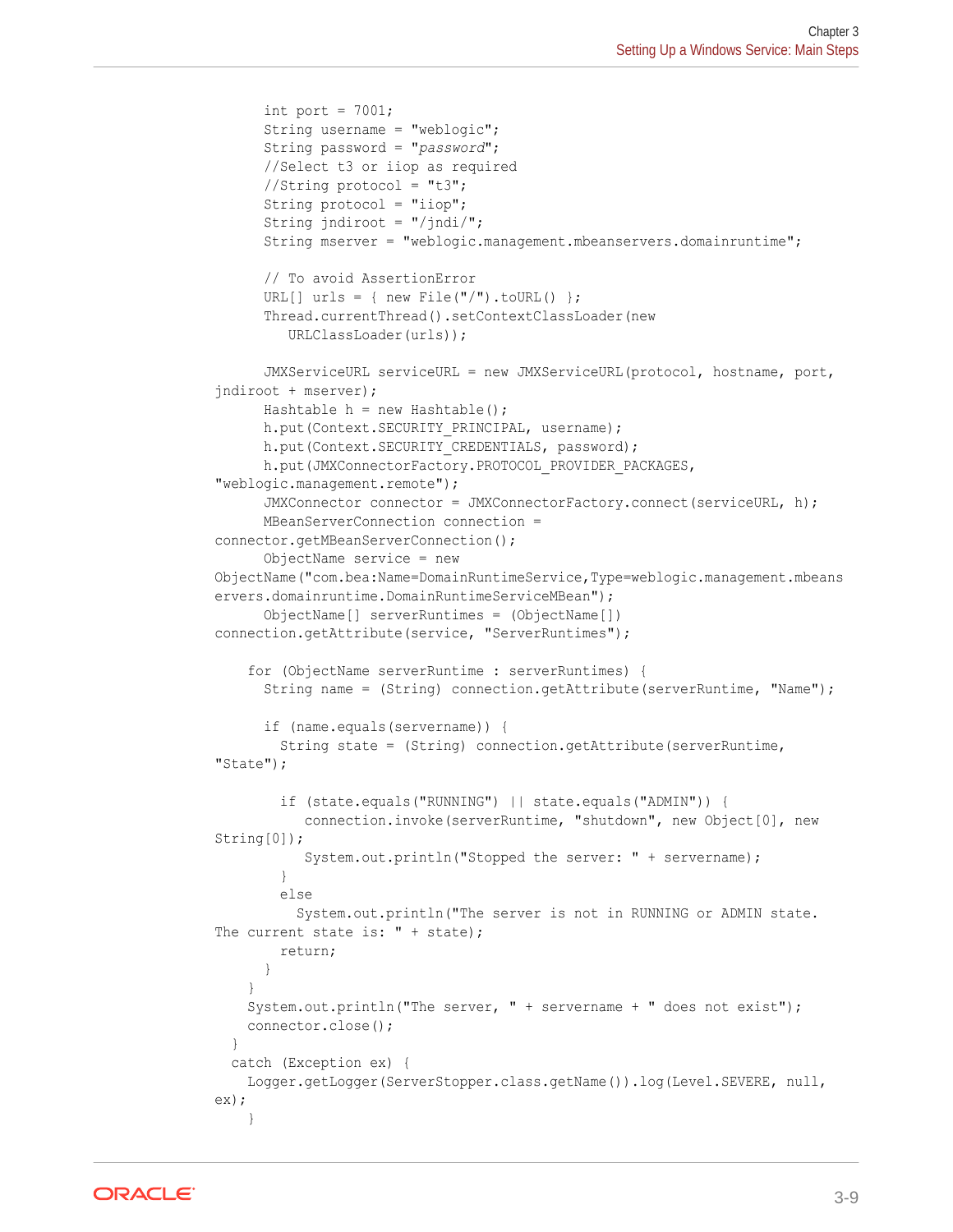## Redirecting Standard Out and Standard Error to a File

By default, when you install a WebLogic Server instance as a Windows service, you cannot see the messages that the server or its JVM print to standard out and standard error.

To view these messages, you must redirect standard out and standard error to a file:

- **1.** Create a backup copy of the WL HOME\server\bin\installSvc.cmd master script.
- **2.** In a text editor, open the WL HOME\server\bin\installSvc.cmd master script.
- **3.** In install Svc.cmd, the last command in the script invokes the wlsvc utility. At the end of the wlsvc command, append the following command option:

-log:"*pathname*"

 } }

> where *pathname* is a fully qualified path and filename of the file that you want to store the server's standard out and standard error messages.

The modified wlsvc command will resemble the following command:

```
"%WL_HOME%\server\bin\wlsvc" -install 
-svcname: "%DOMAIN_NAME% %SERVER_NAME%"
-javahome: "%JAVA_HOME%" -execdir: "%USERDOMAIN_HOME%"
-extrapath:"%WL HOME%\server\bin" -password:"%WLS_PW%"
-cmdline:%CMDLINE%
```

```
-
log:"d:\Oracle\Middleware\user_projects\domains\myWLSdomain\myWLSser
ver-stdout.txt"
```
**4.** By default, every 24 hours the Windows service archives messages to a file named *pathname-yyyy\_mm\_dd-hh\_mm\_ss*. New messages collect in the file that you specified in the previous step.

For information on changing the default behavior, see Changing the Default Rotation Criteria.

After you install the service and restart the Windows host, to view the messages that the server writes to standard out or standard error, do one of the following:

- Make a copy of the file that you specified and view the copy. The Windows file system cannot write to files that are currently opened.
- To view the messages as they are being printed to the file, open a command prompt and, using a DOS utility that supports the  $tail$  command, enter  $tail$  -f *stdout-filename*.

### Changing the Default Rotation Criteria

By default, every 24 hours the Windows service archives messages to a file named *pathname-yyyy\_mm\_dd-hh\_mm\_ss*. New messages collect in the file that you specified when you set up the service.

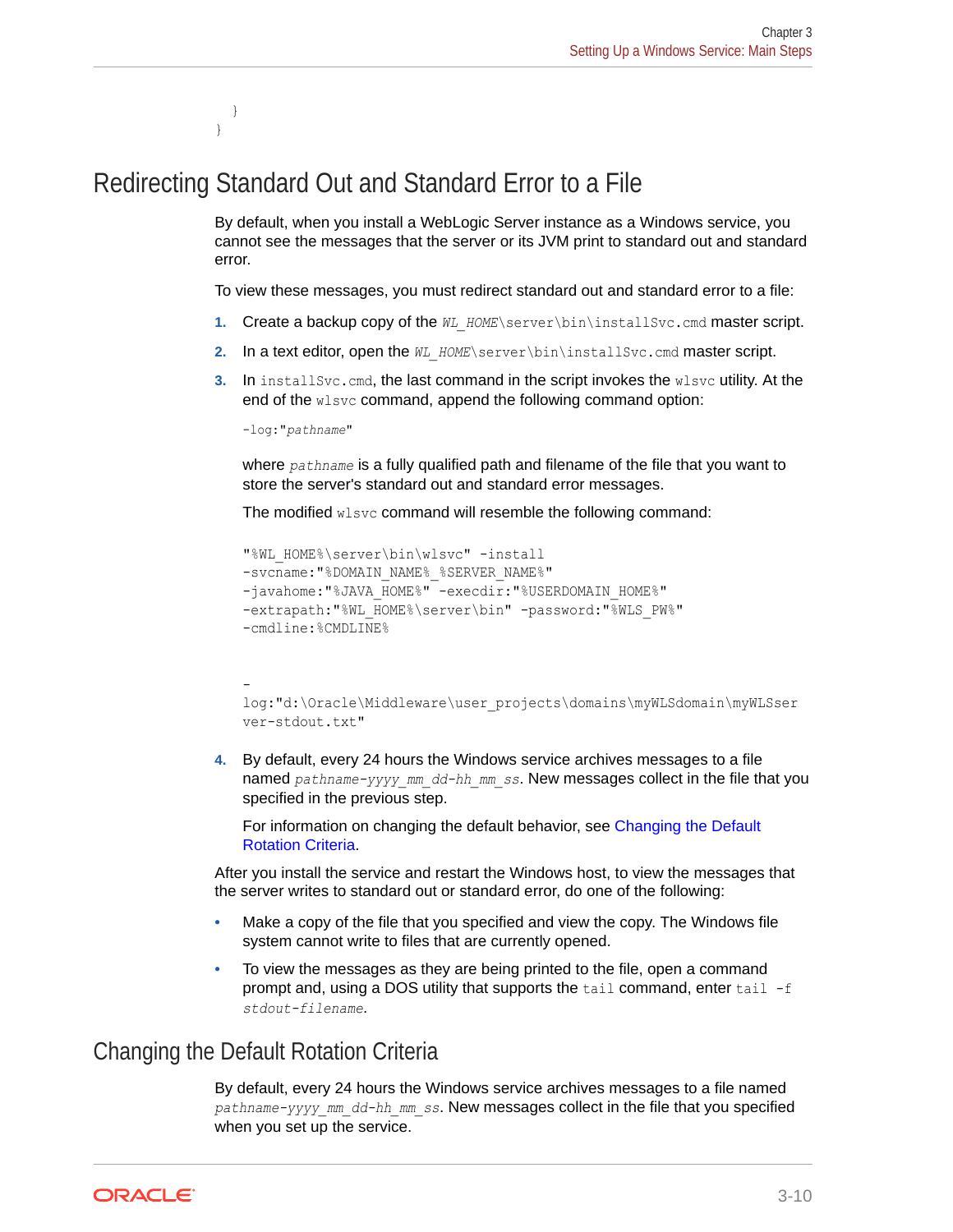You can change the time interval or you can set up rotation to occur based on the size of the message file instead of a time interval.

To change the default criteria at which the Windows service rotates message files:

- **1.** If the Windows service is running, shut it down.
- **2.** Edit the file you specified in the -log: *pathname* argument. If a file does not exist, create one.

For example, if you issued the example command in step 3 in the previous section, create a file named

```
d:\Oracle\Middleware\user_projects\domains\myWLSdomain\myWLSserver-
stdout.txt
```
- **3.** Do one of the following:
	- If you want the Windows service to rotate the message file at a specific time interval regardless of file size, add the following statements at the top of the file, each statement on a separate line (make sure to press the Enter or Return key after typing the last line):

```
# ROTATION_TYPE = TIME
# TIME_START_DATE = date-in-required-format
# TIME_INTERVAL_MINS = number-of-minutes
```
where TIME START DATE specifies when the first rotation should take place. If the specified time has already passed, the first rotation occurs when the time interval specified in TIME\_INTERVAL\_MINS expires. You must use the following format to specify the start time: *Month Day Year Hour:Minutes:Seconds*

where Month is the first 3 letters of a Gregorian-calendar month as written in English

*Day* is the 2-digit day of the Gregorian-calendar month

*Year* is the 4-digit year of the Gregorian calendar

*Hour:Minutes:Seconds* expresses time in a 24-hour format

TIME INTERVAL MINS specifies how frequently (in minutes) the Windows service rotates the file.

Optionally, you can add the MAX FILE COUNT attribute to specify a rotation limit for the output files that are generated from WebLogic Server as a service. By default,  $MAX$   $FILE$   $COUNT=-1$ , meaning no limit on the number of files exists. Defining MAX FILE COUNT with a value greater than  $0$  sets a limit on the number of files to rotate.

For example:

```
# ROTATION_TYPE = TIME
# TIME_START_DATE = Jul 17 2003 05:25:30
# TIME INTERVAL MINS = 1440
# MAX_FILE_COUNT = 999
```
When the time interval expires, the Windows service saves the file as *pathnameyyyy\_mm\_dd-hh\_mm\_ss*. It then creates a new file named *pathname*. This new file,

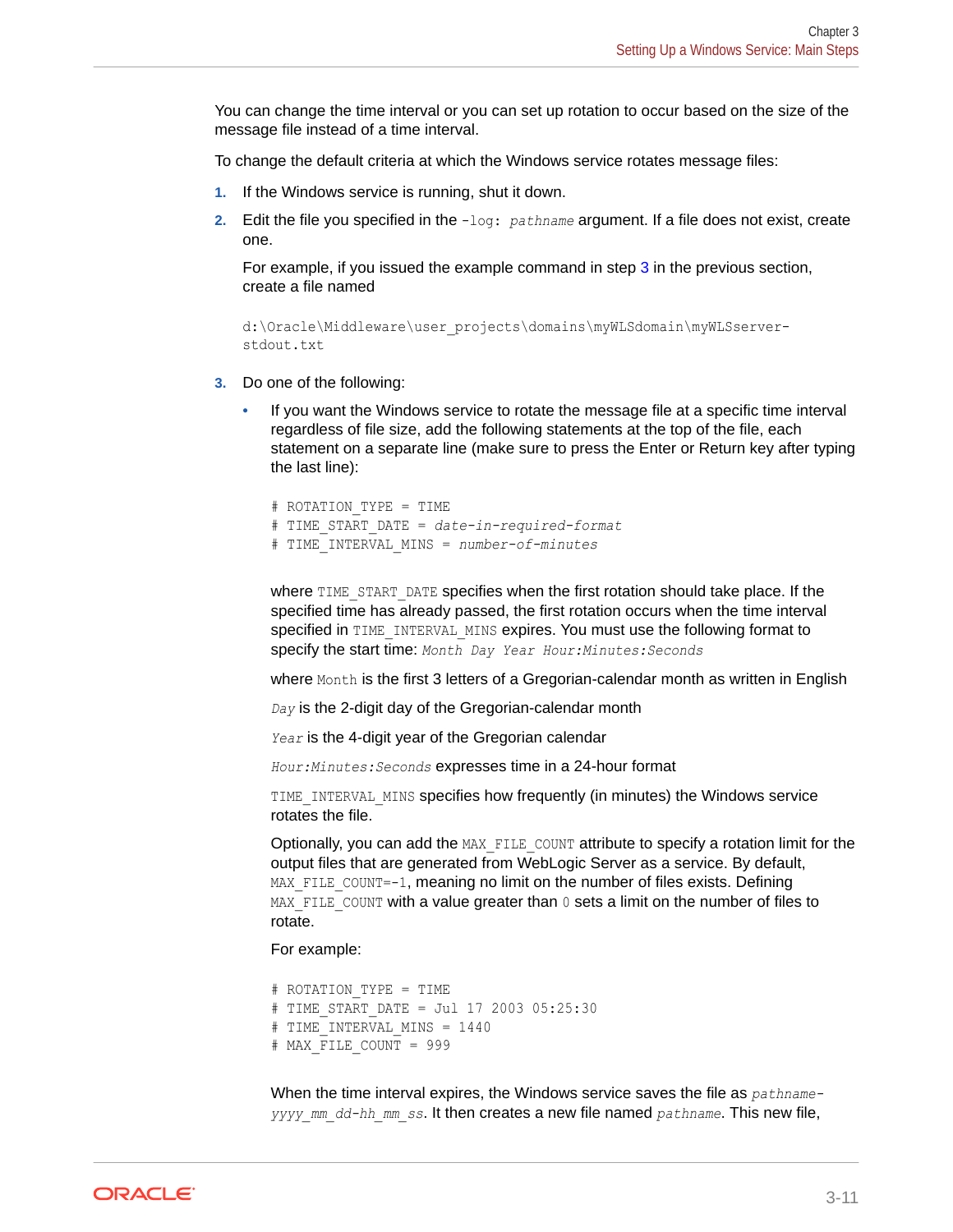which contains all of the headers that you specified originally, collects new standard out and standard error messages.

If you specify  $#$  ROTATION TYPE = TIME but do not include the other lines, the Windows service rotates the message file every 24 hours.

If you want the Windows service to rotate the message file after the file grows beyond a specified size, add the following statements at the top of the file, each statement on its own line (make sure to press the Enter or Return key after typing the last line):

```
# ROTATION_TYPE = SIZE
# SIZE_KB = file-size-in-kilobytes 
# SIZE_TRIGGER_INTERVAL_MINS = polling-interval
```
where SIZE\_KB specifies the minimal file size (in kilobytes) that triggers the Windows service to move messages to a separate file.

SIZE\_TRIGGER\_INTERVAL\_MINS specifies (in minutes) how frequently the Windows service checks the file size. If you do not include this header, the Windows service checks the file size every 5 minutes.

For example:

```
# ROTATION_TYPE = SIZE
# SIZE_KB = 1024
# SIZE TRIGGER INTERVAL MINS = 3
# MAX_FILE_COUNT = 999
```
When the Windows service checks the file size, if the file is larger than the size you specify, it saves the file as *pathname-yyyy\_mm\_dd-hh\_mm\_ss*. It then creates a new file named *pathname*. This new file, which contains all of the headers that you specified originally, collects new standard out and standard error messages.

If you specify  $#$  ROTATION TYPE = SIZE but do not include the other lines, the Windows service checks the size of the message file every 5 minutes. If the file is larger than 1 megabytes, it rotates the file.

To cause the WebLogic Server instance to print a thread dump to standard out, do either of the following:

- Use the WLST threadDump command.
- Open a command prompt and enter the following command:

*WL\_HOME*\bin\wlsvc -dump -svcname:*service-name*

where *WL\_HOME* is the directory in which you installed WebLogic Server and *service-name* is the Windows service that is running a server instance.

#### For example:

```
D:\Oracle\Middleware\wlserver 12.1\server\bin\wlsvc -dump -
svcname:mydomain_myserver
```
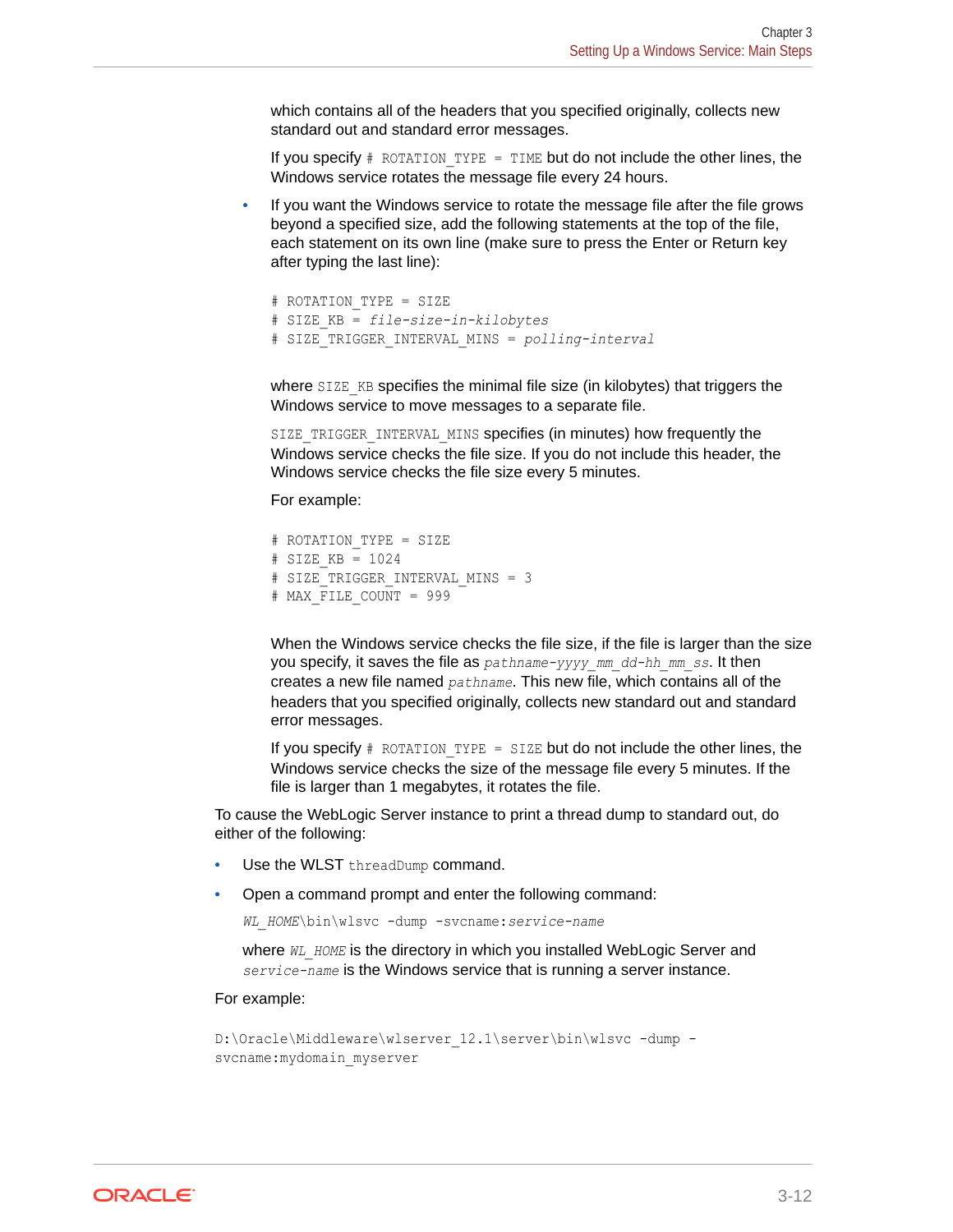### Adding Classes to the Classpath

The classpath is a declaration of the location of Java classes that a JVM can invoke. When you use the WebLogic Server master script to install a server instance as a Windows service, the master script specifies all classes required to run a server instance. If you want to extend WebLogic Server by adding your own Java classes, you must add them to the classpath.

To add classes to the classpath:

- **1.** Create a backup copy of the WL\_HOME\server\bin\installSvc.cmd master script.
- **2.** In a text editor, open the WL HOME\server\bin\installSvc.cmd master script.
- **3.** Add your class to the set CLASSPATH statement.

For example if you archived your class in a file named  $c:\mbox{mylar}$ , the modified statement will be as follows:

```
set
```

```
CLASSPATH=%JAVA_HOME%\lib\tools.jar;%WL_HOME%\server\lib\weblogic_sp.
jar;%WL_HOME%\server\lib\weblogic.jar;c:\myJar;%CLASSPATH%
```
#### **Note:**

Win32 systems have a 2K limitation on the length of the command line. If the classpath setting for the Windows service startup is very long, the 2K limitation could be exceeded.

To work around this limitation:

- **a.** Place the value of the set CLASSPATH command in a separate text file.
- **b.** In the *WL\_HOME*\server\bin\installSvc.cmd master script, find the set CMDLINE command.
- **c.** Within the set CMDLINE command, replace the -classpath \"%CLASSPATH%\" option with the following option:

-classpath @*pathname\filename*

where *pathname\filename* is the absolute path and name of the file that contains the classpath values.

For example:

```
set CMDLINE="%JAVA_VM% %MEM_ARGS% %JAVA_OPTIONS% 
-classpath @c:\myClasspath.txt -Dweblogic.Name=%SERVER_NAME%
-Dbea.home=\"D:\bea_70sp2\" -Dweblogic.management.username=%WLS_USER%
-Dweblogic.management.server=\"%ADMIN_URL%\"
-Dweblogic.ProductionModeEnabled=%STARTMODE%
-Djava.security.policy=\"%WL_HOME%\server\lib\weblogic.policy\"
weblogic.Server"
```
**4.** Save your changes to the WebLogic Server master script.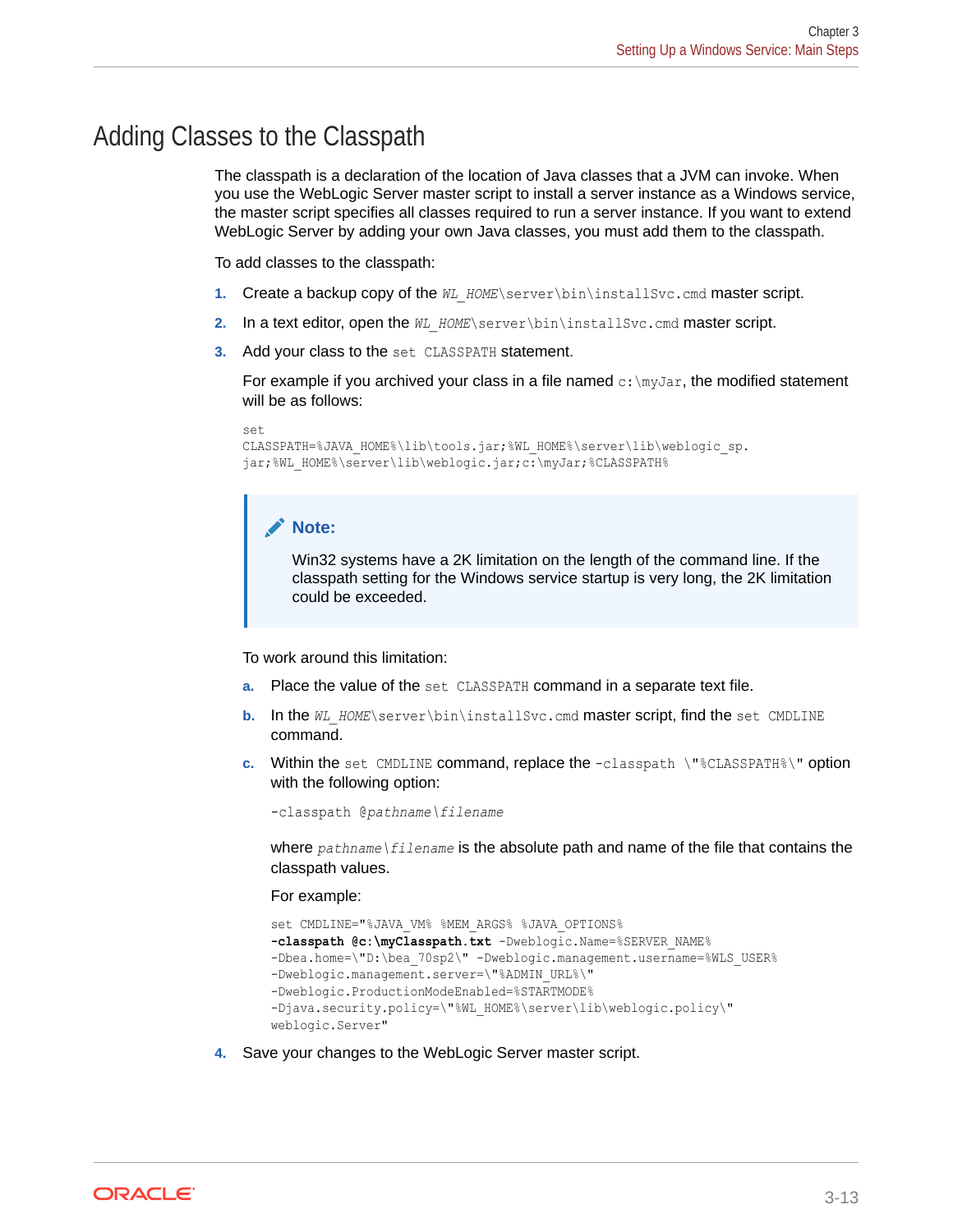## Run the Server-Specific Script

#### **Note:**

To run the server-specific script, you must log in to the Windows computer with a user account that has privileges to modify the Windows registry.

If you install the Windows service in a production environment, Oracle recommends that you do *not* run the service under an operating-system user account that has administrator-level privileges. See [Verifying the User Account Under Which the](#page-45-0) [Service Runs](#page-45-0).

To run the server-specific script:

- **1.** Open a command prompt and change to Administration Server's root directory, which is the directory that contains the server-specific script.
- **2.** Enter the name of the server-specific script.

The command prompt runs the script as a batch file.

If the script runs successfully, it creates a Windows service named *DOMAIN\_NAME\_SERVER\_NAME* and prints a line to standard out that is similar to the following:

mydomain\_myserver installed.

By default, standard out is the command prompt in which you run the serverspecific batch file.

**3.** If you modified the *WL\_HOME*\server\bin\installSvc.cmd master script, consider undoing your modifications so the script can be used to set up other server instances.

## Verifying the Setup

Use the wlsvcx64 -debug command to verify that the Windows service is configured correctly.

To verify that you successfully set up a WebLogic Server as a Windows service, do the following:

**1.** Open a command window and enter the following command:

set PATH=WL HOME\server\bin;%PATH%

- **2.** Navigate to the directory immediately above your domain directory. For example, to verify the setup for *ORACLE\_HOME\*user\_projects\domains\mydomain, navigate to *ORACLE\_HOME*\user\_projects\domains.
- **3.** Enter:

wlsvcx64 -debug "*yourServiceName*"

For example, wlsvcx64 -debug "mydomain myserver".

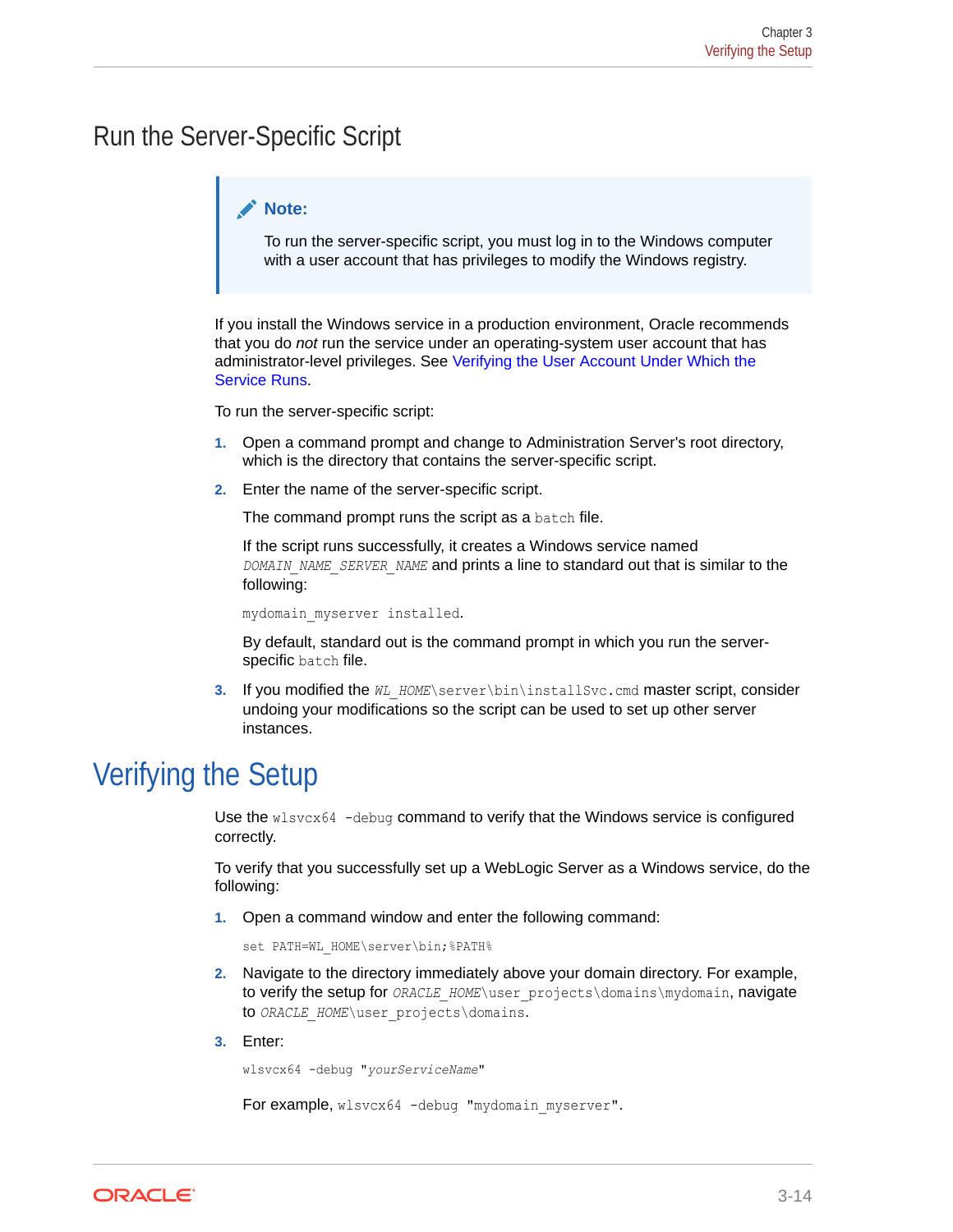If your setup was successful, the wlsvcx64 -debug command starts your server. If the script returns an error similar to the following, make sure that you specified the correct service name:

```
Unable to open Registry Key ....... System\CurrentControlSet\Services\wlsvc 
example examplesServer\Parameters
```
### <span id="page-45-0"></span>Verifying the User Account Under Which the Service Runs

In a production environment, WebLogic Server Windows services should run under a special operating-system user account that has limited access privileges. For example, the OS user should have access privileges only to Oracle files and to your domain files. This should be the only user account that has access to these files.

To ensure that the WebLogic Server instance runs under the special OS user account:

**1.** Open Services in the Microsoft Management Console.

For example, from the Windows XP desktop:

- **a.** Select the Start menu.
- **b.** On the Start menu, select **Programs** > **Administrative Tools** > **Services**.
- **2.** In the Services window, right click the WebLogic Server Windows service and select **Properties**.
- **3.** In the Properties window, select the **Log On** tab.
- **4.** Under Log on, select **This account**. Then enter the user name and password of the special OS user account.
- **5.** Click OK.

#### **Note:**

When accessing network drives, the Windows service must run under the same user name as the one who shared the network drive.

## Using the Services Window to Stop or Restart a Server Instance

Use the Microsoft Management Console Services window to stop and restart a server instance.

By default, if you use the Microsoft Management Console to stop a server instance, it kills the server's Java Virtual Machine (JVM). If you kill the JVM, the server immediately stops all processing. Any session data is lost. If you kill the JVM for an Administration Server while the server is writing to the config.xml file, you can corrupt the config.xml file. See [Enabling](#page-37-0) [Graceful Shutdowns](#page-37-0).

To stop or restart a WebLogic Server instance that is installed as a Windows service:

- **1.** Select **Start** > **Programs** > **Administrative Tools** > **Services**.
- **2.** In the Services window, find the service that you created. By default, the service name starts with wlsvc.
- **3.** Right-click the service name and select commands from the menu.

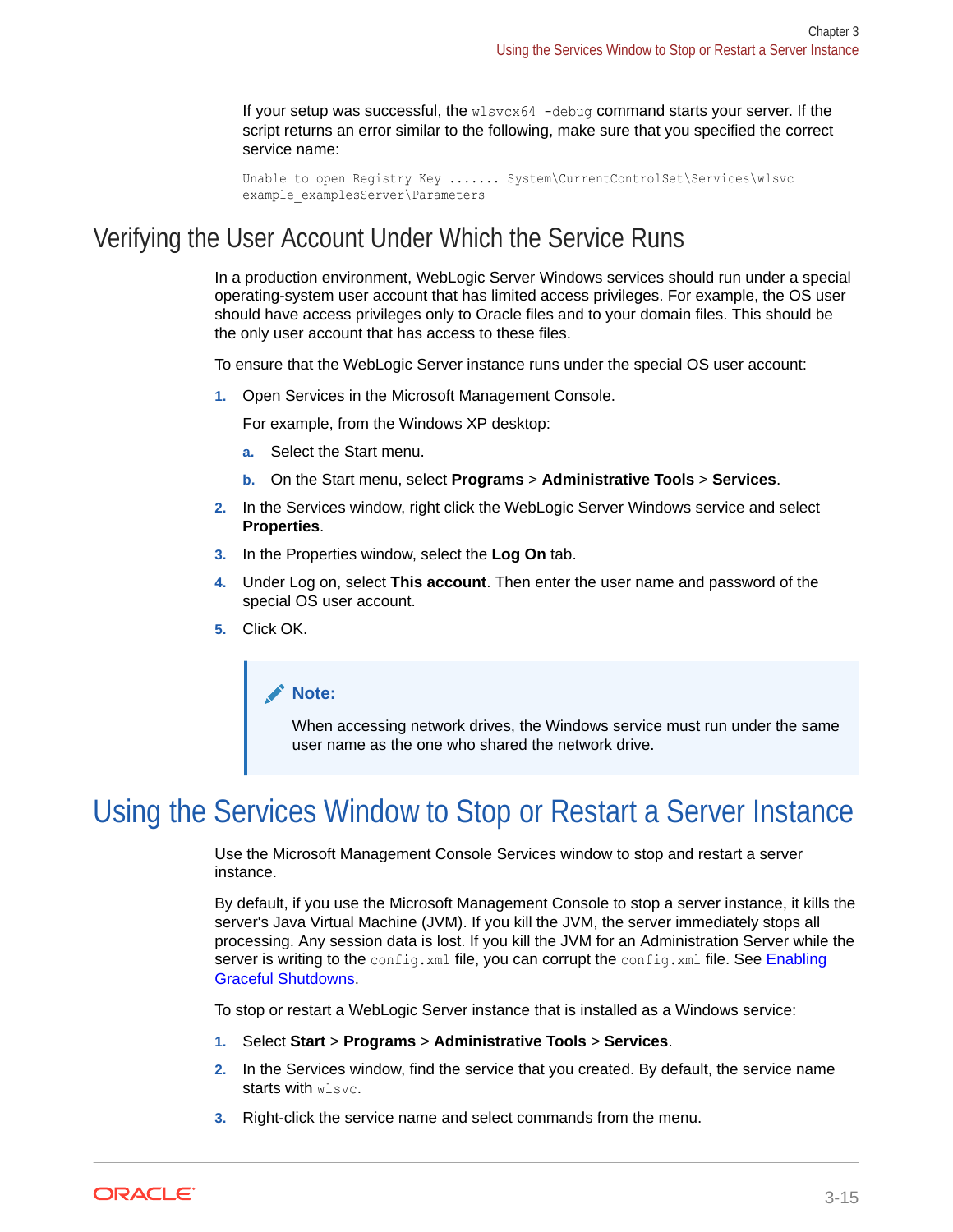## <span id="page-46-0"></span>Removing a Server as a Windows Service

You can remove a Windows service by using a script that causes the wlsvc utility to remove the associated key from the Windows Registry. It does not affect the server instance's configuration that is saved in the domain's configuration file. After removing the Windows service, you can restart the WebLogic server instance with start scripts, for Managed Servers or Node Manager.

The script sets values for variables that identify the name of the server instance and other server-specific information. Then the script calls a master uninstall script, *WL\_HOME*\server\bin\uninstallSvc.cmd, where *WL\_HOME* is the directory in which you installed WebLogic Server. The master scripts invokes the wlsvc utility, which removes a key from the Windows Registry.

To see an example of a server-specific uninstaller script, refer to [Example 3-3.](#page-47-0)

To create a script for removing a Windows service that runs a WebLogic Server instance:

- **1.** In the root directory for the domain's Administration Server (the directory that contains the domain's config.xml file), create a text file.
- **2.** Add the following, **required** batch commands to the text file, each command on a separate line:
	- **SETLOCAL**

This is a batch command that begins the localization of environment variables in a batch file.

set DOMAIN NAME=domain-name

where *domain-name* is the name of your WebLogic Server domain.

set SERVER NAME=server-name

where *server-name* is the name of an existing server instance that you want remove as a Windows service.

• set MW\_HOME=*ORACLE\_HOME*

where *ORACLE\_HOME* is the absolute path to the directory you specified as Oracle Home when you installed Oracle WebLogic Server.

• call "*WL\_HOME*\server\bin\uninstallSvc.cmd"

where *WL\_HOME* is the absolute path to the directory in which you installed WebLogic Server. This command calls the WebLogic Server master uninstall script.

• ENDLOCAL

This is a batch command that ends the localization of environment variables in a batch file.

- **3.** Save the text file with a .cmd extension. By default, the Windows command prompt associates the .cmd extension with batch files.
- **4.** Enter the name of the server-specific script.

The command prompt runs the script as a batch file.

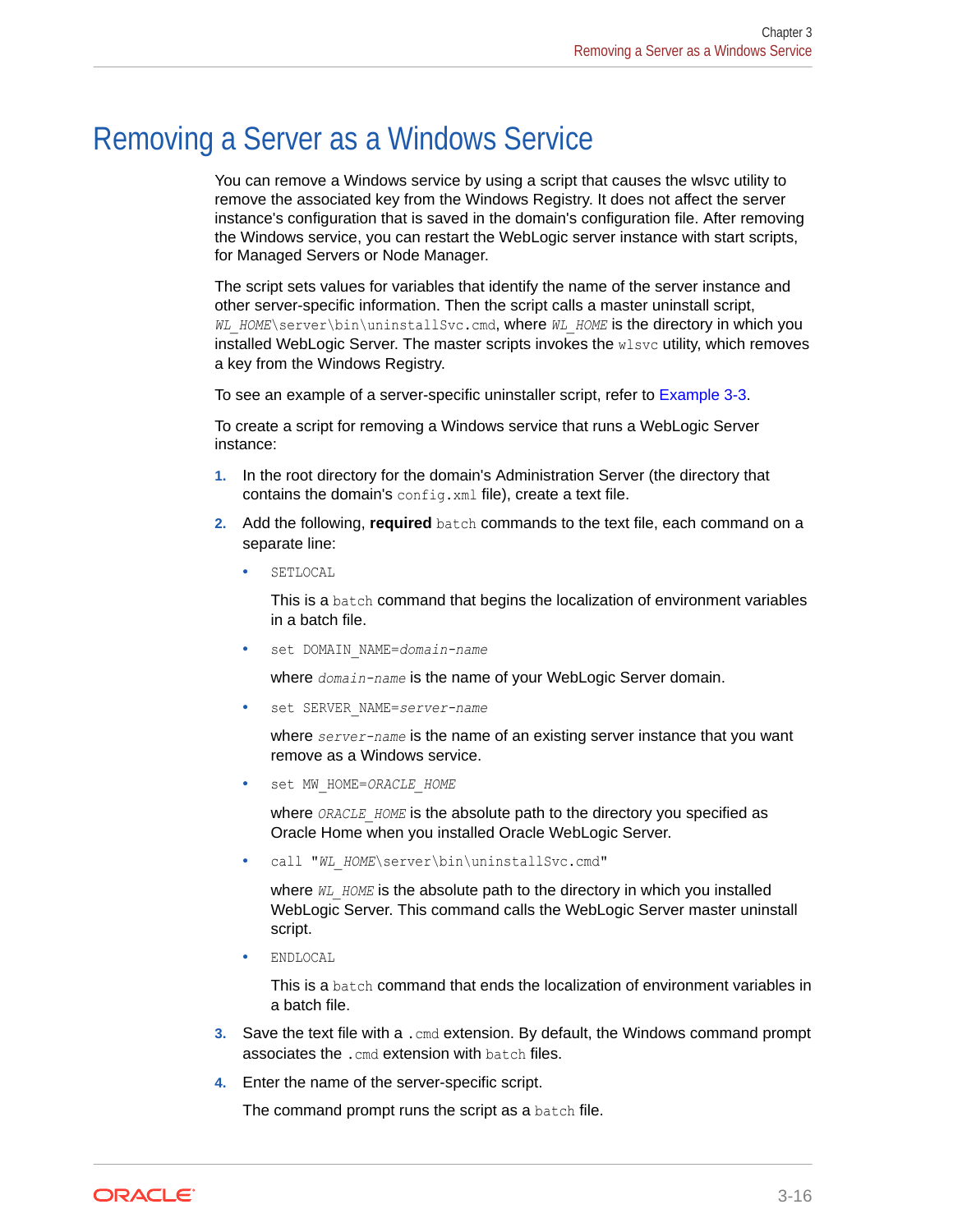If the removal script runs successfully, it prints a line similar to the following to standard out: mydomain\_myserver removed

By default, standard out is the command prompt in which you run the batch file.

#### <span id="page-47-0"></span>**Example 3-3 Script to Remove a Windows Service**

```
echo off
SETLOCAL
set DOMAIN NAME=myWLSdomain
set SERVER NAME=myWLSserver
set MW_HOME=D:\Oracle\Middleware\Oracle_Home
call "D:\Oracle\Middleware\Oracle_Home\wlserver\server\bin\uninstallSvc.cmd"
ENDLOCAL
```
## Changing Startup Credentials for a Server Set Up as a Windows **Service**

To make a WebLogic Server instance run under different user credentials, you can change a Windows service configuration to support various startup credentials.

Do one of the following:

- If you set up the Windows service to retrieve user names and passwords from a boot identity file, you can overwrite the existing file with a new one that contains the new user name and password. You must specify the name of an existing user in the WebLogic Server default security realm. See [Boot Identity Files.](#page-17-0)
- If you set up the Windows service to retrieve user names and passwords from the Windows registry, then you must remove the Windows service and create a new one that uses your new user name or password:
	- **1.** Uninstall the Windows service that runs the WebLogic Server instance. See [Removing a Server as a Windows Service.](#page-46-0)
	- **2.** In a text editor, open the script that you used to install the service and enter the new user name and password as the value for the set WLS\_USER and set WLS\_PW commands. WebLogic Server encrypts these values in the Windows Registry.
	- **3.** Save your modifications to the script.
	- **4.** Enter the name of the server-specific script.

The command prompt runs the script as a batch file.

If the script runs successfully, it creates a Windows service named

*DOMAIN\_NAME\_SERVER\_NAME* and prints a line to standard out that is similar to the following:

```
mydomain_myserver installed
```
By default, standard out is the command prompt in which you run the server-specific batch file.

**5.** (Optional) Remove the user name and password from the script file.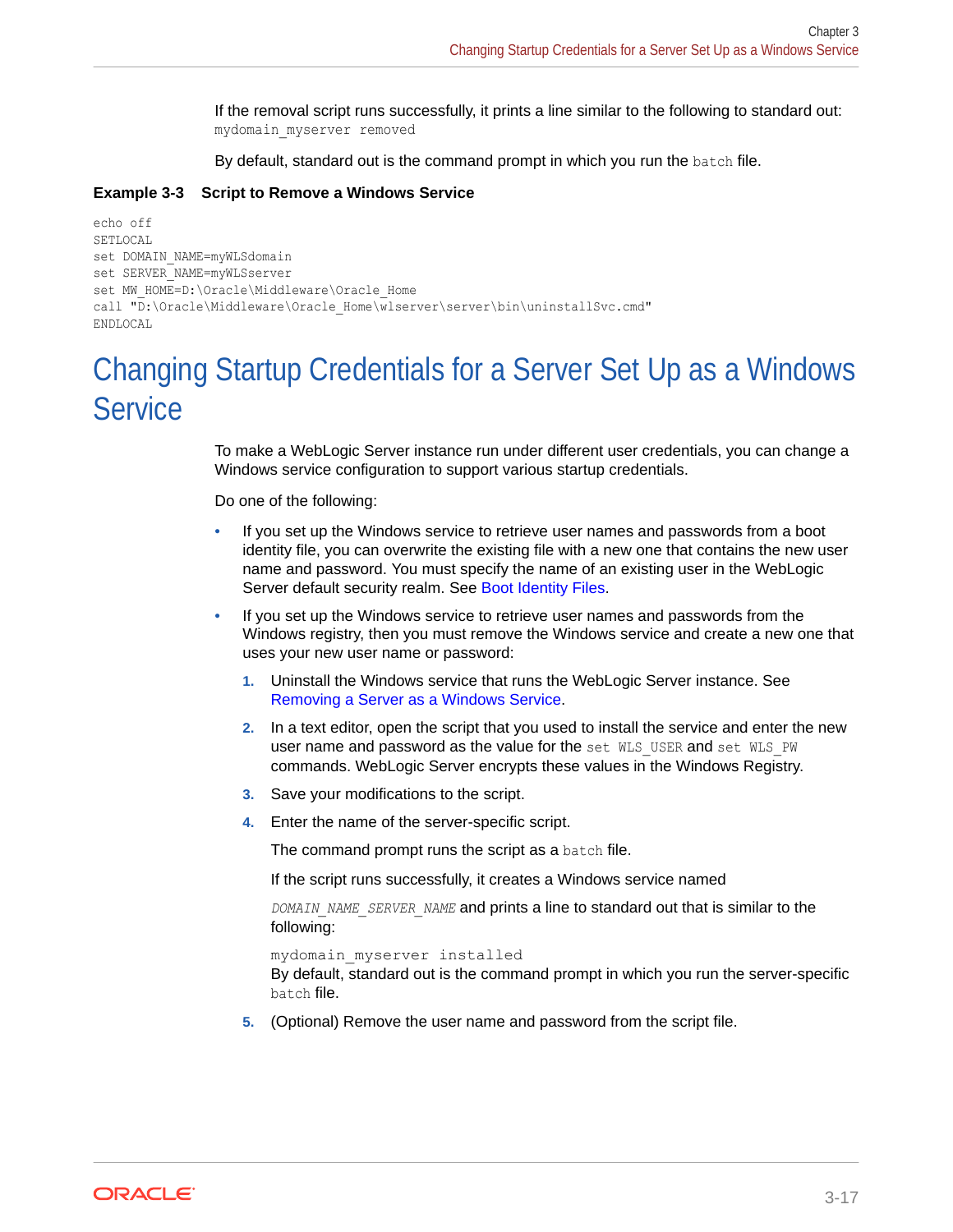# Avoiding and Recovering From Server Failure

Oracle WebLogic Server instances may fail periodically even in a clustered environment. Events including loss of power, hardware malfunction, operating system crashes, network partitions, and unexpected application behavior, can lead to the failure of a server instance. For high availability requirements, implement a clustered architecture that helps to minimize the impact of failure events and recover the failed server.

- Failure Prevention and Recovery Features
- [Directory and File Backups for Failure Recovery](#page-50-0)
- [WebLogic Server Exit Codes and Restarting After Failure](#page-51-0)
- [Restarting a Failed Administration Server](#page-52-0)
- [Restarting a Failed Managed Server](#page-55-0)
- [Additional Failure Topics](#page-58-0)

See Failover and Replication in a Cluster in *Administering Clusters for Oracle WebLogic Server*.

## Failure Prevention and Recovery Features

WebLogic server provides several recovery features that protect the servers by avoiding conflicts resulting from unanticipated levels of application and resource utilization. The features include automatic restart, server-level migration, service-level migration, and so on.

### Overload Protection

WebLogic Server detects increases in system load that can affect application performance and stability, and allows administrators to configure failure prevention actions that occur automatically at predefined load thresholds.

Overload protection helps you avoid failures that result from unanticipated levels of application traffic or resource utilization.

WebLogic Server attempts to avoid failure when certain conditions occur:

- Workload manager capacity is exceeded
- HTTP session count increases to a predefined threshold value
- Impending out of memory conditions

### Failover for Clustered Services

You can increase the reliability and availability of your applications by hosting them on a WebLogic Server cluster. Clusterable services, such as EJBs and Web applications, can be deployed uniformly—on each Managed Server—in a cluster, so that if the server instance upon which a service is deployed fails, the service can fail over to another server in the cluster, without interruption in service or loss of state.

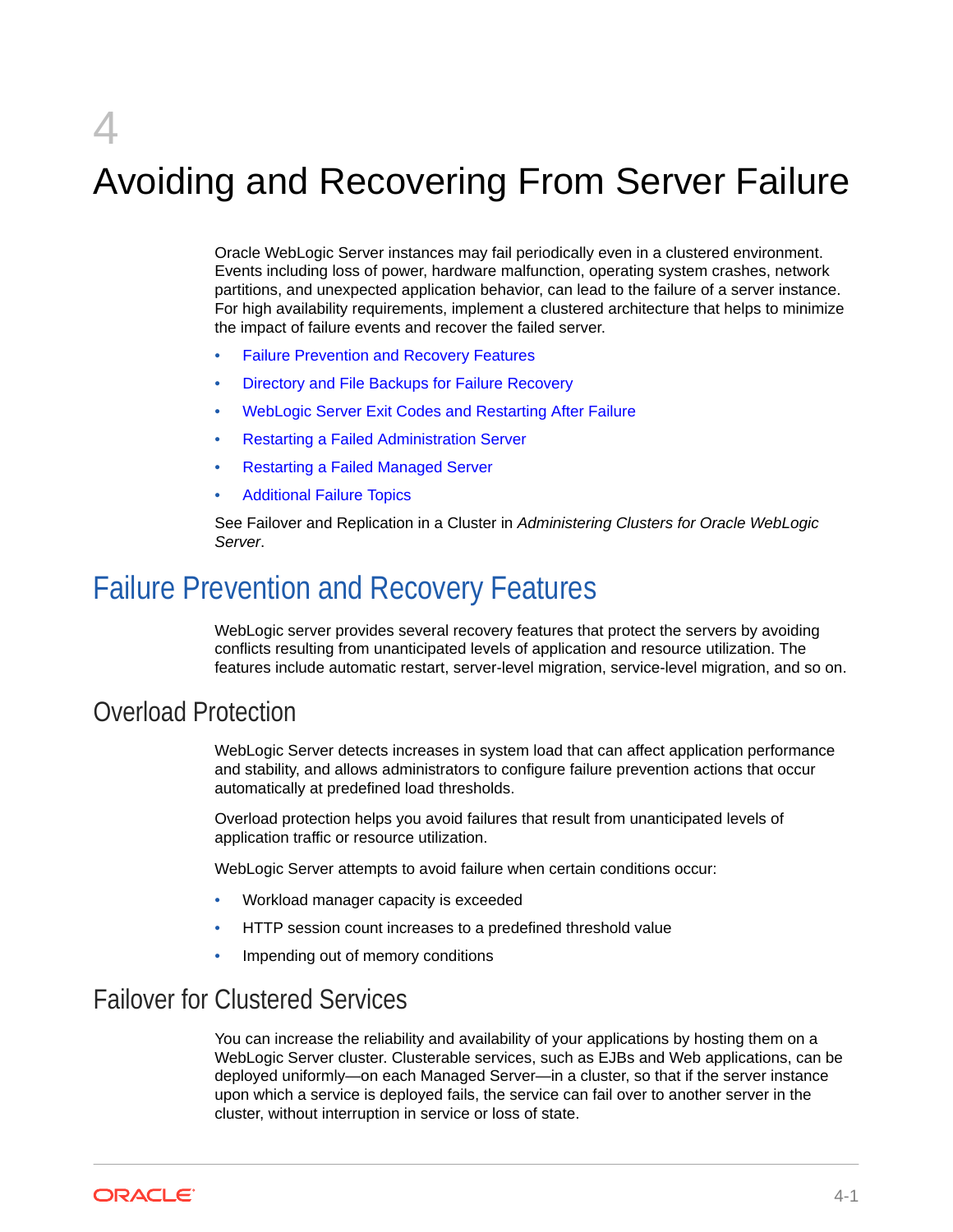See Failover and Replication in a Cluster in *Administering Clusters for Oracle WebLogic Server*.

### <span id="page-49-0"></span>Automatic Restart for Failed Server Instances

WebLogic Server self-health monitoring improves the reliability and availability of server instances in a domain. Selected subsystems within each WebLogic Server instance monitor their health status based on criteria specific to the subsystem. For example, the JMS subsystem monitors the condition of the JMS thread pool while the core server subsystem monitors default and user-defined execute queue statistics. If an individual subsystem determines that it can no longer operate in a consistent and reliable manner, it registers its health state as "failed" with the host server.

Each WebLogic Server instance, in turn, checks the health state of its registered subsystems to determine its overall viability. If one or more of its critical subsystems have reached the FAILED state, the server instance marks its own health state FAILED to indicate that it cannot reliably host an application.

Using Node Manager, server self-health monitoring enables you to automatically reboot servers that have failed. This improves the overall reliability of a domain, and requires no direct intervention from an administrator.

See Node Manager and System Crash Recovery in the *Administering Node Manager for Oracle WebLogic Server*.

### Server-Level Migration

WebLogic Server provides the capability to migrate clustered server instances. A clustered server that is configured to be migratable can be moved in its entirety from one machine to another, at the command of an administrator, or automatically, in the event of failure. The migration process makes all of the services running on the server instance available on a different machine, but not the state information for the singleton services that were running at the time of failure. See Whole Server Migration in *Administering Clusters for Oracle WebLogic Server*.

### Service-Level Migration

WebLogic Server supports migration of a individual singleton service as well as the server-level migration capability described in the previous section. Singleton services are services that run in a cluster but must run on only a single instance at any given time, such as JMS and the JTA transaction recovery system.

An administrator can migrate a JMS server or the JTS transaction recovery from one server instance to another in a cluster, either in response to a server failure or as part of regularly-scheduled maintenance. This capability improves the availability of pinned services in a cluster, because those services can be quickly restarted on a redundant server should the host server fail.

See Service Migration in *Administering Clusters for Oracle WebLogic Server*.

### Managed Server Independence Mode

Managed Servers maintain a local copy of the domain configuration. When a Managed Server starts, it contacts its Administration Server to retrieve any changes to the domain configuration that were made since the Managed Server was last shut down. If

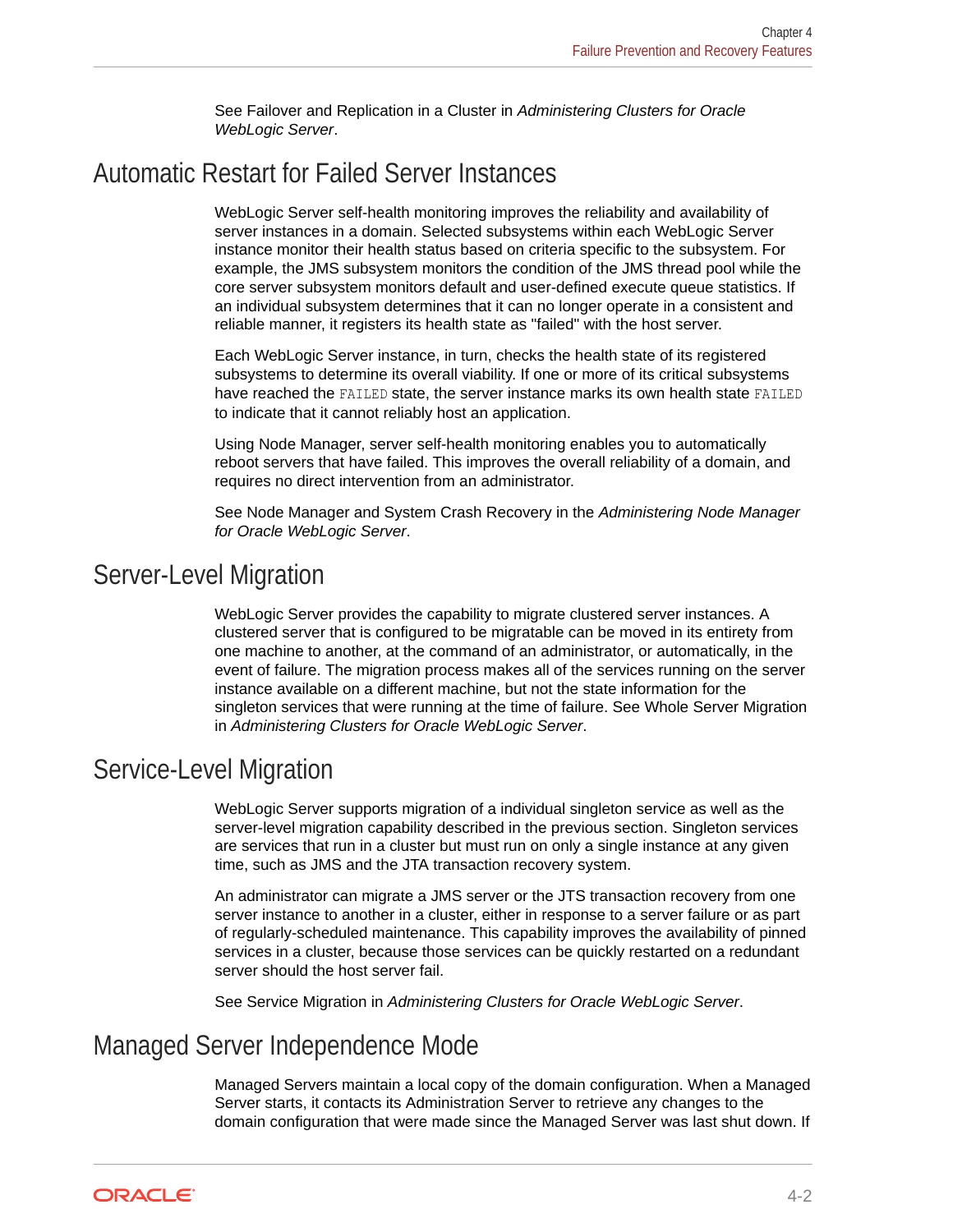<span id="page-50-0"></span>a Managed Server cannot connect to the Administration Server during startup, it can use its locally cached configuration information—this is the configuration that was current at the time of the Managed Server's most recent shutdown. A Managed Server that starts up without contacting its Administration Server to check for configuration updates is running in *Managed Server Independence (MSI)* mode. By default, MSI mode is enabled. See Disable Managed Server independence in *Oracle WebLogic Server Administration Console Online Help*.

## Directory and File Backups for Failure Recovery

Backup creates a copy of existing files, folders, directories, and restore them in case of data loss. WebLogic server performs few backups automatically and also, encourages the administrators to perform some backup procedures. These procedures include domain configuration directory, LDAP repository, and other security certificates associated with server applications.

This section describes file backups that WebLogic Server performs automatically, and recommended backup procedures that an administrator should perform.

Recovery from the failure of a server instance requires access to the domain configuration and security data. The WebLogic Security service stores its configuration data in the config.xml file, and also in an LDAP repository and other files.

See Domain Configuration Files in *Understanding Domain Configuration for Oracle WebLogic Server*.

### Back Up Domain Configuration Directory

By default, an Administration Server stores the domain configuration data in the *domain\_name*\config directory, where *domain\_name* is the root directory of the domain.

Back up the config directory to a secure location in case a failure of the Administration Server renders the original copy unavailable. If an Administration Server fails, you can copy the backup version to a different machine and restart the Administration Server on the new machine.

Each time a Managed Server starts up, it contacts the Administration Server and if there are changes in to the domain configuration, the Managed Server updates its local copy of the domain config directory.

During operation, if changes are made to the domain configuration, the Administration Server notifies the Managed Servers which update their local /config directory. So, each Managed Server always has an current copy of its configuration data cached locally.

Do not add non-configuration files in the config directory or subdirectories. Non-configuration files include log (.log) and lock (.lck) files. Administration Server replicates the config directory in all Managed Server instances. Storing non-configuration files in the config directory can cause performance issues in the domain.

### Back Up LDAP Repository

The default Authentication, Authorization, Role Mapper, and Credential Mapper providers that are installed with WebLogic Server store their data in an LDAP server. Each WebLogic Server instance contains an embedded LDAP server. The Administration Server contains the primary LDAP server which is replicated on all Managed Servers. If any of your security

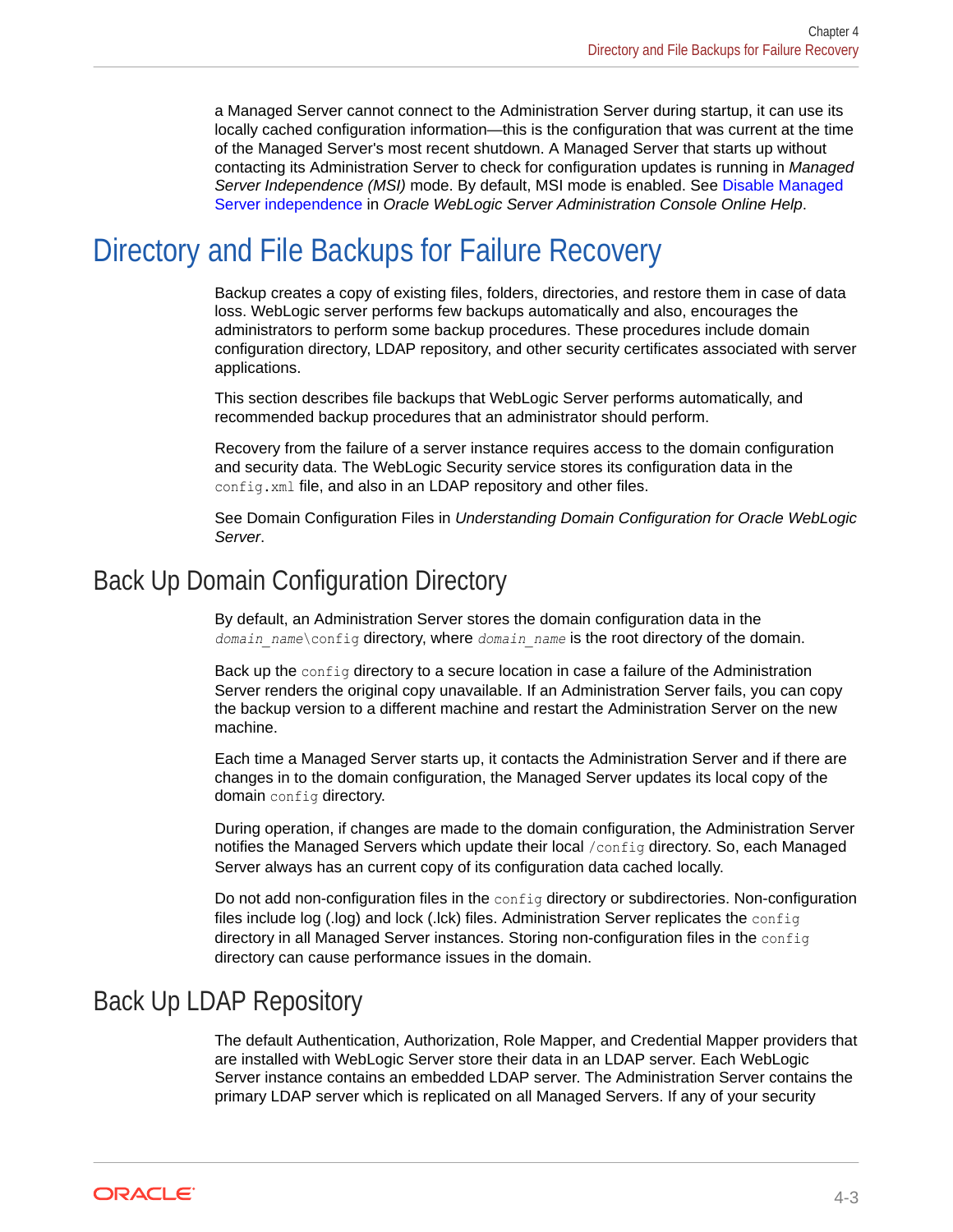<span id="page-51-0"></span>realms use these installed providers, you should maintain an up-to-date backup of the following directory tree:

*domain\_name*\servers\ *adminServer*\data\ldap

where *domain* name is the domain root directory and *adminServer* is the directory in which the Administration Server stores run time and security data.

Each WebLogic Server instance has an LDAP directory, but you only need to back up the LDAP data on the Administration Server—the primary LDAP server replicates the LDAP data from each Managed Server when updates to security data are made. WebLogic security providers cannot modify security data while the domain Administration Server is unavailable. The LDAP repositories on Managed Servers are replicas and cannot be modified.

The ldap\ldapfiles subdirectory contains the data files for the LDAP server. The files in this directory contain user, group, group membership, policies, and role information. Other subdirectories under the ldap directory contain LDAP server message logs and data about replicated LDAP servers.

Do not update the configuration of a security provider while a backup of LDAP data is in progress. If a change is made—for instance, if an administrator adds a user—while you are backing up the ldap directory tree, the backups in the ldapfiles subdirectory could become inconsistent. If this does occur, consistent, but potentially out-of-date, LDAP backups are available, because once a day, a server suspends write operations and creates its own backup of the LDAP data. It archives this backup in a ZIP file below the ldap\backup directory and then resumes write operations. This backup is guaranteed to be consistent, but it might not contain the latest security data.

See Configure backups for embedded LDAP servers in *Oracle WebLogic Server Administration Console Online Help*.

### Back Up SerializedSystemIni.dat and Security Certificates

Each server instance creates a file named SerializedSystemIni.dat and locates it in the /security directory. This file contains encrypted security data that must be present to boot the server. You must back up this file.

If you configured a server to use SSL, you must also back up the security certificates and keys. The location of these files is user-configurable.

## WebLogic Server Exit Codes and Restarting After Failure

When a server instance stops, it issues an exit code. The value of the exit code provides information about the conditions under which the server process ended. Each server exit code has significant meaning and specific restart recommendation to be followed.

When a server instance under Node Manager control exits, Node Manager uses the exit code to determine whether or not to restart the server instance. The server exit code can be used by other high-availability agents or scripts to determine what, if any action, to take after a server instance exits. Server exit codes are defined in the following table:

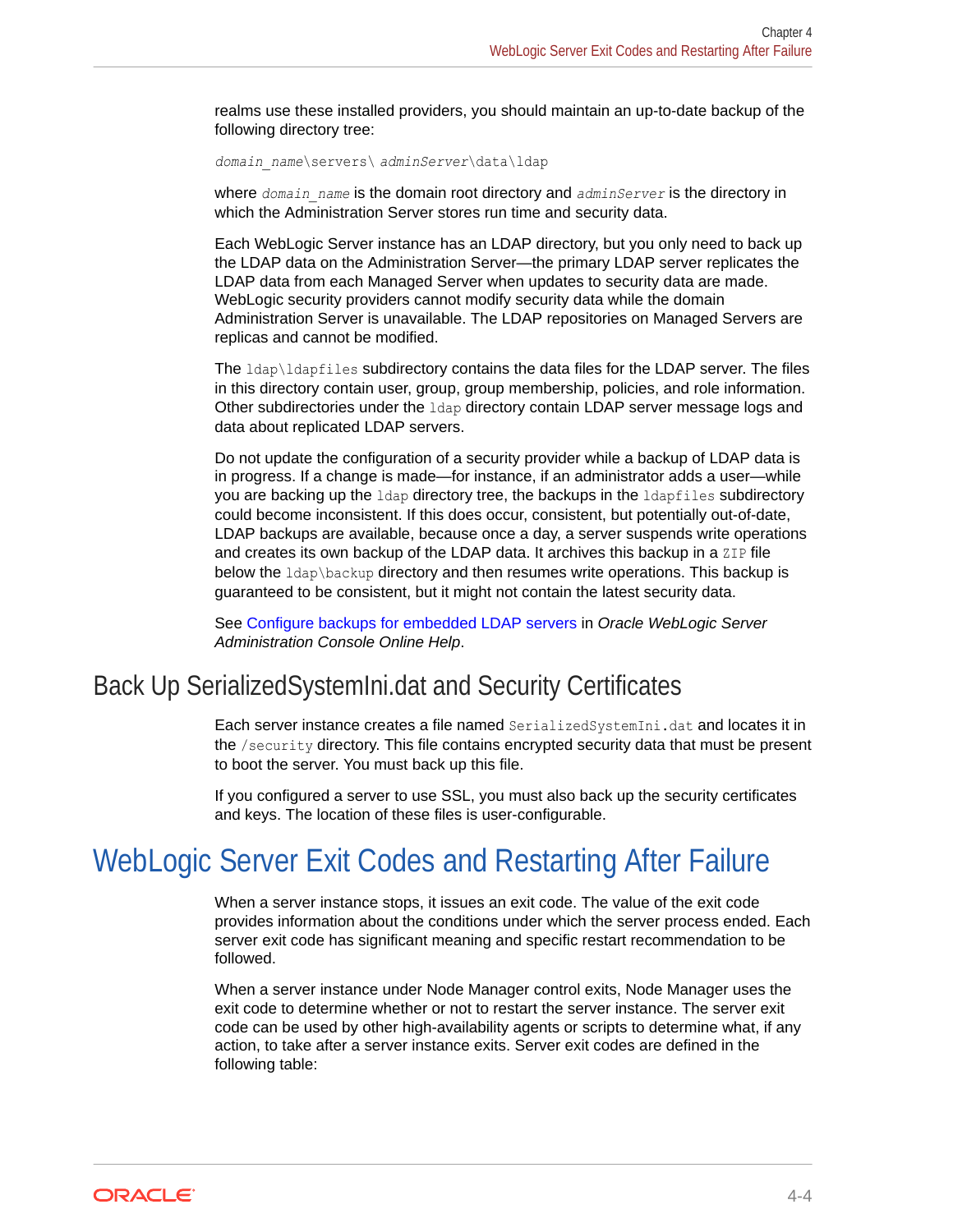| <b>Exit Code</b><br>Value | <b>Meaning</b>                                                                                                                                                                                                        | <b>Restart Recommendation</b>                                 |  |
|---------------------------|-----------------------------------------------------------------------------------------------------------------------------------------------------------------------------------------------------------------------|---------------------------------------------------------------|--|
| Less than 0               | A negative value indicates that the server instance failed during<br>a state transition, and did not terminate in a stable condition.                                                                                 | Do not attempt to restart the<br>server. Diagnose the problem |  |
|                           | Example: If a Start in Standby command is issued for a server<br>instance whose configuration is invalid, the server instance fails<br>in the transitional STARTING state, and does not achieve the<br>STANDBY state. | that caused the server process<br>to exit.                    |  |
| $\Omega$                  | Indicates that the server process terminated normally, as a result None.<br>of a shutdown command, either graceful or forced.                                                                                         |                                                               |  |
| Greater than 0            | A positive value indicates that the server instance stopped itself<br>after determining that one or more of its subsystems were<br>unstable.                                                                          | The server instance can be<br>restarted.                      |  |
|                           | Example: A server instance detects an out of memory condition<br>or stuck threads, and shuts itself down.                                                                                                             |                                                               |  |

#### <span id="page-52-0"></span>**Table 4-1 WebLogic Server Exit Codes**

## Restarting a Failed Administration Server

You can restart a failed Administration Server either by using Node Manager or by considering the listen address scenarios depending on the same or different machines sharing the same IP addresses.

The following sections describe how to start an Administration Server after a failure.

#### **Note:**

You can use Node Manager to automatically restart a failed Administration Server. See Restart Administration and Managed Servers Automatically in *Administering Node Manager for Oracle WebLogic Server*.

## Restarting an Administration Server

See [Starting and Stopping Servers.](#page-9-0)

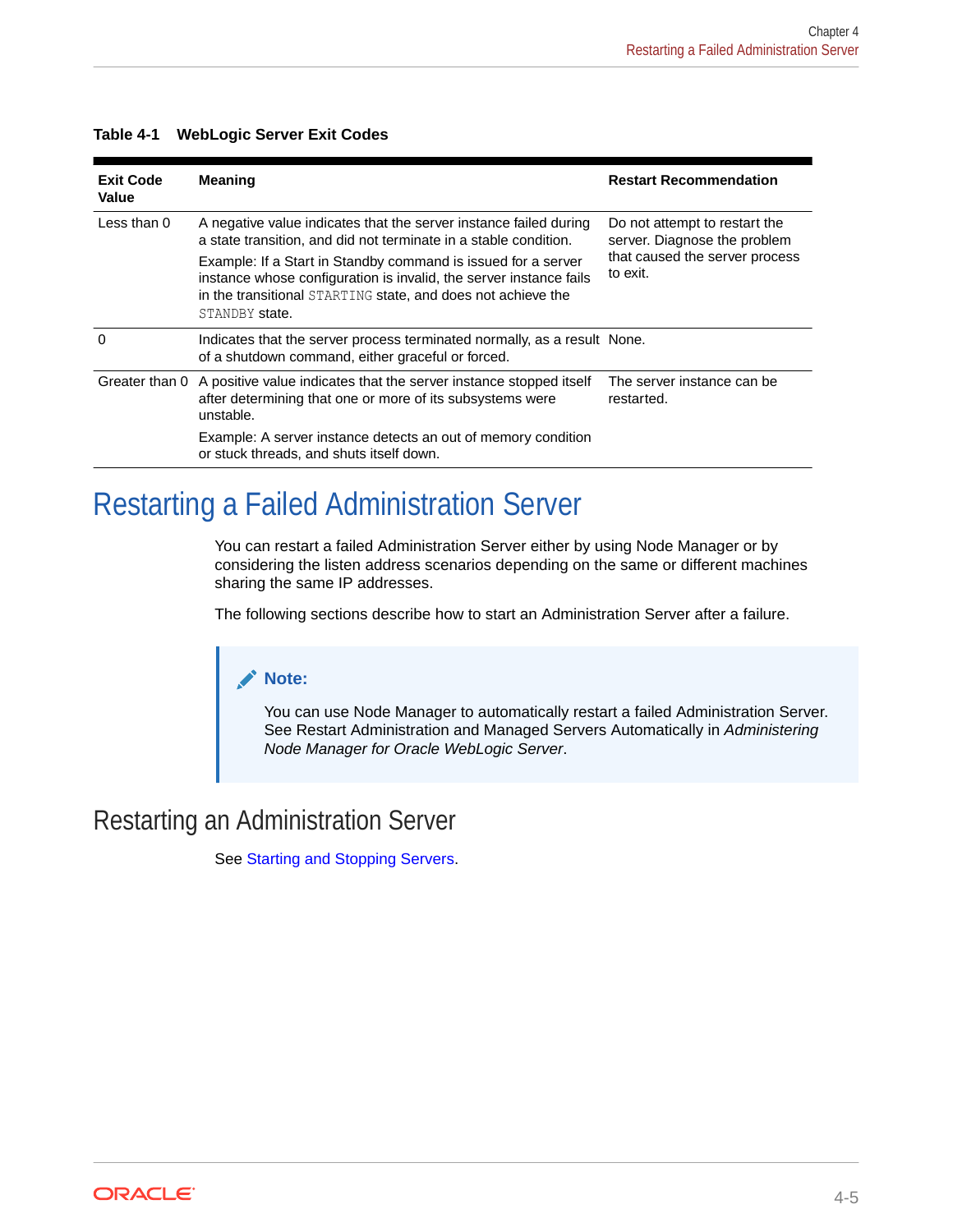## Restarting Administration Server Scenarios

| Listen<br><b>Address</b><br><b>Definition</b> |    | Same Machine or Different Machine with<br><b>Same IP Address</b>                                                                                                                                                          |    | Different Machine with Different IP Address                                                                                                                                                          |
|-----------------------------------------------|----|---------------------------------------------------------------------------------------------------------------------------------------------------------------------------------------------------------------------------|----|------------------------------------------------------------------------------------------------------------------------------------------------------------------------------------------------------|
| Not defined                                   | 1. | If you are starting AS on a different<br>machine with the same IP address:<br>a. Install WebLogic Server.<br>b. Move data.<br>Start the Administration Server.                                                            | 1. | Install WebLogic Server.                                                                                                                                                                             |
|                                               |    |                                                                                                                                                                                                                           | 2. | Move data.                                                                                                                                                                                           |
|                                               |    |                                                                                                                                                                                                                           | 3. | Start the Administration Server.                                                                                                                                                                     |
|                                               | 2. |                                                                                                                                                                                                                           |    | MSs that were running when AS went<br>down, will not reconnect because they<br>know only the previous Administration<br>Server URL. See Managed Servers and<br>the Re-started Administration Server. |
|                                               |    | Running MSs will reconnect automatically<br>at the next<br>AdminReconnectIntervalSecs.                                                                                                                                    |    |                                                                                                                                                                                                      |
|                                               | 3. | To start an MS that was not running when<br>AS failed, no change in command is<br>required.                                                                                                                               |    | Restart MSs supplying the new AS listen<br>address on the command line.                                                                                                                              |
|                                               |    |                                                                                                                                                                                                                           | 4. | To start an MS that was not running when<br>AS failed, supply the new AS listen address<br>on the command line.                                                                                      |
| DNS name or<br>IP address of<br>the host      | 1. | If you are starting AS on a different<br>machine with the same IP address:<br>a. Install WebLogic Server.<br>b. Move data.<br>Start the Administration Server.<br>Running MSs will reconnect automatically<br>at the next | 1. | Install WebLogic Server.                                                                                                                                                                             |
|                                               |    |                                                                                                                                                                                                                           | 2. | Move data.                                                                                                                                                                                           |
|                                               |    |                                                                                                                                                                                                                           | 3. | Update the config. xml with the IP                                                                                                                                                                   |
|                                               | 2. |                                                                                                                                                                                                                           |    | address of the new host machine. See<br>Restarting an Administration Server on<br><b>Another Machine.</b>                                                                                            |
|                                               |    |                                                                                                                                                                                                                           | 4. | Start the Administration Server.                                                                                                                                                                     |
|                                               | 3. | AdminReconnectIntervalSecs.<br>To start an MS that was not running when<br>AS failed, no change in command is<br>required.                                                                                                |    | MSs that were running when AS went<br>down, will not reconnect because they<br>know only the previous Administration<br>Server URL. See Managed Servers and<br>the Re-started Administration Server. |
|                                               |    |                                                                                                                                                                                                                           |    | Restart MSs supplying the new AS listen<br>address or DNS name on the command<br>line.                                                                                                               |
|                                               |    |                                                                                                                                                                                                                           | 5. | To start an MS that was not running when<br>AS failed, supply the new AS listen address<br>or DNS name on the command line.                                                                          |

**Table 4-2 Administration Server Restart Scenarios**

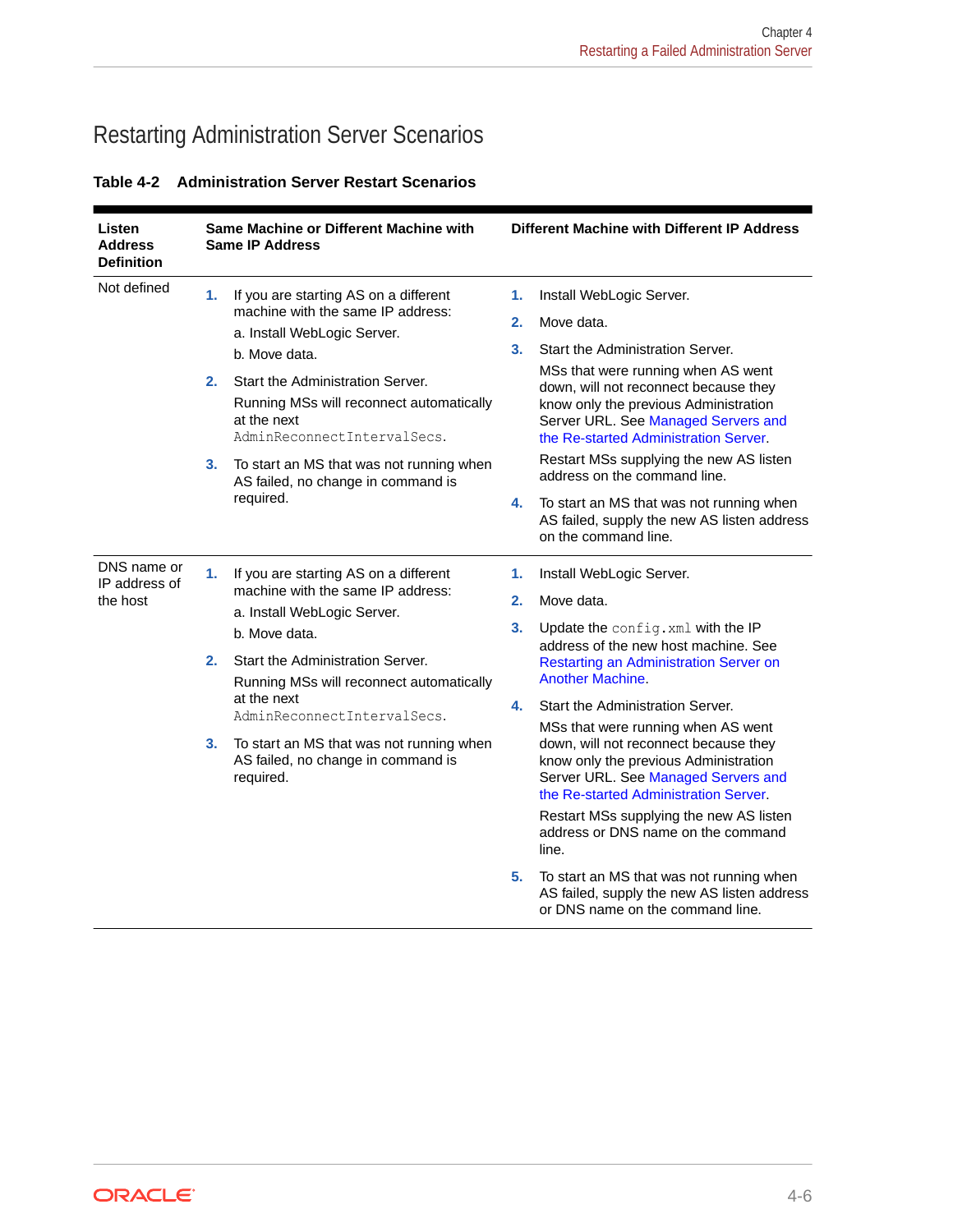| Listen<br><b>Address</b><br><b>Definition</b> | Same Machine or Different Machine with<br><b>Same IP Address</b> |                                                                                                                            | Different Machine with Different IP Address |                                                                                                                                                                                                                 |
|-----------------------------------------------|------------------------------------------------------------------|----------------------------------------------------------------------------------------------------------------------------|---------------------------------------------|-----------------------------------------------------------------------------------------------------------------------------------------------------------------------------------------------------------------|
| DNS name<br>mapped to<br>multiple hosts       | 1.                                                               | If you are starting AS on a different<br>machine with the same IP address:<br>a. Install WebLogic Server.<br>b. Move data. | 1.<br>2.<br>3.                              | Install WebLogic Server.<br>Move data.<br>Update the config. xml with the IP<br>address of the new host machine. See                                                                                            |
|                                               | 2.                                                               | Start the Administration Server.<br>Running MSs will reconnect automatically<br>at the next<br>AdminReconnectIntervalSecs. | 4.                                          | Restarting an Administration Server on<br><b>Another Machine.</b><br>Start the Administration Server.<br>Running MSs that were started with a DNS                                                               |
|                                               | 3.                                                               | To start an MS that was not running when<br>AS failed, no change in command is<br>required.                                |                                             | name for the Administration Server URL<br>that maps to multiple IPs, will attempt<br>reconnection to AS on all the available<br>URLs. MSs can then locate the AS that has<br>been restarted at any of the URLs. |
|                                               |                                                                  |                                                                                                                            | 5.                                          | To start an MS that was not running when<br>AS failed, supply the DNS name on the<br>command line.                                                                                                              |

#### <span id="page-54-0"></span>**Table 4-2 (Cont.) Administration Server Restart Scenarios**

### Restarting an Administration Server on Another Machine

If a machine crash prevents you from restarting the Administration Server on the same machine, you can recover management of the running Managed Servers as follows:

- **1.** Install the WebLogic Server software on the new administration machine (if this has not already been done).
- **2.** Make your application files available to the new Administration Server by restoring them from backups or by using a shared disk. Your application files should be available in the same relative location on the new file system as on the file system of the original Administration Server.
- **3.** Make your configuration and security data available to the new administration machine by restoring them from backups or by using a shared disk. See [Directory and File Backups](#page-50-0) [for Failure Recovery](#page-50-0).
	- Update the config.  $xml$  with the IP address of the new host machine. If the listen address was set to blank, you do not need to change it. For example:

```
<server>
    <name>AdminServer</name>
    ...
    <listen-address></listen-address>
</server>
```
- You can edit config.xml manually or use WLST offline to update the listen address.
- **4.** Restart the Administration Server on the new machine.

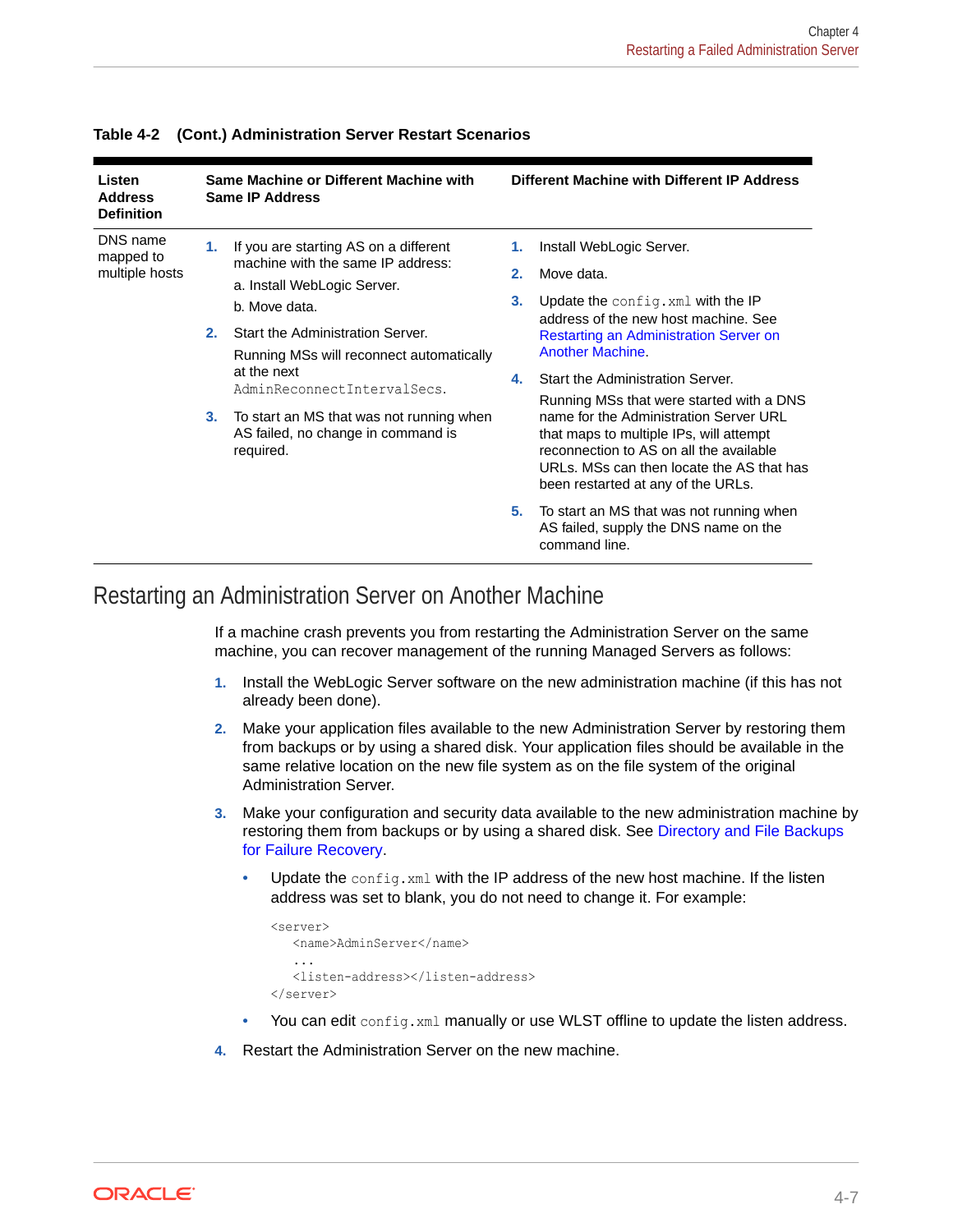### <span id="page-55-0"></span>Managed Servers and the Re-started Administration Server

If an Administration Server stops running while the Managed Servers in the domain continue to run, each Managed Server periodically attempts to reconnect to the Administration Server, at the interval specified by the ServerMBean attribute AdminReconnectIntervalSeconds. By default, AdminReconnectIntervalSeconds is ten seconds.

In order for Managed Servers to reconnect after an Administration Server is restarted on a different IP address, you must have:

- Configured a DNS name for the Administration Server URL that maps to multiple IP addresses. For example, a DNS server named **wlsadminserver** which maps to 10.10.10.1 and 10.10.10.2
- Provided the DNS name for the Administration Server URL when starting the Managed Servers. For example:

```
-Dweblogic.management.server=protocol://wlsadminserver:port
```
or

```
startManagedWebLogic.cmd managed_server_name protocol://
wlsadminserver:port
```
If the Administration Server goes down, Managed Servers will attempt to reconnect to the Administration Server on all the available URLs. When the Administration Server comes up on any of these URLs, Managed Servers connect to the Administration Server and stop attempting to reconnect on the other URLs. If the Administration Server goes down again, they attempt to reconnect again.

## Restarting a Failed Managed Server

WebLogic server provides various methods to restart a failed Managed Server regardless of the Administration Server accessibility. If the Managed Server cannot connect to the Administration Server during server startup, it can retrieve its configuration by reading its locally cached configuration from the config directory. If the Administration Server is reachable by the failed Managed Server, you can restart it manually or automatically using Node Manager, or using a command script. Also, you can restart the Managed Server in MSI mode.

The following sections describe how to start Managed Servers after failure. For recovery considerations related to transactions and JMS, see [Additional Failure](#page-58-0) [Topics](#page-58-0).

## Starting a Managed Server When the Administration Server Is Accessible

If the Administration Server is reachable by a Managed Server that failed, you can:

- Restart it manually or automatically using Node Manager—You must configure Node Manager and the Managed Server to support this behavior. See Start, Shut Down, Suspend, and Restart Managed Servers in the *Administering Node Manager for Oracle WebLogic Server*.
- Start it manually with a command or script. See [Starting and Stopping Servers](#page-9-0).

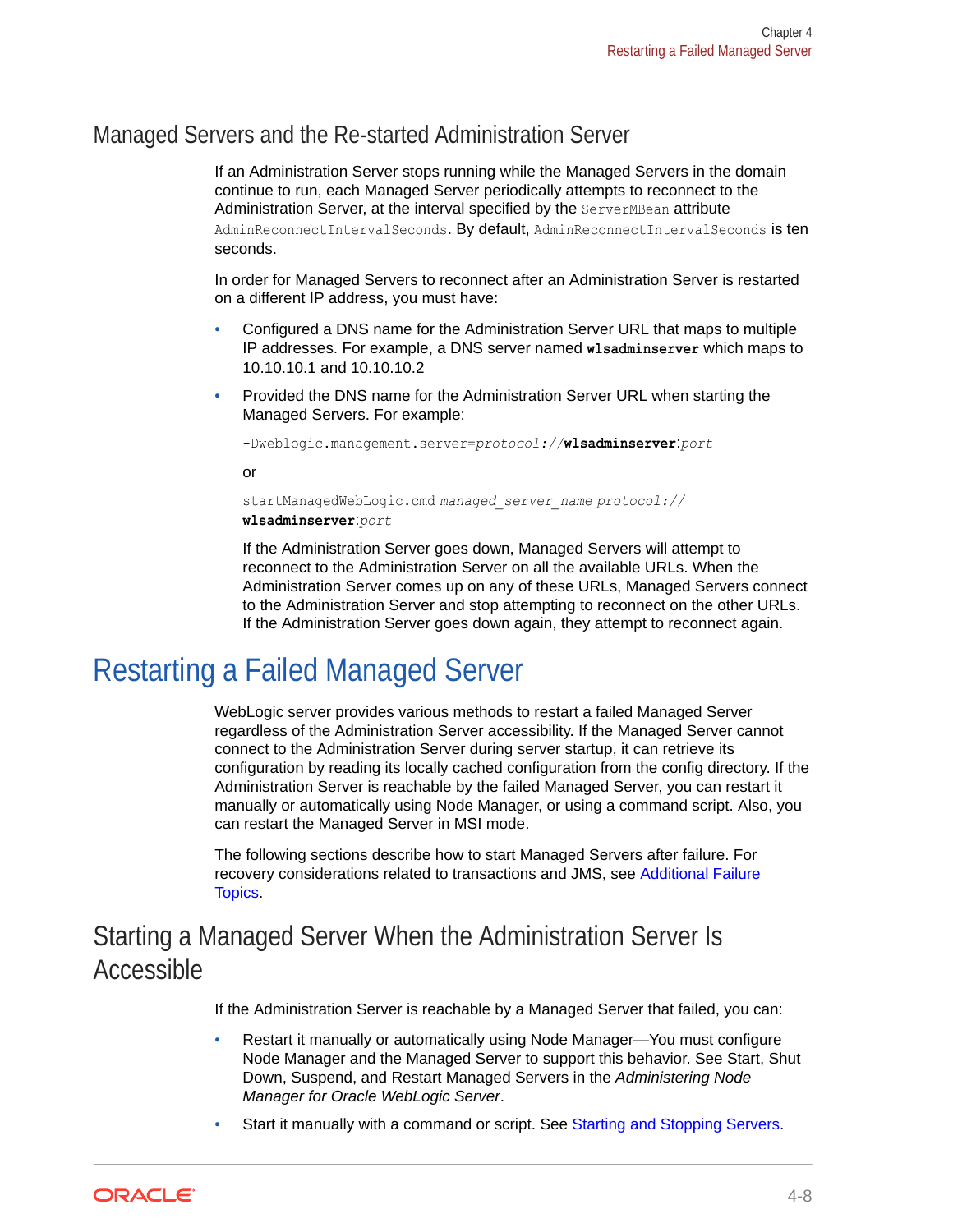## <span id="page-56-0"></span>Starting a Managed Server When the Administration Server Is Not Accessible

If a Managed Server cannot connect to the Administration Server during startup, it can retrieve its configuration by reading its locally cached configuration data from the config directory. A Managed Server that starts in this way is running in *Managed Server Independence (MSI)* mode.

### Understanding Managed Server Independence Mode

When a Managed Server starts, it tries to contact the Administration Server to retrieve its configuration information. If a Managed Server cannot connect to the Administration Server during startup, it can retrieve its configuration by reading configuration and security files directly. A Managed Server that starts in this way is running in Managed Server Independence (MSI) mode. By default, MSI mode is enabled. For information about disabling MSI mode, see Disable Managed Server independence in *Oracle WebLogic Server Administration Console Online Help*.

In Managed Server Independence mode, a Managed Server:

- Looks in its local config directory for config.xml—a replica of the domain config.xml.
- Looks in its security directory for SerializedSystemIni.dat and for boot.properties, which contains an encrypted version of your user name and password. See [Provide User](#page-15-0) [Credentials to Start and Stop Servers.](#page-15-0)

If config.xml and SerializedSystemIni.dat are not in these locations in the server domain directory, you can copy them from the Administration Server domain directory.

### MSI Mode and the Security Realm

A Managed Server must have access to a security realm to complete its startup process.

If you use the security realm that WebLogic Server installs, then the Administration Server maintains an LDAP server to store the domain security data. All Managed Servers replicate this LDAP server. If the Administration Server fails, Managed Servers running in MSI mode use the replicated LDAP server for security services.

If you use a third party security provider, then the Managed Server must be able to access the security data before it can complete its startup process.

### MSI Mode and SSL

If you set up SSL for your servers, each server requires its own set of certificate files, key files, and other SSL-related files. Managed Servers do not retrieve SSL-related files from the Administration Server though the domain configuration file does store the pathnames to those files for each server. Starting in MSI Mode does not require you to copy or move the SSLrelated files unless they are located on a machine that is inaccessible.

### MSI Mode and Deployment

A Managed Server that starts in MSI mode deploys its applications from its staging directory: *server\_root\stage\appName*.

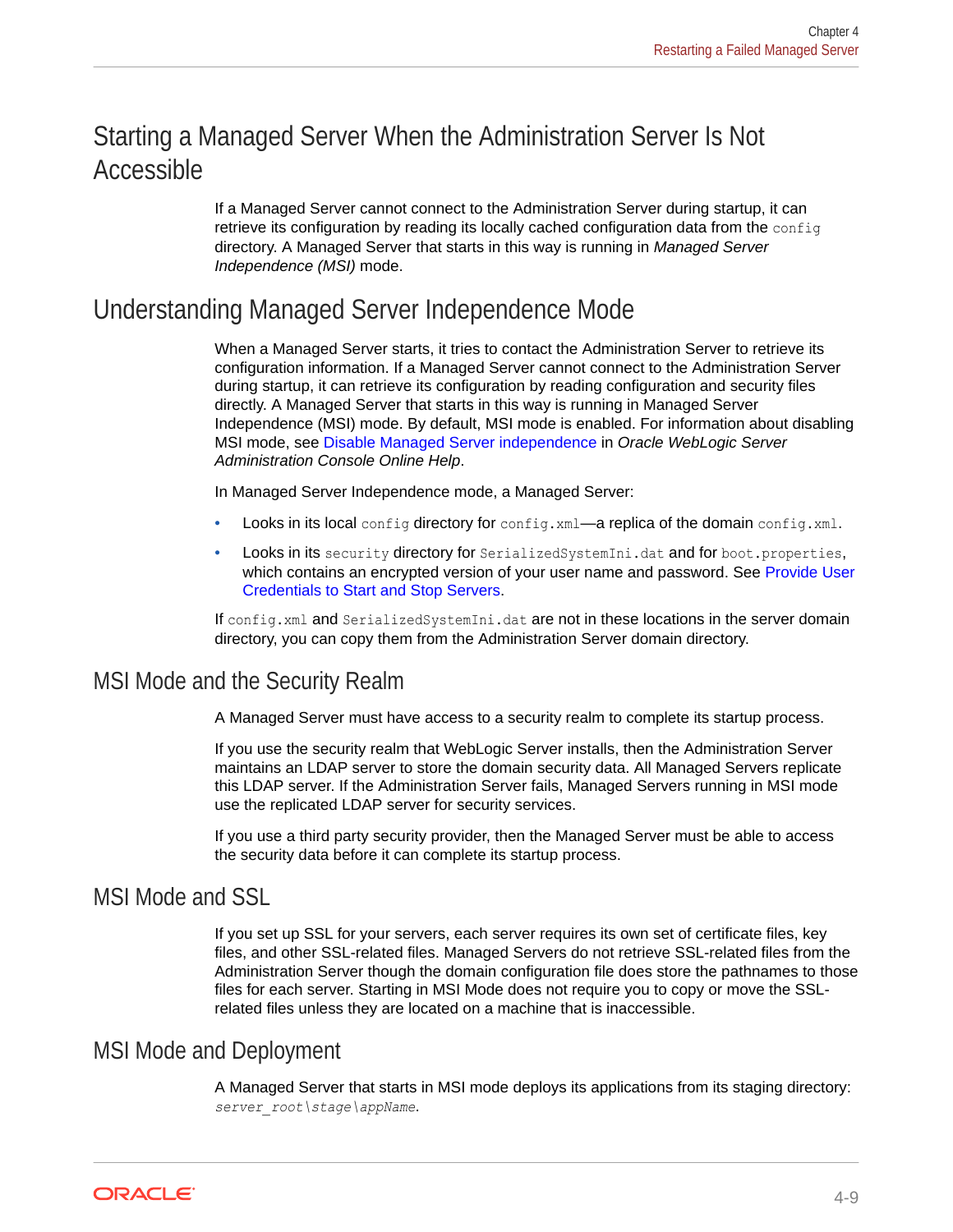### MSI Mode and the Domain Log File

Each WebLogic Server instance writes log messages to its local log file and a domainwide log file. The domain log file provides a central location from which to view messages from all servers in a domain.

Usually, a Managed Server forwards messages to the Administration Server, and the Administration Server writes the messages to the domain log file. However, when a Managed Server runs in MSI mode, it continues to write messages to its local server log file but does not forward messages to the domain log file.

See How a Server Instance Forwards Messages to the Domain Log in *Configuring Log Files and Filtering Log Messages for Oracle WebLogic Server*.

### MSI Mode and Managed Server Configuration Changes

If you start a Managed Server in MSI mode, you cannot change its configuration until it restores communication with the Administration Server.

### Starting a Managed Server in MSI Mode

#### **Note:**

If the Managed Server that failed was a clustered Managed Server that was the active server for a migratable service at the time of failure, perform the steps described in Migrating When the Currently Active Host is Unavailable in *Administering Clusters for Oracle WebLogic Server*. Do not start the Managed Server in MSI mode.

To start up a Managed Server in MSI mode:

**1.** Ensure that the Managed Server's root directory contains the config subdirectory.

If the config directory does not exist, copy it from the Administration Server's root directory or from a backup to the Managed Server's root directory.

#### **Note:**

Alternatively, you can use the -Dweblogic.RootDirectory=*path* startup option to specify a root directory that already contains these files.

**2.** Start the Managed Server at the command line or using a script. See [Starting and](#page-9-0) [Stopping Servers.](#page-9-0)

The Managed Server will run in MSI mode until it is contacted by its Administration Server. See [Restarting a Failed Administration Server](#page-52-0).

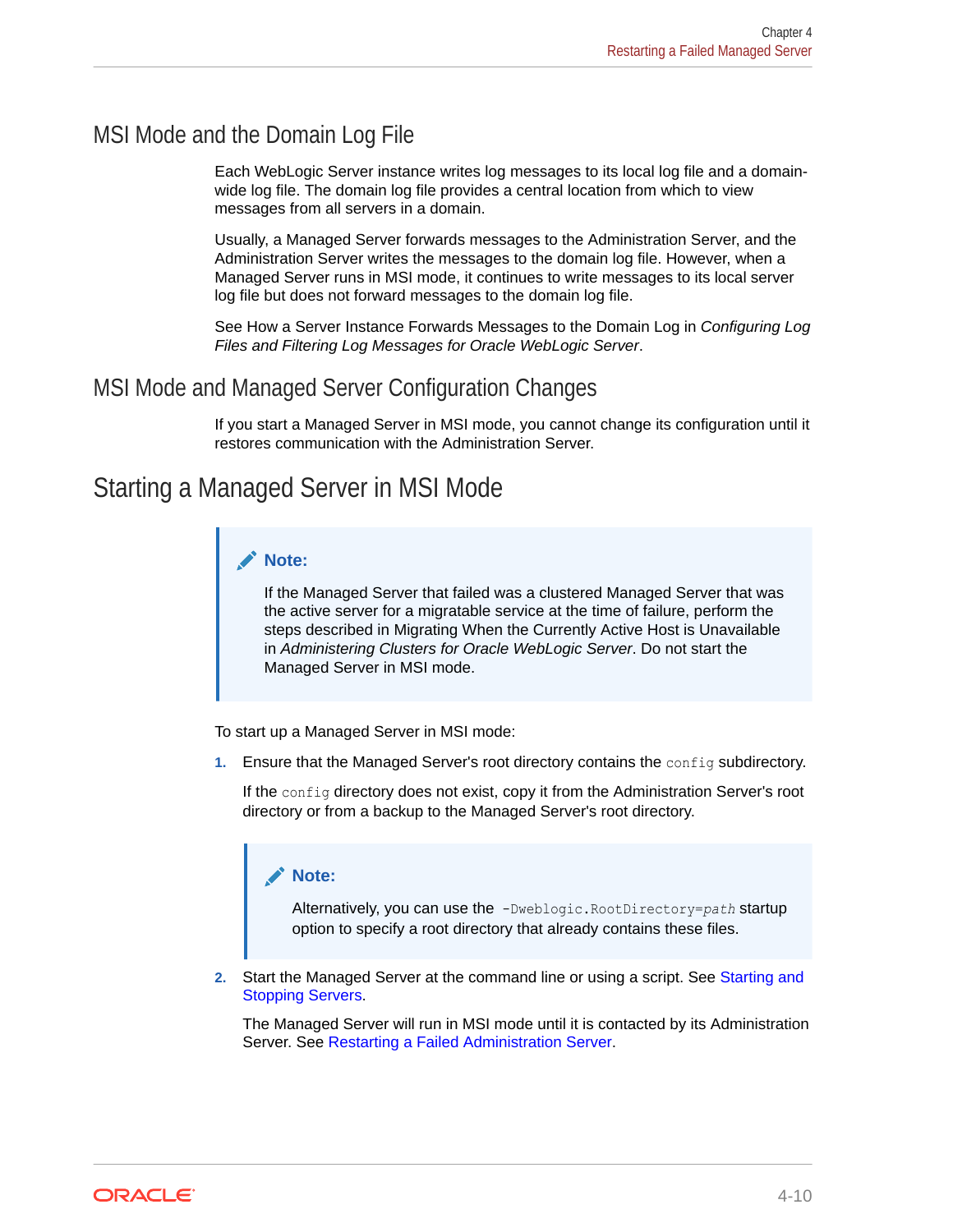## <span id="page-58-0"></span>Additional Failure Topics

You can choose other related failure topics to understand the server failure and its recovery process.

For information related to recovering JMS data from a failed server instance, see Configuring WebLogic JMS Clustering in *Administering JMS Resources for Oracle WebLogic Server*.

For information about transaction recovery after failure, see Transaction Recovery After a Server Fails in *Developing JTA Applications for Oracle WebLogic Server*.

For information about recovering from a corrupt or unusable embedded LDAP server file, which prevents the Administration Server from starting, see Backup and Recovery in *Administering Security for Oracle WebLogic Server*.

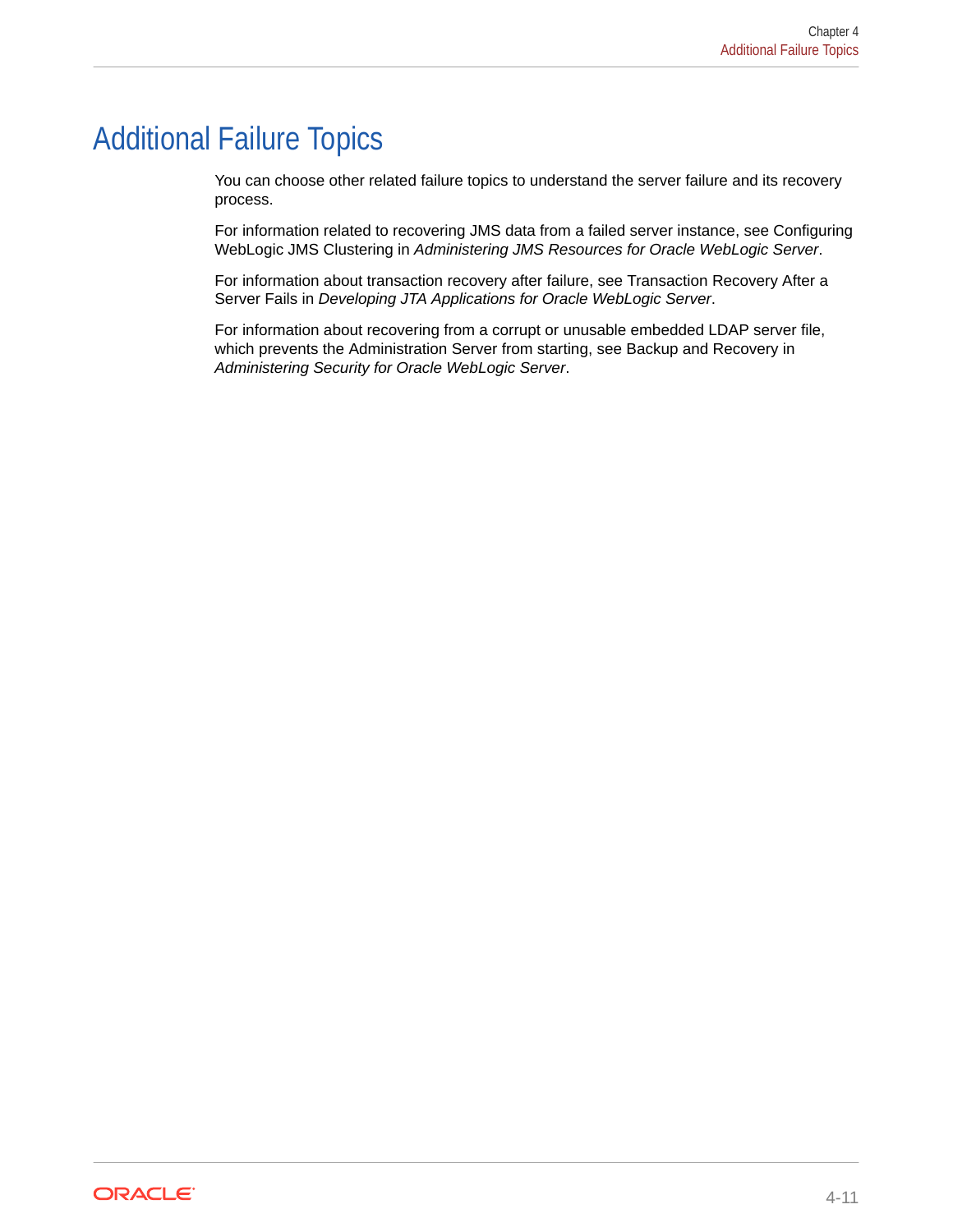# <span id="page-59-0"></span>5 Understanding Server Life Cycle

Server life cycle is the series of states through which an Oracle WebLogic Server instance can transition. These states cause specific changes to the operational state of a server instance and help to identify the accurate status of the running server. Use the server life cycle commands to track the progress of a booting server at a granular level.

- Diagram of the Server Life Cycle
- [Getting and Using Server State](#page-60-0)
- [Understanding Server States in the Server Life Cycle](#page-60-0)
- [Using Server Life Cycle Commands](#page-65-0)
- [Processing In-Flight Work During Suspend and Shutdown](#page-68-0)

## Diagram of the Server Life Cycle

Server life cycle consists of several components including startup parameters and state transitions.

Figure 5-1 illustrates the server life cycle and the relationships between states and life cycle commands.



**Figure 5-1 State Transitions for Server Life Cycle Commands**

To understand each state and the relationships among states and server life cycle commands, see [Understanding Server States in the Server Life Cycle](#page-60-0) and [Using Server Life](#page-65-0) [Cycle Commands.](#page-65-0)

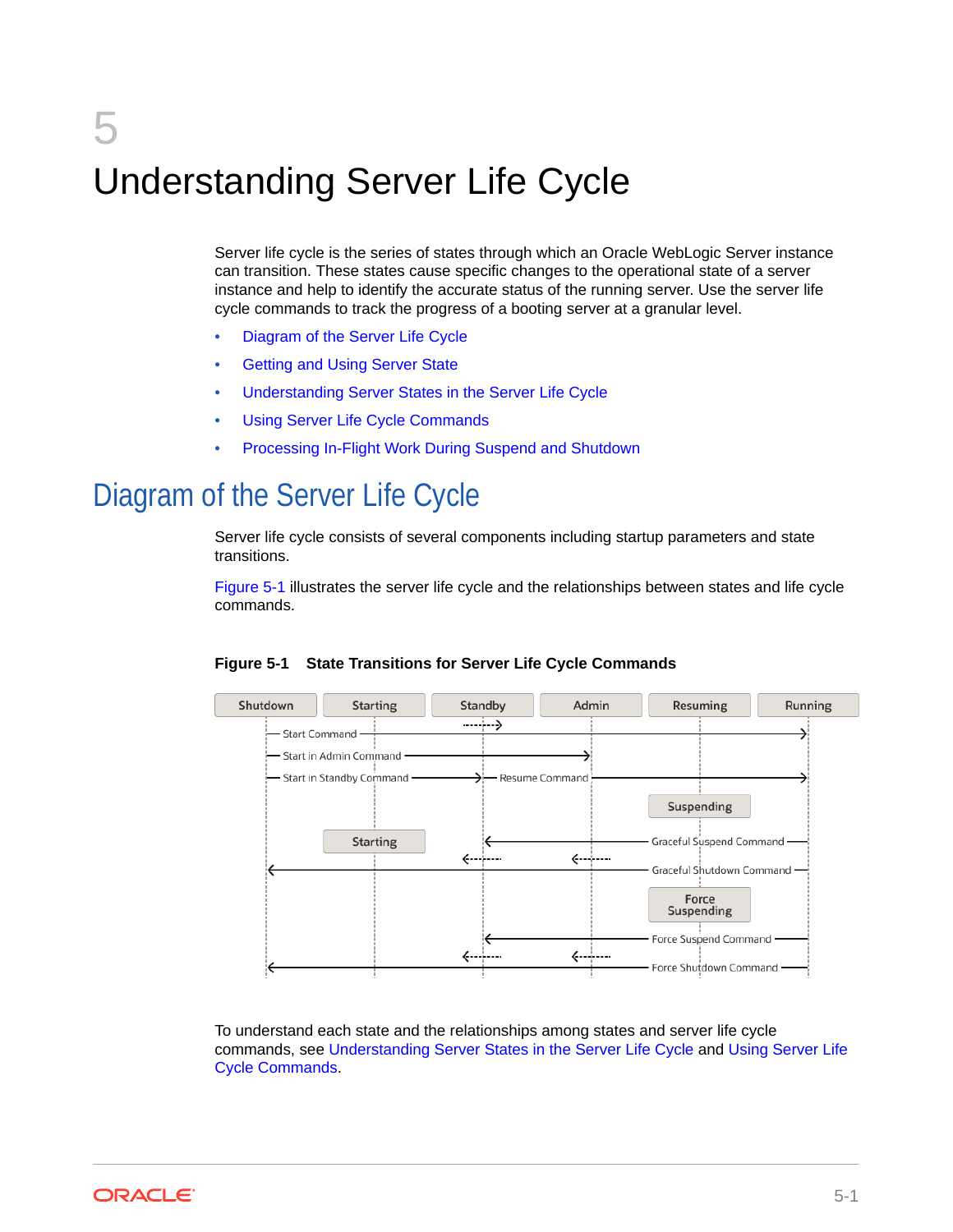## <span id="page-60-0"></span>Getting and Using Server State

Server state signifies the specific condition of a server in the life cycle management. System administrators use the server state information to plan the administration tasks related to the application services. You can get the server state using Administration Console or command prompt scripts.

WebLogic Server displays and stores information about the current state of a server instance, and state transitions that have occurred since the server instance started up. This information is useful to administrators who:

- Monitor the availability of server instances and the applications they host
- Perform day-to-day operations tasks, including startup and shutdown procedures
- Diagnose problems with application services
- Plan corrective actions, such as migration of services, when a server instance fails or crashes

Get server state as follows:

- WebLogic Server Administration Console—Multiple pages display state information:
	- On the Summary of Servers page (**Environment** > **Servers**), the Servers table displays the current state of each server instance in the current domain.
	- The *SERVER\_NAME* > **Monitoring** page displays the state of the currently running server instance, and the date and time it entered the state.
	- **Diagnostics** > **Log Files**, includes timestamped messages for state transitions that have occurred since the server instance was last started.
- Programmatically—Use the getState() method on the server's weblogic.management.runtime.ServerRuntimeMBean. For example, to monitor the progress of a long-running graceful shutdown process, issue a getstate inquiry on a separate thread. For more information, see ServerRuntimeMBean in *MBean Reference for Oracle WebLogic Server*.
- WebLogic Scripting Tool—See Getting Runtime Information in *Understanding the WebLogic Scripting Tool*.

## Understanding Server States in the Server Life Cycle

A server instance works independently in each server state enabling the administrator to track the current status of the server. The states include SHUTDOWN, STARTING, STANDBY, ADMIN, and more.

These sections describe each state in the WebLogic Server life cycle.

### SHUTDOWN State

In the SHUTDOWN state, a WebLogic Server instance is configured but inactive.

A server instance enters the SHUTDOWN state as result of a Shutdown or Force Shutdown command. In addition, a server instance can kill itself when it detects, as a result of self-health monitoring, that it has become unstable. Only a server instance

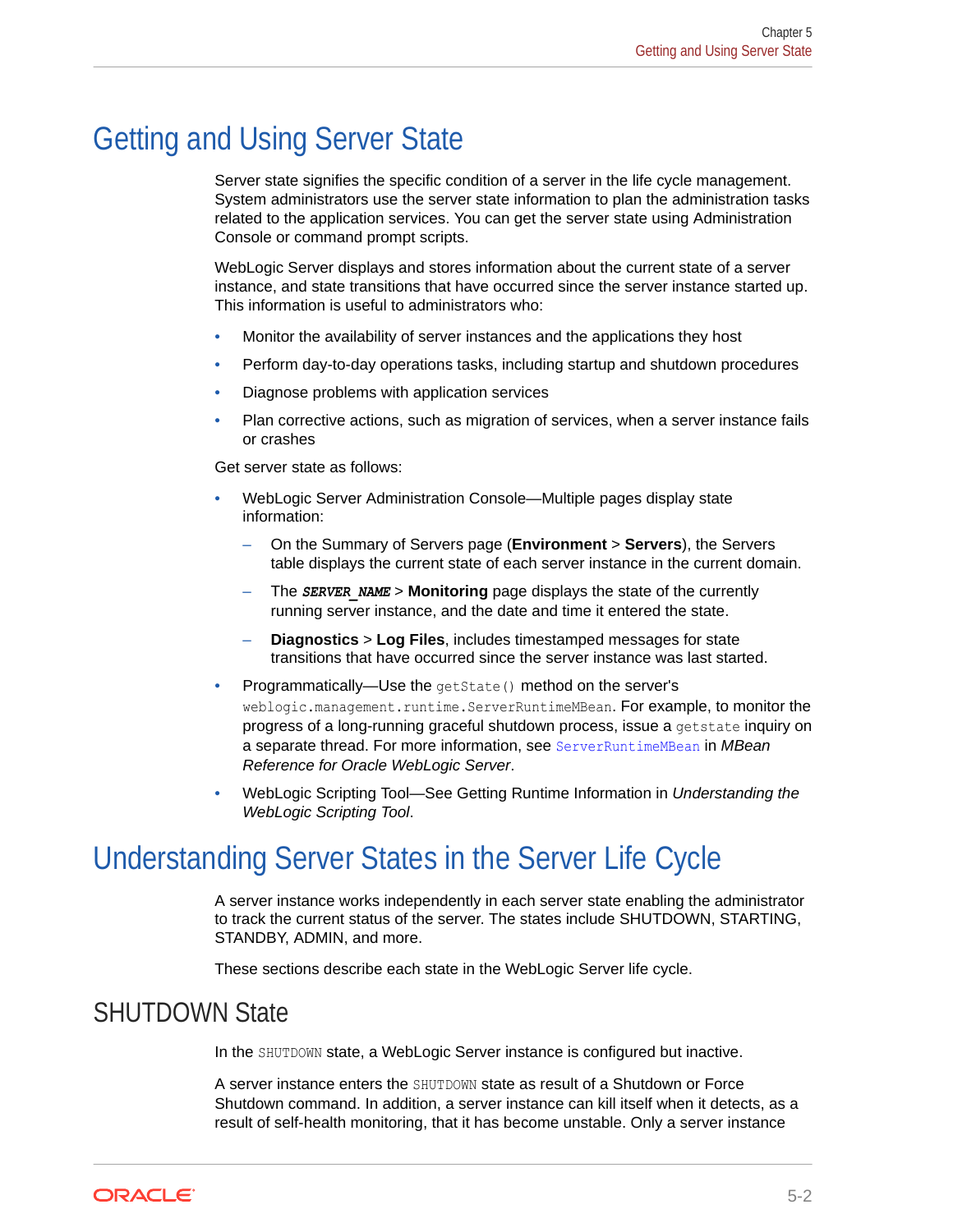with its Auto Kill If Failed attribute is true will kill itself when it detects that it is failed. See [Automatic Restart for Failed Server Instances.](#page-49-0)

You can transition a server instance in the SHUTDOWN state to the STARTING state with the Start, Start in Admin, or Start in Standby commands.

### STARTING State

During the STARTING state, a WebLogic Server instance transitions from SHUTDOWN to STANDBY, as a result of a Start, Start in Admin, or Start in Standby command.

In the STARTING state, a server instance cannot accept any client or administrative requests.

The server instance obtains its configuration data:

- An Administration Server retrieves domain configuration data, including the domain security configuration, from its config directory.
- A Managed Server contacts the Administration Server for its configuration and security data. If the Managed Server is configured for SSL communications, it uses its own certificate files, key files, and other SSL-related files and contacts the Administration Server for the remaining configuration and security data.

#### **Note:**

If the Managed Server cannot contact its Administration Server, by default, it starts up in Managed Server Independence mode, using its locally cached copy of the domain config directory. See [Understanding Managed Server](#page-56-0) [Independence Mode.](#page-56-0)

Do not add non-configuration files in the config directory or sub-directories. Non-configuration files include log (.log) and lock (.lck) files. Administration Server replicates the  $\text{config}$  directory in all Managed Server instances. Storing non-configuration files in the config directory can cause performance issues in the domain.

### STANDBY State

A server instance in STANDBY does not process any request—its regular listen port is closed. The administration port is open, and accepts life cycle commands that transition the server instance to either the RUNNING or the SHUTDOWN state. Other Administration requests are not accepted.

Starting a server instance in standby is a method of keeping it available as a "hot" backup, a useful capability in high-availability environments.

The only life cycle command that causes a server instance to enter the STANDBY state and remain in that state is the Start in Standby command. A server instance transitions through the STANDBY state when you issue a Start or a Start in Admin command.

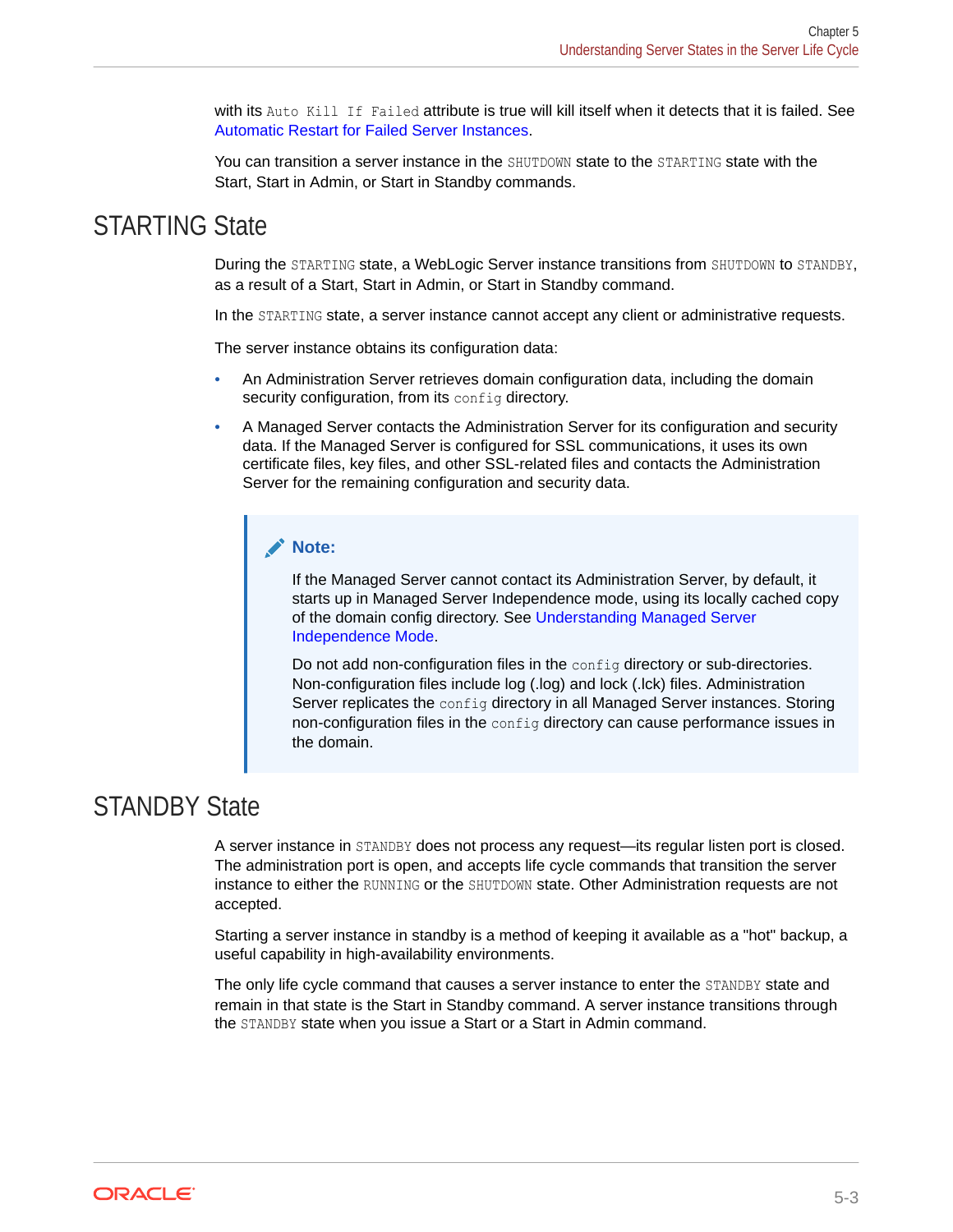### ADMIN State

In the ADMIN state, WebLogic Server is up and running, but available only for administration operations, allowing you to perform server and application-level administration tasks. When a server instance is in the ADMIN state:

- The Administration Console is available.
- The server instance accepts requests from users with the admin role. Requests from non-admin users are refused.
- Applications are activated in the application ADMIN state. They accept requests from users with the admin and AppTester roles. Users with these roles, accessing an application in the application ADMIN state, have access to all application functionality, not just administrative functions.
- The JDBC, JMS, and JTA subsystems are active, and administrative operations can be performed upon them. However, you do not have to have administratorlevel privileges to access these subsystems when the server is in the ADMIN state.
- Deployments or re-deployments are allowed, and take effect when you transition the server instance from the ADMIN to the RUNNING state (using the Resume command).
- ClusterService is active and listens for heartbeats and announcements from other cluster members. It can detect that other Managed Servers have joined the cluster, but is invisible to other cluster members.

You can transition a server instance to the ADMIN state using the Start in Admin, Suspend, or Force Suspend commands.

A server instance transitions through the ADMIN state as a result of Start, Shutdown, and Force Shutdown commands.

You can transition a server instance in the ADMIN state to RUNNING with the Resume command, or to SHUTDOWN, with the Shutdown or Force Shutdown command.

### RESUMING State

During this transitional state, WebLogic Server performs the operations required to move itself from the STANDBY or ADMIN state to the RUNNING state.

A server instance transitions to the RESUMING state when you issue the Resume command. A server instance transitions through the RESUMING state when you issue the Start command.

### RUNNING State

In the RUNNING state, WebLogic Server is fully functional, offers its services to clients, and can operate as a full member of a cluster.

A server instance transitions to the RUNNING state as a result of the Start command, or the Resume command from the ADMIN or STANDBY states.

You can transition a server instance in the RUNNING state to the SUSPENDING state or the FORCE SUSPENDING state using graceful and force Suspend and Shutdown commands.

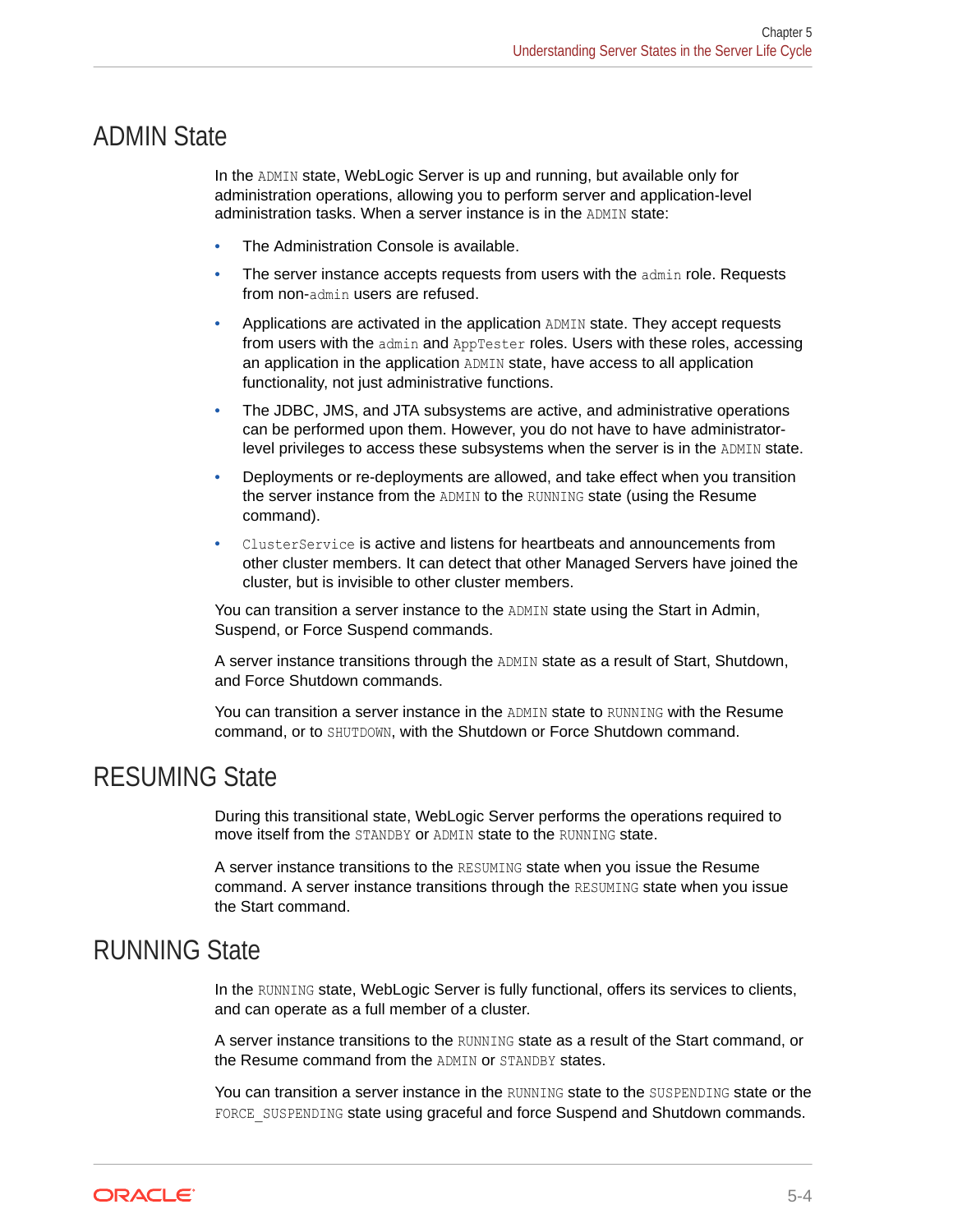#### **Note:**

You can use ReadyApp to determine when applications on the server instance are ready to accept requests. See Using the ReadyApp Framework in *Deploying Applications to Oracle WebLogic Server*.

### SUSPENDING State

During this transitional state, WebLogic Server performs the operations required to place itself in the ADMIN state, suspending a subset of WebLogic Server subsystems and services in an ordered fashion, and completing a predefined portion of the application work currently in process ("in-flight" work).

A server instance transitions to the SUSPENDING state when you issue the Suspend command. A server instance transitions through the SUSPENDING state when you issue a Shutdown command.

For information about in-flight work, see [Processing In-Flight Work During Suspend and](#page-68-0) [Shutdown](#page-68-0).

#### **Note:**

While in the SUSPENDING state, Work Managers complete in-flight processing for pending work in application threads. However, while in this state, you cannot schedule new work to Work Managers. See Understanding Work Managers in *Administering Server Environments for Oracle WebLogic Server*.

### FORCE SUSPENDING State

During this transitional state, WebLogic Server performs the operations required to place itself in the ADMIN state, suspending a subset of WebLogic Server subsystems and services in an ordered fashion. During the FORCE\_SUSPENDING state, WebLogic Server does not complete in-flight work gracefully; application work in progress is abandoned.

A server instance transitions through the FORCE\_SUSPENDING state when you issue the Force Suspend or Force Shutdown command.

### SHUTTING\_DOWN State

During this transitional state, WebLogic Server completes the suspension of subsystems and services and does not accept application or administration requests.

A server instance transitions to the SHUTTING DOWN state when you issue a Shutdown or Force Shutdown command.

### FAILED State

A running server instance can fail as a result of out-of-memory exceptions or stuck application threads, or if one or more critical services become dysfunctional. A server

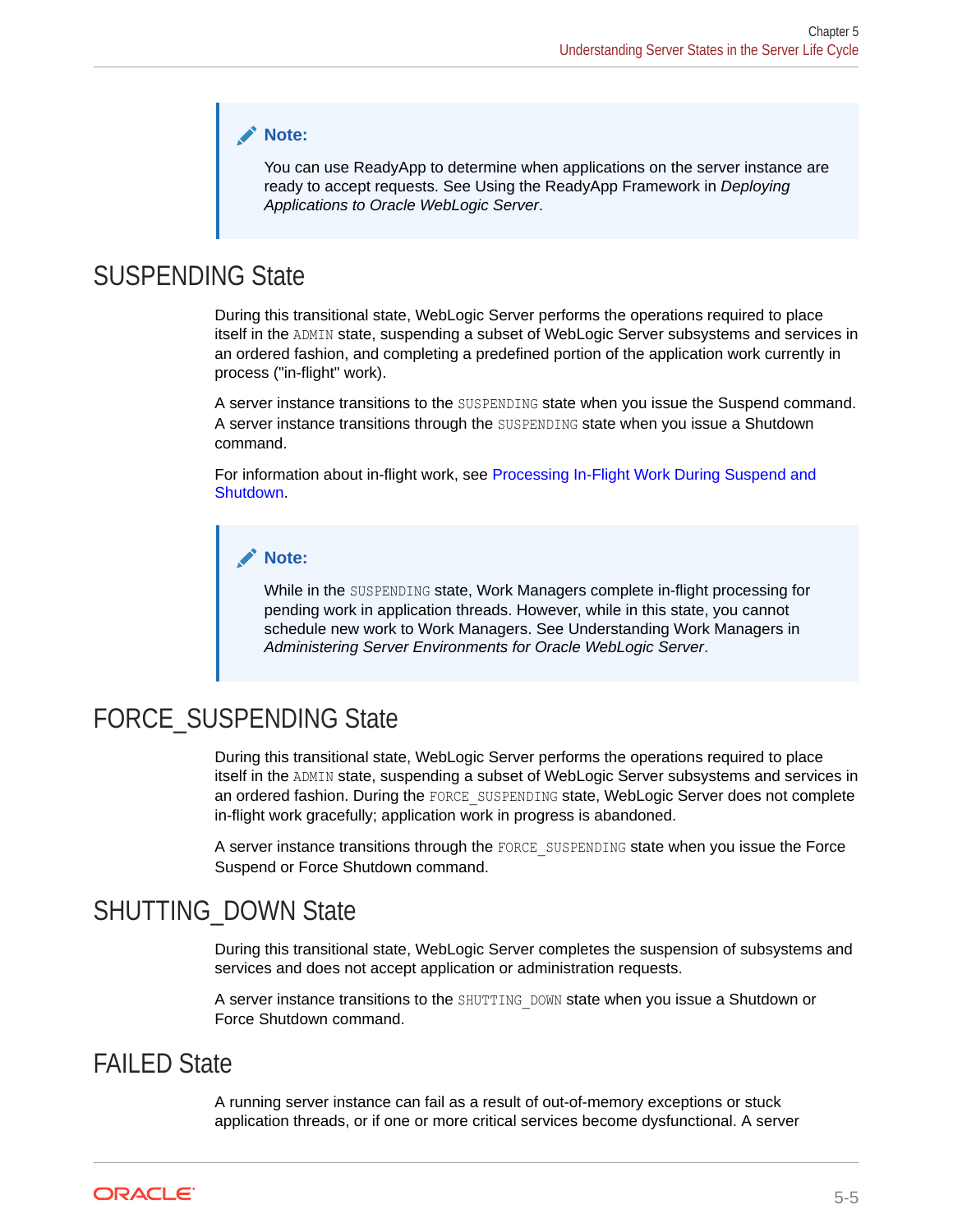instance monitors its health, and upon detecting that one or more critical subsystems are unstable, it declares itself FAILED.

When a server instance enters the FAILED state, it attempts to return to a non-failed state. If it failed prior to reaching the ADMIN state, the server instance shuts itself down with an exit code that is less than zero. See [WebLogic Server Exit Codes and](#page-51-0) [Restarting After Failure.](#page-51-0)

If the server instance fails after reaching the ADMIN state, but before reaching the RUNNING state, by default, it returns to the ADMIN state, if the administration port is enabled.

#### **Note:**

If desired, you can configure a server instance that fails after reaching the ADMIN state, to shut itself down, rather than return to the ADMIN state.

A server instance can enter the FAILED state from any other state. However, once a server instance has entered the FAILED state, it cannot return to a running state directly. The FAILED state is fatal and a server must go into the ADMIN or SHUTDOWN state before returning to the RUNNING state.

#### **Note:**

It is theoretically possible that a server could become available again once the FAILED state is entered, for example if hung threads causing a failed state become un-hung.

However, once the FAILED state is entered, a server must go into the ADMIN or SHUTDOWN states before returning to RUNNING.

You can use the OverlaodProtectionMBean to configure automatic actions, such as SHUTDOWN or move to the ADMIN state, for when a server instance enters the FAILED state.

### FAILED\_NOT\_RESTARTABLE State

This state indicates that the Managed Server has failed and one of the following scenarios has occurred:

- The Node Manager AutoRestart attribute is set to false, and Node Manager will not restart the Managed Server.
- Node Manager has exceeded the configured RestartMax value, which specifies the number of times Node Manager will attempt to restart a failed server within the interval defined by RestartInterval. See Server Startup Properties in *Administering Node Manager for Oracle WebLogic Server*.

If a Managed Server is in the FAILED NOT RESTARTABLE state, the root failure should be investigated. However, you can perform the same lifecycle operations as if the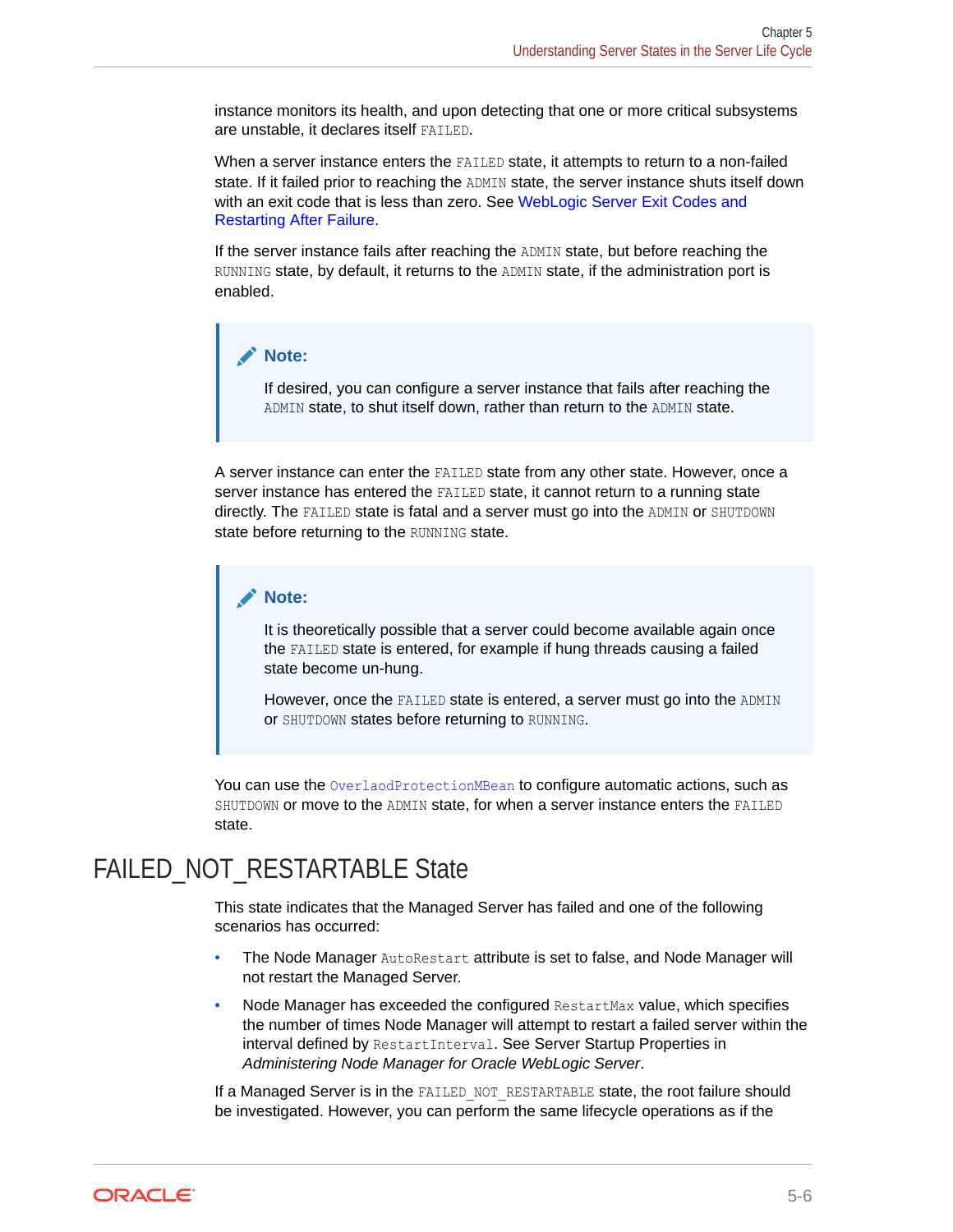server instance was in the SHUTDOWN state (such as Start, Start in Admin, or Start in Standby commands) without any additional actions.

## <span id="page-65-0"></span>Using Server Life Cycle Commands

Server life cycle commands help to transition a server instance from one state to another.

This section describes each life cycle command, how to issue it, and its effect on the state of a server instance. For more information on:

- How to issue life cycle commands, see:
	- Life Cycle Commands in *WLST Command Reference for WebLogic Server* and Managing the Server Life Cycle in *Understanding the WebLogic Scripting Tool*.
	- Start and stop servers in *Oracle WebLogic Server Administration Console Online Help*.
	- **[Starting and Stopping Servers](#page-9-0).**
- Node Manager processing related to key life cycle events in environments that use Node Manager, see How Node Manager Works in the WebLogic Server Environment in *Administering Node Manager for Oracle WebLogic Server*.
- The processing that occurs during each life cycle state, see [Understanding Server States](#page-60-0) [in the Server Life Cycle](#page-60-0).

For an illustration of the relationship between server states and server life cycle, see [Figure 5-1.](#page-59-0)

### **Start**

The Start command transitions a server instance from the SHUTDOWN state to the RUNNING state. Depending on the initial state of a server instance, the Start command causes these state transitions:

SHUTDOWN > STARTING > STANDBY > ADMIN > RESUMING > RUNNING The ServerMBean. StartupMode attribute lets you specify the state in which a server instance should be started. Its values are displayed and configurable in the WebLogic Server Administration Console, using WLST, or when specified as a java weblogic. Server startup option. If you do not specify a startup mode value (either on the command line, in the WebLogic Server Administration Console, or in config. xml), the default is to start in the RUNNING state.

See Specify a startup mode in the *Oracle WebLogic Server Administration Console Online Help* and Other Server Configuration Options in *Command Reference for Oracle WebLogic Server.*

#### **Command Usage**

See start, startServer, and nmStart in *WLST Command Reference for WebLogic Server* and Start Managed Servers from the Administration Console in the *Oracle WebLogic Server Administration Console Online Help.*

### Start in Standby

The Start command, with Standby mode enabled, transitions a server instance from the SHUTDOWN state to the STANDBY state, with this sequence of state transitions:

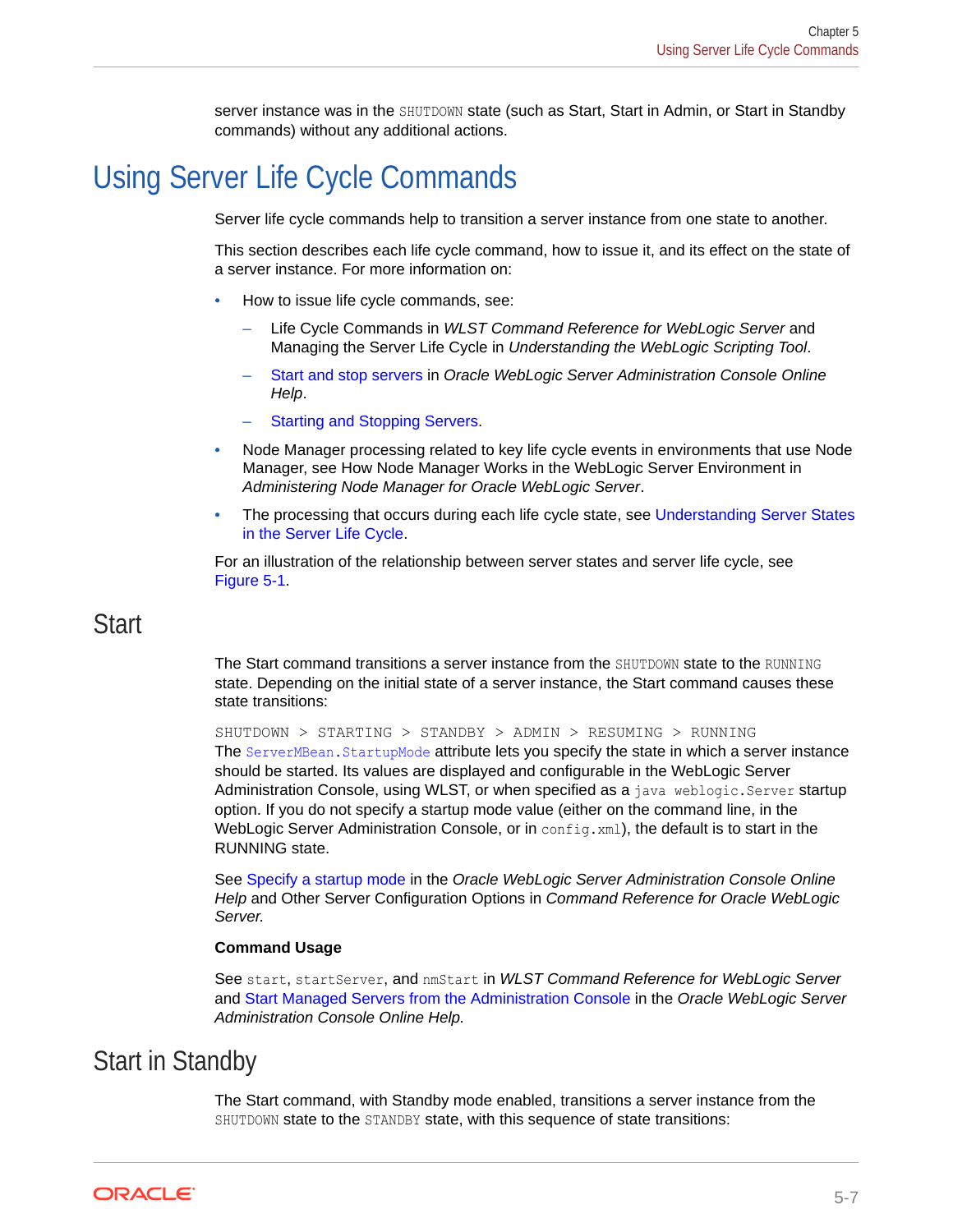SHUTDOWN > STARTING > STANDBY **Command Usage**

See -Dweblogic.management.startupmode in *Command Reference for Oracle WebLogic Server* and Start Managed Servers in Standby mode in the *Oracle WebLogic Server Administration Console Online Help*.

### Start in Admin

The Start command, with Admin mode enabled, transitions a server instance from the SHUTDOWN state to the ADMIN state, with this sequence of state transitions:

SHUTDOWN > STARTING > STANDBY > ADMIN **Command Usage**

See -Dweblogic.management.startupmode in *Command Reference for Oracle WebLogic Server* and Start Managed Servers in Admin mode in the *Oracle WebLogic Server Administration Console Online Help.*

### Resume

The Resume command transitions a server instance from the STANDBY or ADMIN state to the RUNNING state, with this sequence of state transitions:

STANDBY > ADMIN > RESUMING > RUNNING **Command Usage**

See resume in *WLST Command Reference for WebLogic Server* and Resume a server in the *Oracle WebLogic Server Administration Console Online Help.*

### Graceful Suspend

The Graceful Suspend command transitions a server instance from the RUNNING state to the ADMIN state, allowing work in process to be handled gracefully, with this sequence of state transitions:

```
RUNNING > SUSPENDING > ADMIN
Command Usage
```
See suspend in *WLST Command Reference for WebLogic Server* and Suspend a server in the *Oracle WebLogic Server Administration Console Online Help.*

### Force Suspend

The Force Suspend command transitions a server instance from the RUNNING state to the ADMIN state, without handling work in process gracefully, with this sequence of state transitions:

```
RUNNING > FORCE_SUSPENDING > ADMIN
Command Usage
```
See Suspend a server in the *Oracle WebLogic Server Administration Console Online Help.*

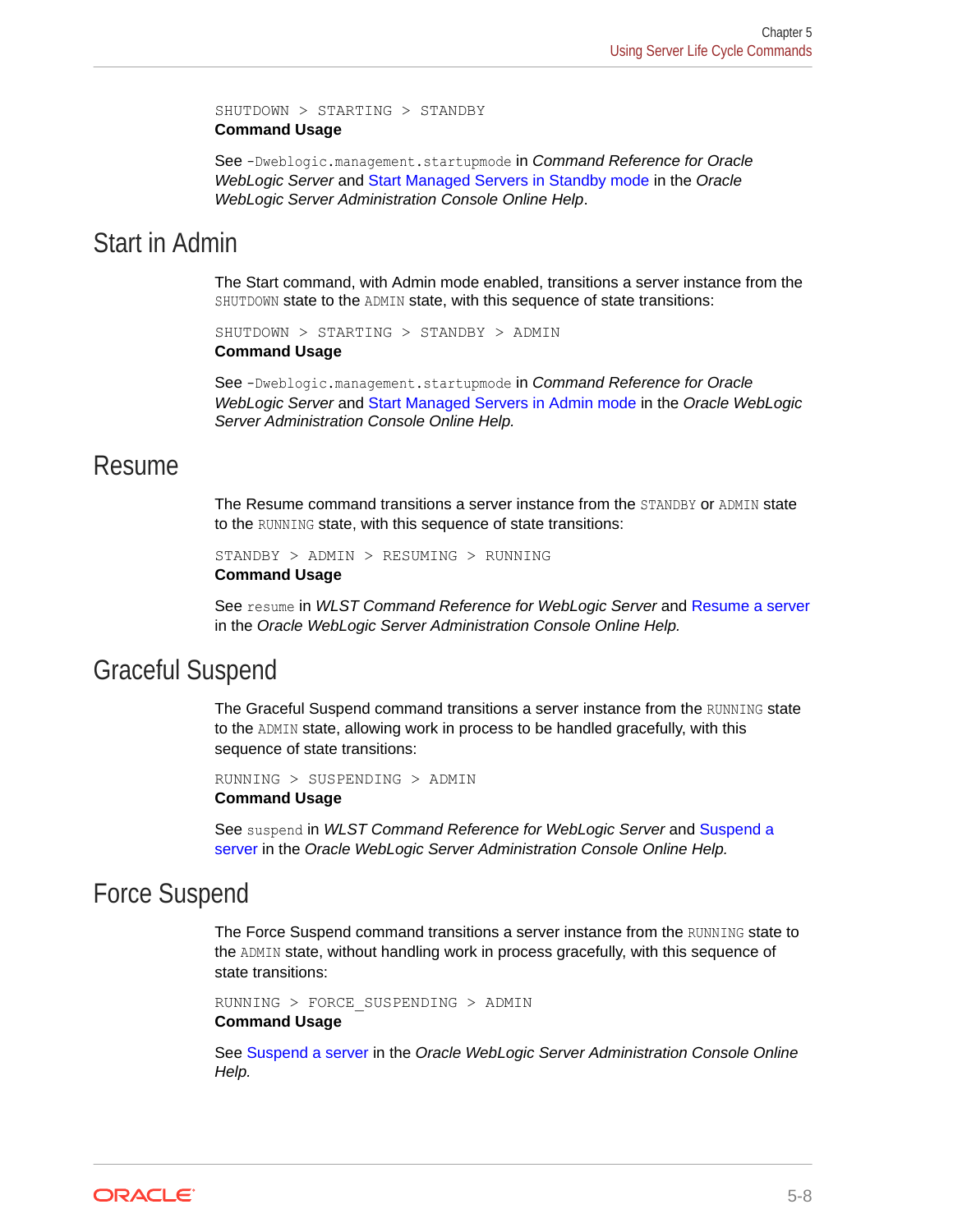### <span id="page-67-0"></span>Graceful Shutdown

The Graceful Shutdown command transitions a server instance from the RUNNING state to the SHUTDOWN state, allowing work in process to be handled gracefully, with this sequence of state transitions:

RUNNING > SUSPENDING > ADMIN > SHUTTING\_DOWN > SHUTDOWN **Command Usage**

See shutdown in *WLST Command Reference for WebLogic Server* and Shut down a server instance in the *Oracle WebLogic Server Administration Console Online Help.*

### Controlling Graceful Shutdown

ServerMBean has two attributes for controlling the length of the graceful shutdown process. Their values are displayed and configurable on the *SERVER\_NAME* > **Control** > **Start/Stop** page:

- Ignore Sessions During Shutdown—If you enable this option WebLogic Server will drop all HTTP sessions immediately, rather than waiting for them to complete or timeout. Waiting for abandoned sessions to timeout can significantly lengthen the graceful shutdown process, because the default session timeout is one hour.
- Graceful Shutdown Timeout—Specifies a time limit for a server instance to complete a graceful shutdown. If you supply a timeout value, and the server instance does not complete a graceful shutdown within that period, WebLogic Server performs a forced shutdown on the server instance.

See Control graceful shutdowns and Shut down servers in a cluster in the *Oracle WebLogic Server Administration Console Online Help*.

### Shutdown Operations and Application Undeployment

During both graceful and forced shutdown, subsystems undeploy applications as appropriate. This processing can result in invocation of application code, such as Servlet destroy() or ejbRemove() during shutdown. During the shutdown sequence, JMS, JDBC, and transactions are shutdown *after* applications are shutdown, allowing application code to access JMS, JDBC, and transaction services.

### Force Shutdown

The Force Shutdown command transitions a server instance from the any state to the SHUTDOWN state, without allowing work in process to be handled gracefully. When run for a server instance in the RUNNING state, the Force Shutdown command results in these state transitions:

RUNNING > FORCE\_SUSPENDING > ADMIN > STANDBY > SHUTDOWN **Command Usage**

See shutdown in *WLST Command Reference for WebLogic Server* and Shutdown a server instance in the *Oracle WebLogic Server Administration Console Online Help*.

A forced shutdown is immediate—WebLogic Server subsystems stop all application processing currently in progress. A forced shutdown can be performed on a server instance in any state.

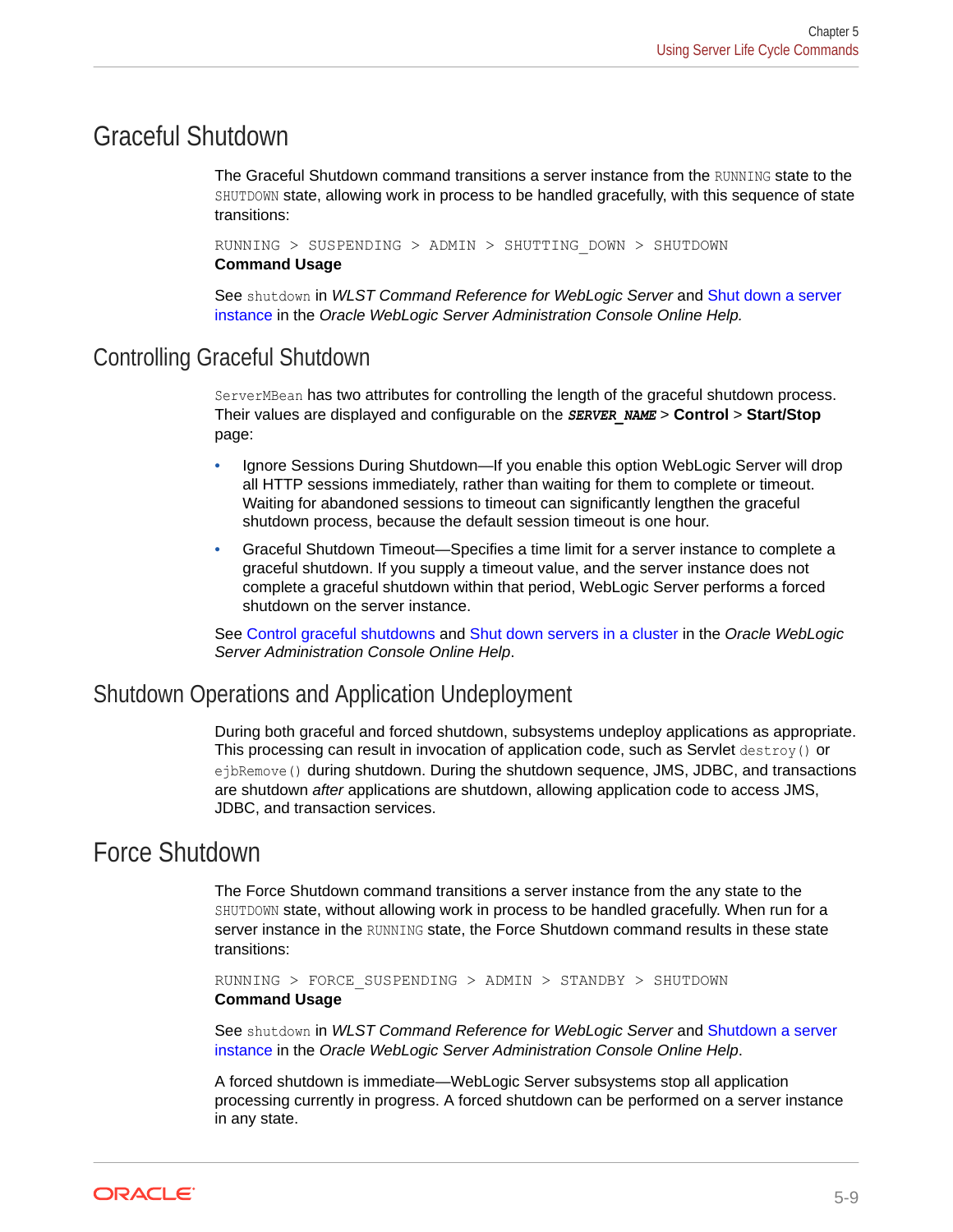<span id="page-68-0"></span>If a fatal exception causes the forced shutdown to fail, the server will exit after the number of seconds specified by the ServerLifecycleTimeoutVal attribute in ServerMBean.

#### **Note:**

When you force shutdown a server instance in a cluster, a clustered service will fail over to another server instance in the cluster, if its state is replicated on another server instance. However:

- If you issue a Forced Shutdown command on a server instance that hosts an HTTP session for which a secondary session has not yet been created, the session will be lost.
- If you issue a Forced Shutdown command on a server instance that hosts the replicated state of a stateful session EJB, and the server instance that hosts the EJB fails (the primary), the EJB will not fail over, because its replicated state no longer exists.

For information about undeployment processes during a forced shutdown, and related programming considerations, see [Shutdown Operations and Application](#page-67-0) [Undeployment](#page-67-0).

## Processing In-Flight Work During Suspend and Shutdown

Subsystems are self-contained systems and responsible for performing each work item in WebLogic Server. The subsystem includes the web containers and the various services associated with the server. Each subsystem follows a specific approach to handle the work during Suspend and Shutdown operations.

The following sections describe how each subsystem handles work in process during SUSPENDING and SHUTTING DOWN operations.

### RMI Subsystem

The Remote Method Invocation (RMI) subsystem suspends in three steps. Each step in this process completes before the following step commences.

- **1.** Non-transaction remote requests are rejected by the Non-Transaction RMI Service.
- **2.** The Client Initiated Transaction Service waits for pending client transactions to complete.
- **3.** The Remote RMI Service rejects all remote requests with or without transactions.

After these steps are completed, no remote client requests are allowed. Requests with administrative privileges and internal system calls are accepted.

When a clustered server instance is instructed to prepare to suspend, the RMI system refuses any in-memory replication calls, to allow other cluster members to choose new hosts for replicated sessions.

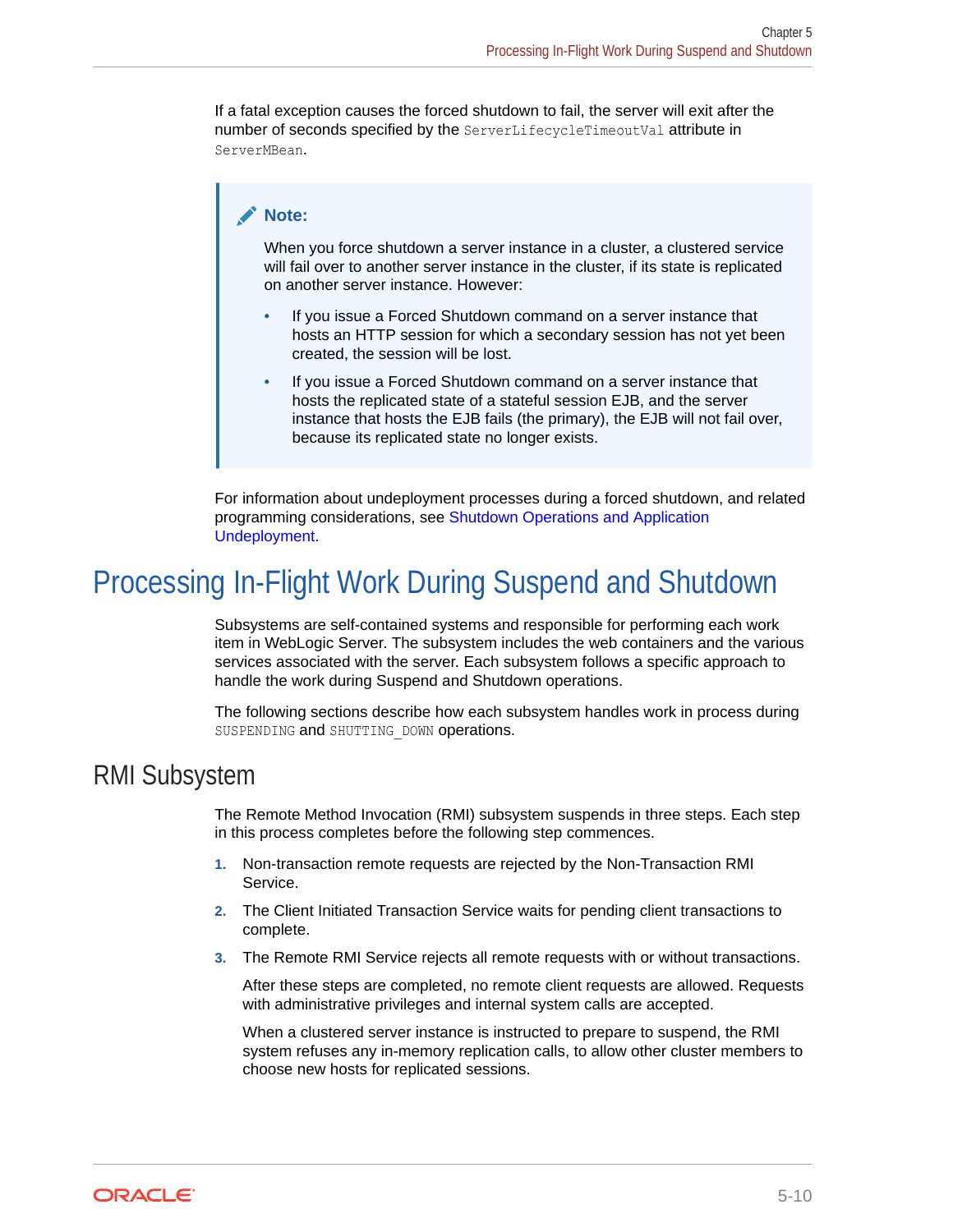### Web Container

After the Web Container subsystem is instructed to prepare to suspend, it rejects new sessions requests. Existing sessions are handled according to the persistence method:

- No persistence—Pending sessions with no persistence are allowed to complete.
- In-memory replication in a cluster—Sessions with secondary sessions are immediately suspended. If a primary session does not have a secondary session, the Web Container waits until a secondary session is created, or until the session times out, whichever occurs first.
- JDBC persistence and file persistence—The Web Container immediately suspends sessions that are replicated in a database or file store.

The completion of pending sessions is optional. To drop all sessions immediately, use the Ignore Sessions During Shutdown option on the *SERVER\_NAME* > **Control** > **Start/Stop** page in the WebLogic Server Administration Console, or the -ignoreSessions option with the WLST shutdown command.

In a cluster, when a primary session is dropped, the corresponding replicated sessions on another clustered instance will be also destroyed, in addition to the primary session on the server that is being gracefully shut down.

### Timer Service

The Timer Service cancels all triggers running on application execute queues. Application execute queues include the default queue and queues configured through the ExecuteQueueMBean.

### Application Service

The Application Service completes pending work in the application queues before suspending. Application execute queues include the default queue and queues configured through the ExecuteQueueMBean.

### EJB Container

The EJB Container suspends Message Drive Beans (MDBs).

### JMS Service

The Java Messaging Service (JMS) marks itself as suspending, which causes new requests to be rejected. The JMS system suspends gracefully in this fashion:

If the server instance being shut down has a JMS server:

- Any send requests that are waiting because of message quotas are returned immediately.
- All consumers on destinations belonging the JMS Server are closed.
- The persistent store is closed.

If the server instance being shutdown has a JMS connection factory:

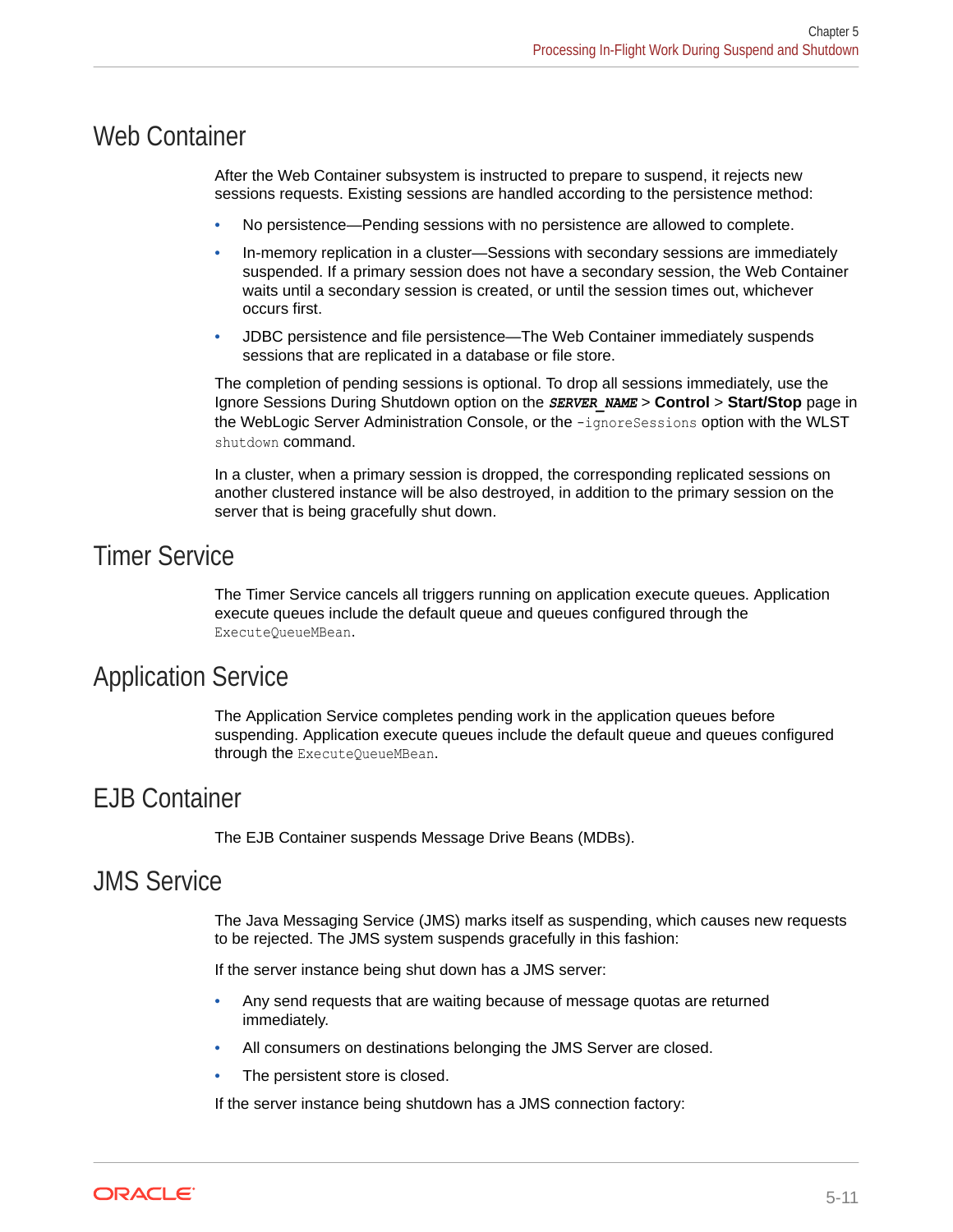Client connections are closed.

Generally each step in the graceful suspend of the JMS subsystem occurs quickly—in less than a second. Potentially, completion of a client request could take longer, if the request requires higher than normal disk I/O, for example, a request for a persistent "send" of a 100-megabyte message.

You can monitor the number of connections to a JMS server, the number of consumers to a JMS connection factory, and related run-time information using JMS run-time MBeans, including JMSRuntimeMbean, JMSConnectionRuntimeMBean, JMSConsumerRuntimeMBean.

### JDBC Service

The JDBC Service closes idle connections in the connection pools.

#### **Note:**

If connections are still in use, the shutdown of the JDBC service will fail, and the graceful shutdown will not complete. To shut down a server instance while applications still hold connections, use a forced shutdown command, described in [Force Shutdown](#page-67-0).

### Transaction Service

The Transaction Service waits for the pending transaction count in the Transaction Manager to drop to zero before suspending. Completing all pending transactions can be a lengthy process, depending on the configured transaction timeout.

If a graceful shutdown takes too long because of pending transactions, you can halt it with a forced shutdown command. Force Shutdown suspends all pending work in all subsystems.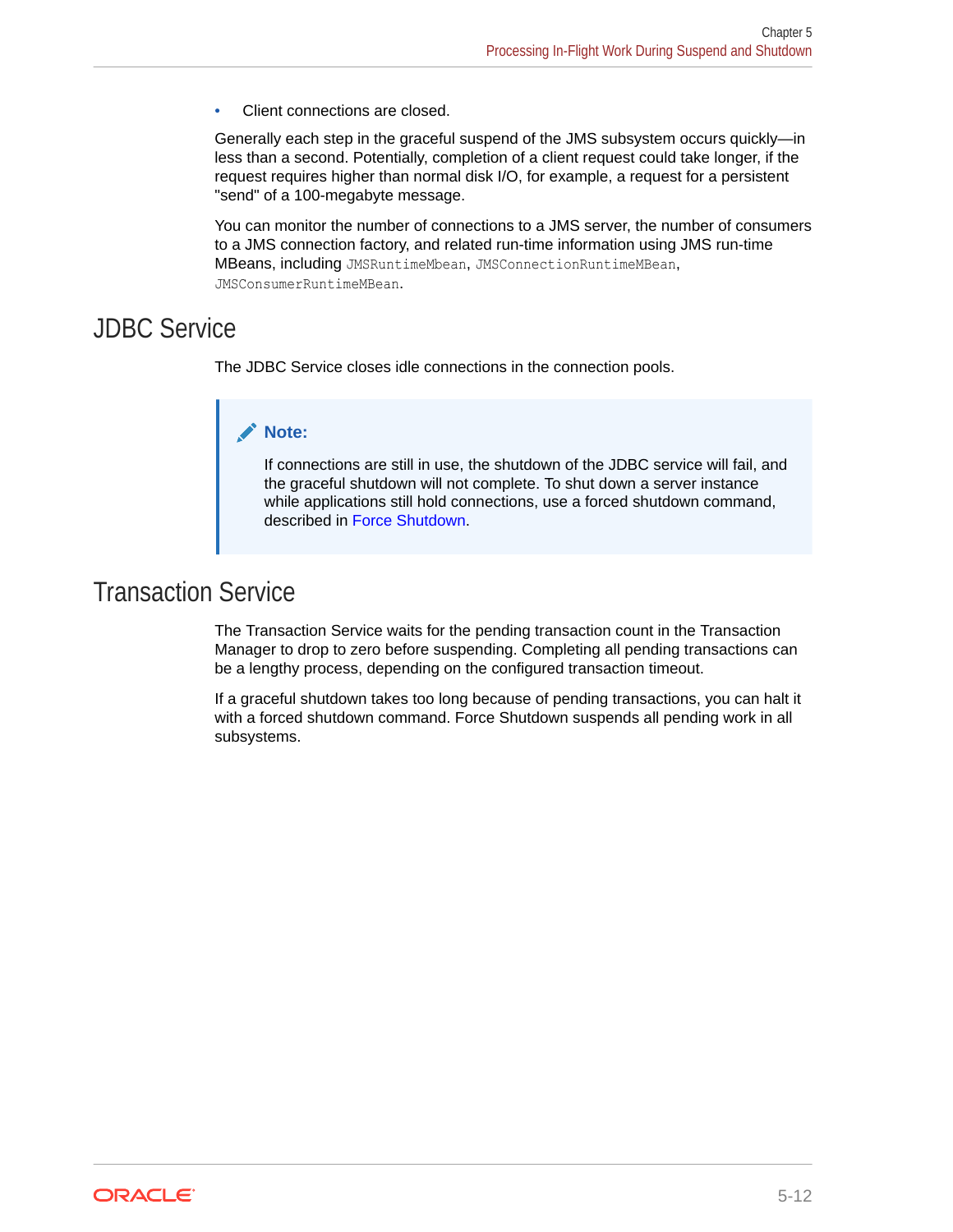# A Starting and Stopping Servers: Quick Reference

Learn simple and frequently used ways to start and shut down instances of Oracle WebLogic Server.

This appendix includes the following sections:

- Starting Instances of WebLogic Server
- [Shutting Down Instances of WebLogic Server](#page-73-0)

See [Starting and Stopping Servers.](#page-9-0)

## Starting Instances of WebLogic Server

Learn how to start WebLogic Server instances in various domains such as medrec, medrecspring, wl\_server, and more.

In the following table,  $W_L$  HOME refers to the top-level installation directory for WebLogic Server, such as c:\Oracle\Middleware\Oracle\_Home\wlserver\.

| <b>To Start</b>           | Do The Following                                                                      |  |  |  |  |
|---------------------------|---------------------------------------------------------------------------------------|--|--|--|--|
| The MedRec server         | Invoke:                                                                               |  |  |  |  |
|                           | ORACLE HOME\user projects\domains\medrec\bin\startWebLogic.c<br>md (Windows)          |  |  |  |  |
|                           | ORACLE HOME/user projects/domains/medrec/bin/<br>startWebLogic.sh (UNIX)              |  |  |  |  |
|                           | The server starts as an Administration Server in the medrec domain.                   |  |  |  |  |
|                           | See Sample Applications and Code Examples in Understanding Oracle<br>WebLogic Server. |  |  |  |  |
| The MedRec server (Spring | Invoke:                                                                               |  |  |  |  |
| version)                  | ORACLE HOME\user projects\domains\medrec-<br>spring\bin\startWebLogic.cmd(Windows)    |  |  |  |  |
|                           | ORACLE HOME/user projects/domains/medrec-spring/bin/<br>startWebLogic.sh (UNIX)       |  |  |  |  |
|                           | The server starts as an Administration Server in the medrec-spring domain.            |  |  |  |  |
|                           | See Sample Applications and Code Examples in Understanding Oracle<br>WebLogic Server. |  |  |  |  |

#### **Table A-1 Starting Server Instances**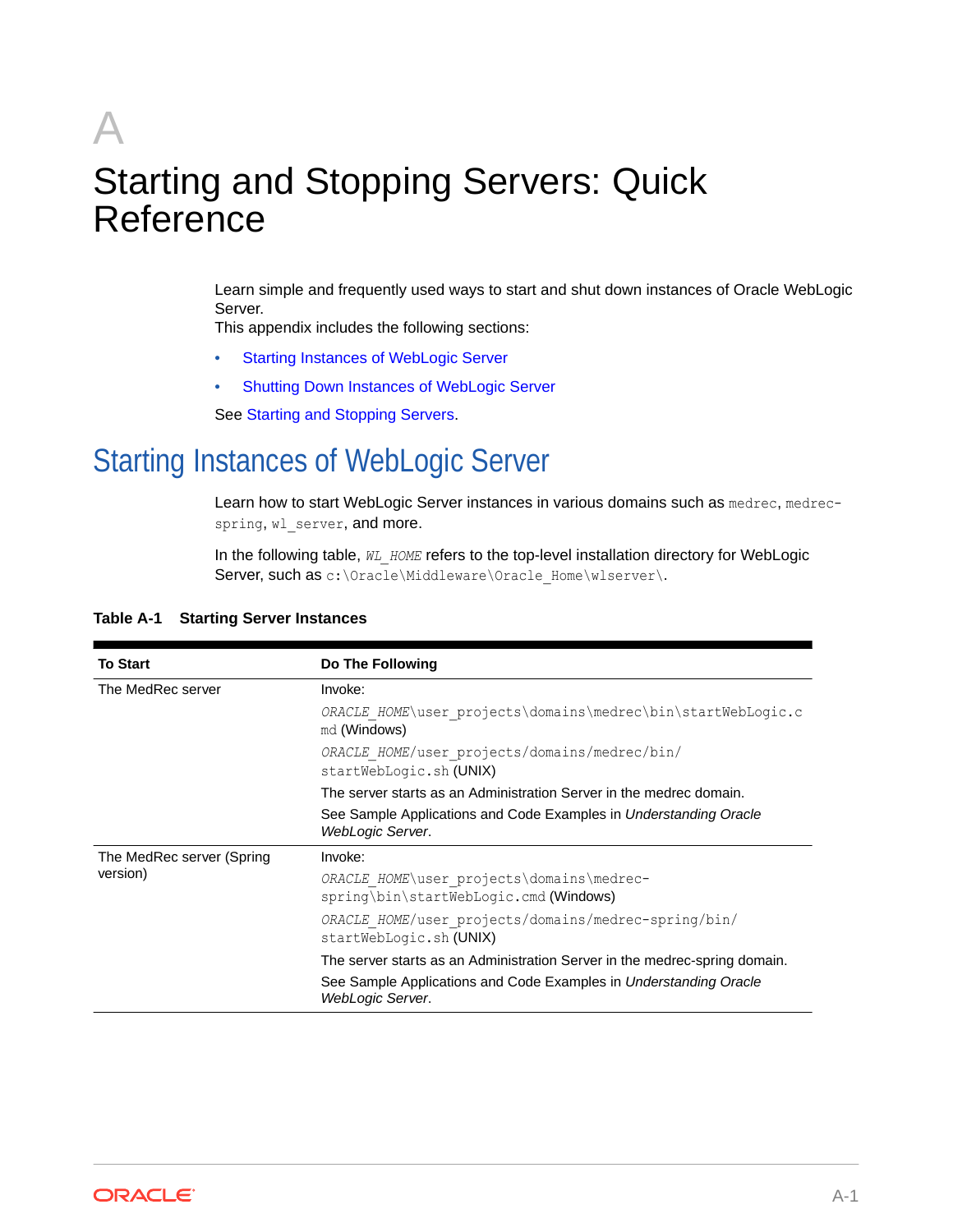| <b>To Start</b>                   | Do The Following                                                                                                                                                                                                                                                   |
|-----------------------------------|--------------------------------------------------------------------------------------------------------------------------------------------------------------------------------------------------------------------------------------------------------------------|
| The Examples server               | Invoke:                                                                                                                                                                                                                                                            |
|                                   | ORACLE HOME\user projects\domains\wl server\bin\startWebLogi<br>c.cmd (Windows)                                                                                                                                                                                    |
|                                   | ORACLE HOME/user projects/domains/wl server/bin/<br>startWebLogic.sh (UNIX)                                                                                                                                                                                        |
|                                   | The server starts as an Administration Server in the wl_server domain.                                                                                                                                                                                             |
|                                   | See Sample Applications and Code Examples in Understanding Oracle<br>WebLogic Server.                                                                                                                                                                              |
| An Administration Server that you | Invoke:                                                                                                                                                                                                                                                            |
| have created                      | DOMAIN NAME\bin\startWebLogic.cmd (Windows)                                                                                                                                                                                                                        |
|                                   | DOMAIN NAME/bin/startWebLogic.sh (UNIX)                                                                                                                                                                                                                            |
|                                   | where DOMAIN NAME is the name of the directory in which you located the<br>domain, typically ORACLE HOME\user projects\domains\DOMAIN NAME.                                                                                                                        |
|                                   | If the server prompts you to enter a user name and password, enter the name<br>of a WebLogic Server user who has permission to start servers. See Provide<br>User Credentials to Start and Stop Servers.                                                           |
|                                   | NOTE: In a development environment, it is usually sufficient to start an<br>Administration Server and deploy your applications directly on the<br>Administration Server. In a production environment, you typically create<br>Managed Servers to run applications. |
| <b>Managed Servers</b>            | 1.<br>Start the domain's Administration Server.                                                                                                                                                                                                                    |
|                                   | Start the Node Manager on the computer that will host the Managed<br>2.<br>Server you want to start.                                                                                                                                                               |
|                                   | If it's not already running, you can start Node Manager manually at a<br>command prompt or with a script. See Starting and Stopping Node<br>Manager in the Administering Node Manager for Oracle WebLogic Server.                                                  |
|                                   | Start the domain's Administration Console.<br>3.                                                                                                                                                                                                                   |
|                                   | See Starting the WebLogic Server Administration Console in<br>Understanding Oracle WebLogic Server.                                                                                                                                                                |
|                                   | Associate Managed Servers with Node Manager by assigning them to a<br>4.<br>Machine upon which Node Manager runs.                                                                                                                                                  |
|                                   | See Create and configure machines and Assign servers instances to<br>machines in the Oracle WebLogic Server Administration Console Online<br>Help.                                                                                                                 |
|                                   | In the left pane of the WebLogic Server Administration Console, expand<br>5.<br><b>Environment and select Servers.</b>                                                                                                                                             |
|                                   | In the right pane, select the Control tab.<br>6.                                                                                                                                                                                                                   |
|                                   | In the Server Status table, select the check box next to the name of the<br>7.<br>server you want to start and click Start.                                                                                                                                        |
|                                   | Click Yes to confirm.<br>8.                                                                                                                                                                                                                                        |
|                                   | See Starting and Stopping Servers.                                                                                                                                                                                                                                 |
| A cluster of Managed Servers      | To start clustered Managed Servers with Node Manager, see Start Managed<br>Servers in a cluster in the Oracle WebLogic Server Administration Console<br>Online Help.                                                                                               |

## **Table A-1 (Cont.) Starting Server Instances**